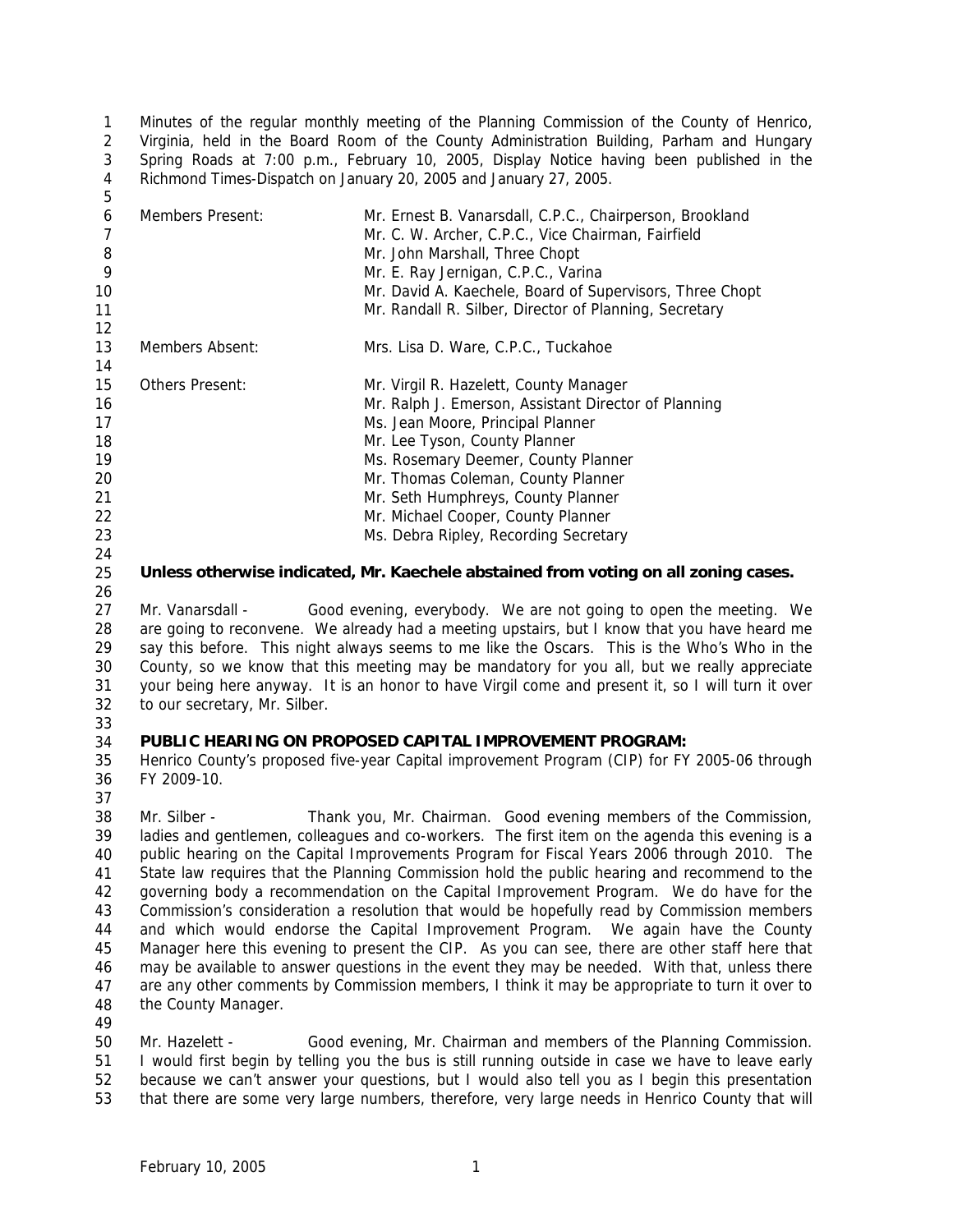54 55 56 57 58 59 60 61 62 63 64 65 66 67 68 69 70 71 72 73 address some of those, even into the future here a little bit this evening. But, as always, I would like to present to you the five-year Capital Improvement Program and to highlight the proposed capital budget, that which we will take to the Board of Supervisors for 2005-2006. As you are aware, the capital budget represents the projects that I will recommend for funding in the first year of the five-year CIP. The highest priority in this plan is something I think a lot of people begin to take for granted right now, and that is those projects, which were approved by the voters by the 2000 Bond Referendum. They are the highest priority and we are committed to those and we will continue on with those with our capital budget. 2005-2006 will mark the sixth year of seven anticipated issuance of General Obligation Bonds in order to meet the commitment that was made to the citizens when they approved the 2000 Bond Referendum, and this year will contain 41.3 million dollars in education projects and 7.1 million dollars in actually general government projects, in accordance with the Bond Referendum of 2000. In addition, as part of the overall planning effort that goes into the CIP Projects are included for the March 8 Referendum. We don't know whether the citizens are going to approve all of those projects or not, but they are included at this point in time, until that Referendum is held. Once the Referendum is held, we will make our decisions concerning what was approved by the voters and will submit that to the Board of Supervisors for their consideration, which will be on March 14. I dare say between March 8 and March 14, we will have a very busy period in reference to the Capital Budget.

74 75 76 77 78 79 80 81 82 83 84 85 86 87 88 89 90 91 In looking at the five-year CIP requests, those are the projects that all of the departments have gotten together, looked at their needs for the short-term future, five years, and the next three slides will show you what that amounts to. I won't review all of these. I will review some, simply to give you a flavor of them. CATC, a 2.7 million dollar project is to replace an existing building that quite frankly is in very, very bad condition on Williamsburg Road. This request has been made for a number of years. It is time to do something. We almost have to from a physical standpoint of the building itself, and, therefore, we are recommending this, and it is included in the five-year plan. You will notice that in this plan is \$315,000,000 of school projects over the next five years. That includes four new elementary schools, three new middle schools and two new high schools along with renovations and improvements in many other locations. Fire's five-year request includes 37.3 million dollars for a new fire station, relocation and renovation of several others. You see again, a very, very large figure of 210.2 million dollars for General Services over five years. This includes our normal and necessary funding for roof repair, mechanical improvements and payment rehabilitation throughout Henrico County's General Government Building, plus the continued renovation and upgrading of all of our facilities, but it also includes \$80,000,000 for a new courts building that we do know we will have to undertake. In addition, there is still 39.5 million dollars for a new multipurpose assembly facility in Henrico County again at the end of the five-year period.

92

93 94 95 96 97 Human Resources, a very mundane project, to many, many people, is requesting in the five-year program 7.8 million dollars in order to fund a new software system in order to keep up with all of the necessary records for our almost 10,000 employees, including paychecks, personnel records and so forth. This is getting to be very, very difficult and that request has been made over several years.

98

99 100 101 102 103 104 105 106 Juvenile Detention, of course, is requesting funding for expansion of existing services. Mental Health is requesting money for improvement of the Lakeside House facility that I will also address in just a little bit. The library request, 52.2 million dollars, over five years, for the construction of two new libraries, renovations and expansions of others. Public Relations and Media Services continues with the overall plan that the Board has seen in order to enhance our overall video services that are available and will be available to our citizens. And, of course, we continue with our landfill operations, a very unglamorous but necessary part of our overall County operations.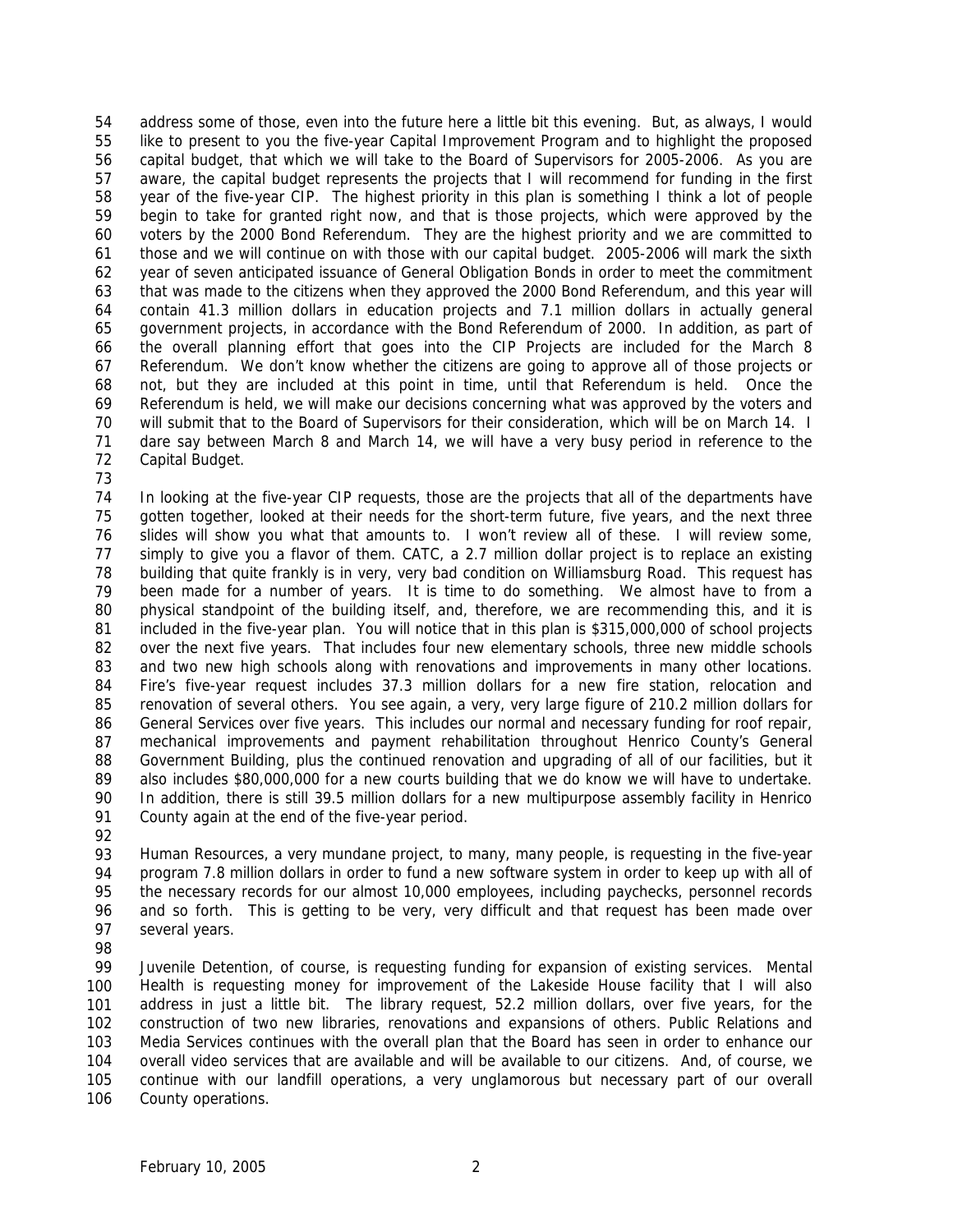108 109 110 111 In the area of Public Works, the never ending request, 39.3 million dollars for drainage projects, a necessary 1.5 million dollars for our continuation of the GIS Systems, Geographic Information Systems, is so very, very important to all of the operating departments, and roadway improvements are 49.2 million dollars.

112

107

113 114 115 116 117 118 Over a five year period, recreation, I actually thought it was a typo, but it wasn't, is requesting \$132,000,000 for projects which include improvement to existing facilities as well as development of new parks. All of that totals 850.9 million dollars, but we are not through yet. In addition to that, in your enterprise fund area, Public Utilities is proposing to expend over five years 173.1 million dollars for projects that include the rehabilitation and expansion and the modernization of our water and sewer systems, something that goes on continuously.

119

120 121 122 123 124 Belmont Golf Course is requesting a little over \$3,000,000, to increase the number of parking spaces available at that facility and make necessary repairs to the golf course. That is where two of you gentlemen, Mr. Archer and Mr. Kaechele, constantly dig holes. In total, Mr. Chairman, and members of the Planning Commission, the total request is 1.03 billion (with a b) dollars for five-year requests by all of the departments.

125

126 127 128 129 130 131 132 Projects continue to expand, as well as all of the costs of these projects expand, and this is what we are facing. However, as I indicated when I started, we only take this one-year at a time. We only do that which we can fund, and which we are provided efforts from our citizens. Of course, addressing the March 8 Referendum Question, these are the proposed projects to be included in the Capital Budget that we will ask you to pass a resolution on this evening that will go to the Board of Supervisors. That is subject to change, dependent upon the March 8 question, which will be put before our citizens.

133

134 135 136 137 138 139 140 The first project, the one that I addressed earlier, the Capital Area Training Consortium Building, again, which is under a lot of physical duress, it does need to be done, and we are finally going to undertake this, hopefully, dependent upon the Board of Supervisors' review. In addition to that, there is 87.3 million dollars in education projects for our school system, planning and design of the new middle school, one new elementary school and one new middle school, renovations and additions to three high schools and four elementary schools, along with purchase of land that is critically needed for other improvements in our school system in the future.

141

142 143 144 145 146 147 148 149 150 Funding for fire in the vicinity of 1.9 million dollars for the rebuilding of Fire Station #8, which was committed to in the November 2000 Bond Referendum. This is one of the last projects of that bond referendum in the area of fire. General Services, 1.9 million, for the purchase of additional generators. We all know how we were hit during the storms and we continue with our purchasing of generators to ensure that we can operate our facilities throughout Henrico County in case of other emergencies. There is also exterior lighting and environmental projects, which are included there. There is 1.6 million dollars for the Mental Health Facility to expand the Lakeside House effort, which is in the Lakeside area, something that has been requested, and we do believe is necessary and we will be proposing to fund that.

151

152 153 154 155 156 157 The Public Library's funding of \$22,000,000 is for the construction of a replacement for the Dumbarton area library, renovation to the Gayton library, and addition to the Glen Allen library, and a land purchase for the new Varina area library. Again, as I mentioned earlier, there is \$130,000. It sounds like a small amount of money, but it is a capital expenditure for our continuation of public relations and media services for additional studio equipment to complete our efforts of expanding public information efforts.

158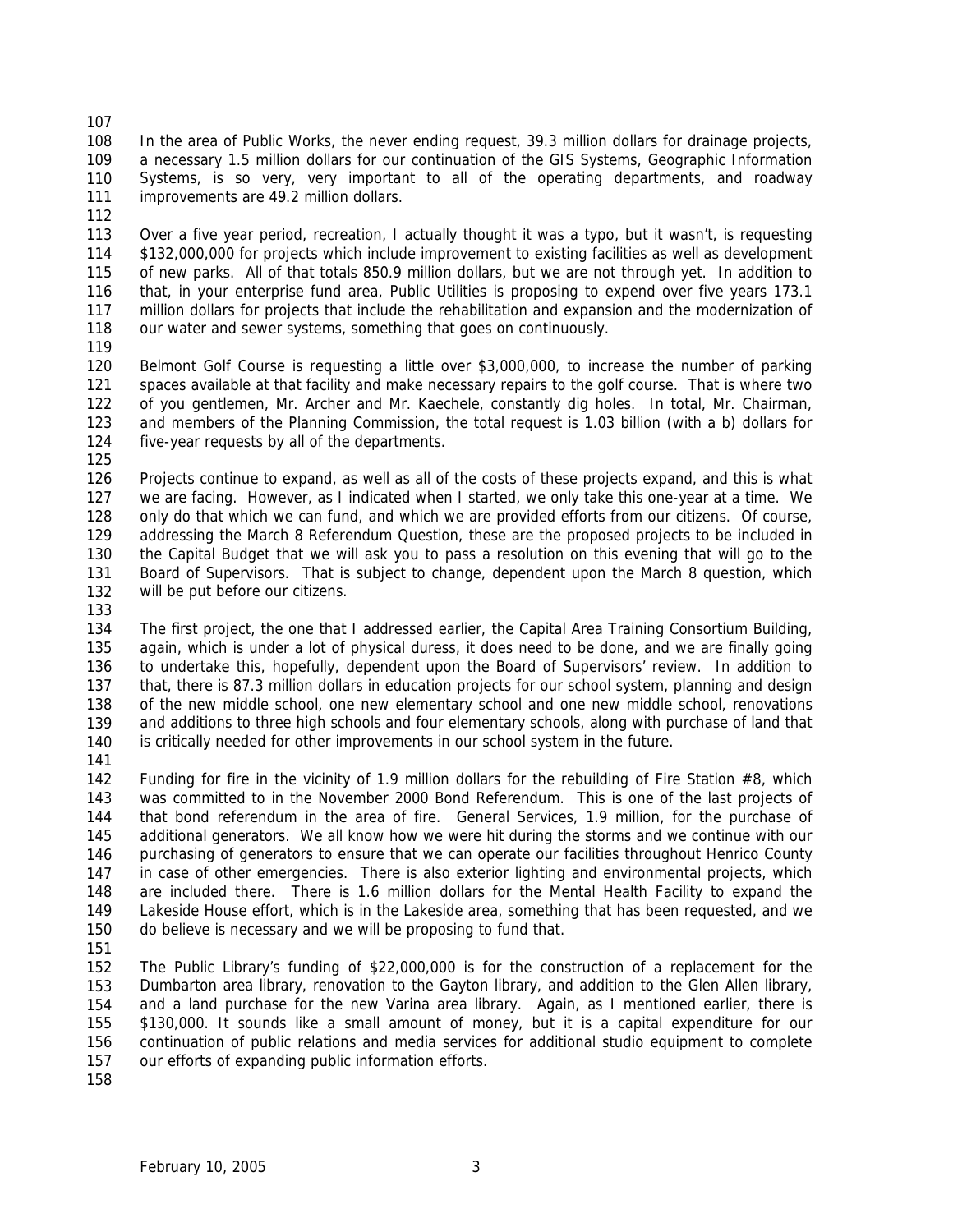159 160 Landfill, as I indicated, will always be with us. This provides us with additional efforts for the design and construction site improvements at Springfield Road, \$550,000.

161

162 163 164 165 166 167 168 169 170 171 172 173 174 175 176 A continuing effort for the GIS, Geographical Information System, that is so very important to us. 9.2 million dollars for roadway improvements in Henrico County. This would include additional funds for John Rolfe Parkway, which was approved by the voters in 2000, Charles City Road, North Gayton Road that is a 2005 Bond Referendum project, and White Oak Road. Recreation funding of 9.8 million dollars includes a new eastern area recreation center included again on the 2005 Bond Referendum, and improvements to Meadowview Park, RF&P Park and improvements to Dabbs House, which we are going to have to make. It is a historical structure and we have undertaken efforts to move Police out of this facility, but, of course, this is not a structure that we can turn our backs on, and we will need to include it. 39.1 million dollars is included for Public Utilities for the expansion and the continued rehabilitation of overall services. So, that amounts to an anticipated total expenditure during the year of the Capital Budget of \$176,214,109. You can show that in different ways. This next slide shows you proposed projects by type, new buildings, additions to buildings, building improvements, acquisition of land, that is \$11,000,000 for school acquisition. Again, land so desperately needed for schools and, of course, the landfill and the park.

178 179 180 Mr. Kaechele - Excuse me. The land funding, they already have some of that for schools, don't they?

181 182 Mr. Hazelett - They have \$11,000,000 this year, Mr. Kaechele. This is the \$11,000,000 that would come next year.

183

177

184 185 186 Mr. Kaechele - So it would be a total of \$22,000,000. That would get us two or three sites, at least. All right. Thank you.

187 188 189 190 191 192 193 194 195 196 197 198 199 200 201 Mr. Hazelett - In addition, of course, roadway improvements I mentioned of 1.9 million and again these are the different types of projects, improvement, technology, soil and water, all totaling the 176.2 million dollars, which is the proposed capital budget that we are recommending that you give consideration for passage of a resolution. We would be recommending to the Board of Supervisors, assuming that all items are successful on the question which goes before the citizens on March 8. It is possible for any number of those to pass or fail, including the consideration of the meals tax. Between March 8 and March 14 myself and staff will have to give some very, very serious considerations to what the people indicate during that special election and make appropriate and necessary changes or alternatives that the Board may wish to consider. Obviously, as you gentlemen know, and as the Board well knows, this can be considered as a moral obligation put upon this County by the citizens, and we have to be able to attack it in various ways, so our work is not done here, but we are recommending consideration of a \$176,000,000 capital budget to you, with a brief glimpse at the overall fiveyear effort being a tad over \$1,000,000,000. Mr. Chairman, I will be glad to answer any questions.

202

203 204 Mr. Vanarsdall - Mr. Hazelett, we spoke briefly before this. You don't have a feel yet of what you think which way the Bond will go on the  $8<sup>th</sup>$ , do you?

205

206 207 208 209 210 211 Mr. Hazelett - We have many groups who have gone out and made presentations. The feedback from the presentations I have made, I think indicate, for the most part at this point, our feedback says the citizens will approve each of the referendum questions. The only question that is debatable at this point in time is this meals tax. And that we simply don't have a feel for. I am trying not to be pessimistic and trying not to be optimistic, but most people we talk to understand the information we present to them. We just have to see what they say.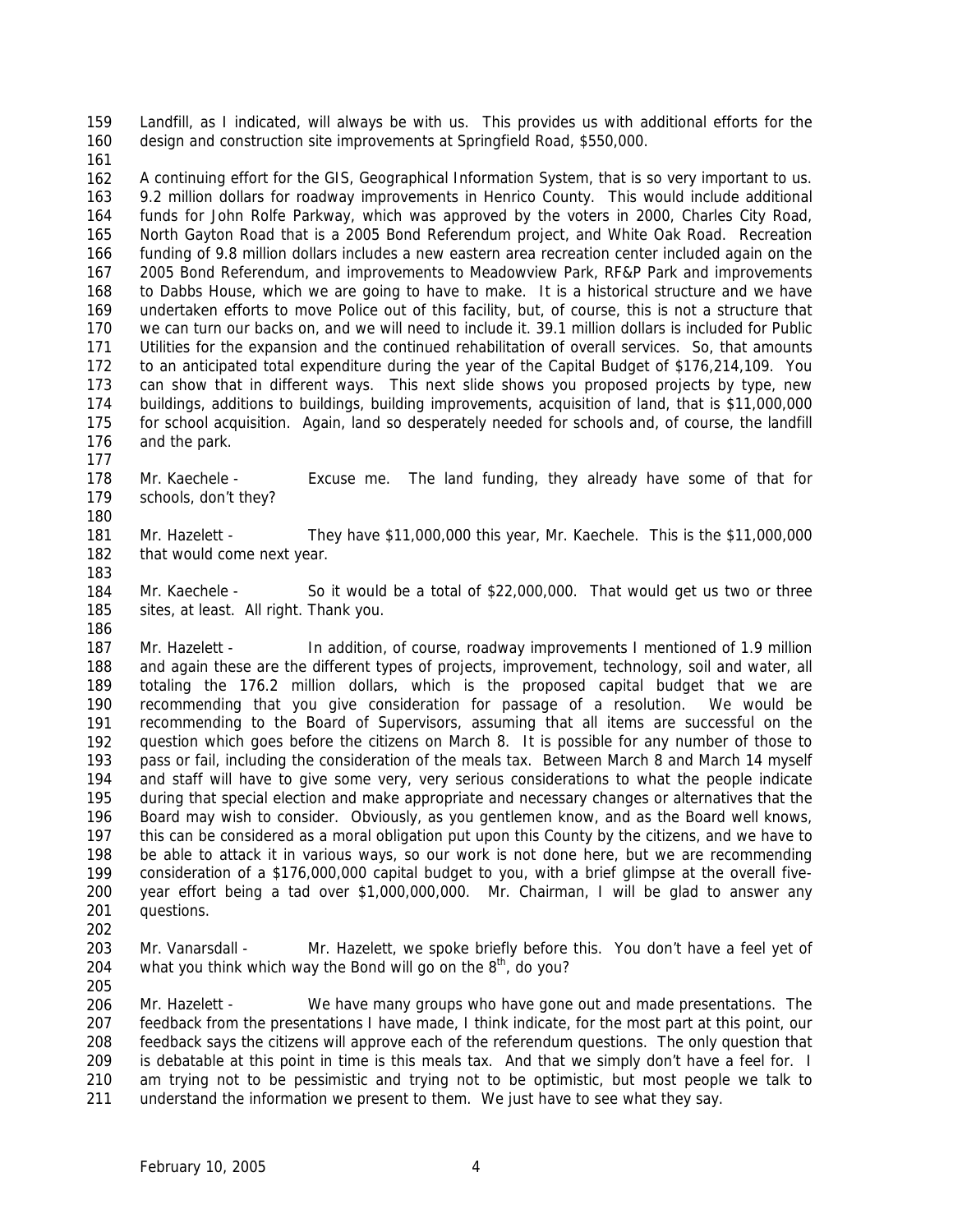212 213 214 215 216 217 218 219 220 221 222 223 224 225 226 227 228 229 230 231 232 233 234 235 236 237 238 239 240 241 242 243 244 245 246 247 248 249 250 251 252 253 254 255 256 257 258 259 260 261 262 263 264 Mr. Vanarsdall - Well, I think when you compare it to maybe the real estate tax and you don't have to eat out, and you were telling me a story before that a gentlemen said he wouldn't go anywhere, that he had already been eating and paying the sales tax and didn't know it. Mr. Hazelett - Many people, the ones I spoke to, did not actually understand that the City of Richmond already has a sales tax. I asked him where he'd been eating in the last week or so and he listed three or four restaurants, and I told him that he'd already paid meals tax to two or three of those, and he didn't believe that and said no. I said that is because they are in the City of Richmond and his comment was "Well, they don't have a meals tax." I said, "Well, yes sir, they do. The only one restaurant you ate at in the County you were not charged the meals tax." So, there is a misperception and misinformation. It is discretionary spending. It is one reason we recommended it for consideration to the citizens and the Board of Supervisors and it is discretionary. Forty percent of that would be paid by people outside of Henrico County, a very unique situation in local governments and it appears to be a very viable alternative to increases in real estate tax. Mr. Vanarsdall - Sure, and I think maybe the Restaurant Association is not in favor of us and the hotels, but they haven't come out in anyway against it yet. Mr. Hazelett - No indications of formal opposition at this point, although if there is formal opposition I would be very honest and say I would expect it in the next two weeks. Mr. Vanarsdall - I think it will pass on and be forgotten. Any questions by Commission members? Mr. Marshall - What is the time frame for the John Rolfe Parkway? Mr. Hazelett - John Rolfe Parkway should actually go to construction sometime the latter part of this year, Mr. Marshall, or early Spring. We are acquiring right of way at this point in time. Mr. Archer - Mr. Hazelett, I have two questions. One is, I think I asked this last year, did we require a site yet for CATC? Mr. Hazelett - We have not. Mr. Archer - OK, and the other one is, there is an appropriation in here for Cedar Fork Road Bridge? Would that be when Harvie and Cedar Fork come together? Mr. Hazelett - Yes, sir. Mr. Vanarsdall - I have one on the Dumbarton Library. Do you know where the School Board is looking for that? Mr. Hazelett - The Dumbarton Library is, of course, a General Services project, Mr. Vanarsdall. We would site that location, and we have not done that yet. Mr. Vanarsdall - It is under General Services. Well, do you have any idea? Mr. Hazelett - I have a few sites in mind, Mr. Vanarsdall, but nothing that we have publicly indicated at this point.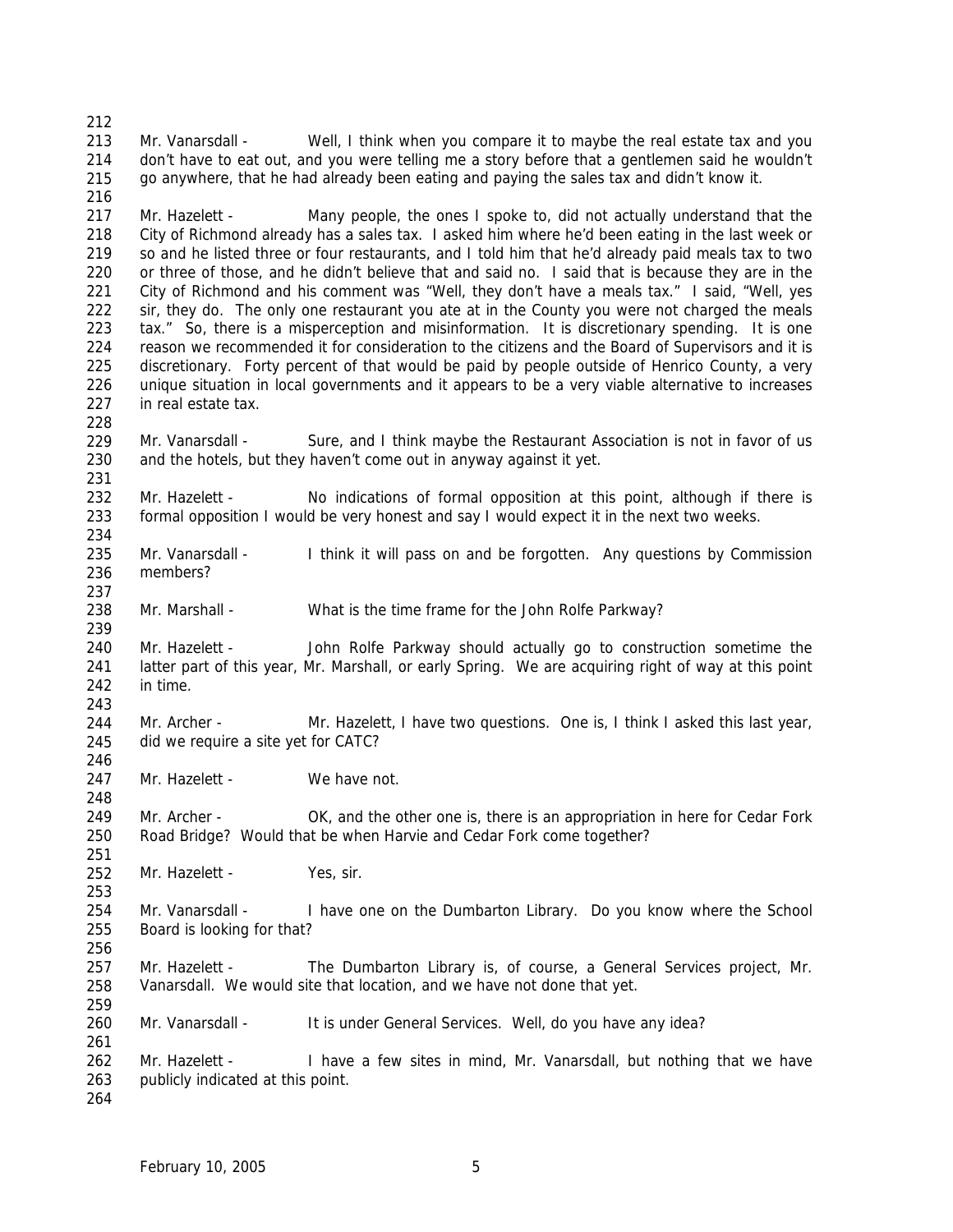265 266 267 268 269 270 271 272 273 274 275 276 277 278 279 280 281 282 283 284 285 286 287 288 289 290 291 292 293 294 295 296 297 298 299 300 301 302 303 304 305 306 307 308 309 310 311 312 313 314 315 316 317 Mr. Vanarsdall - Thank you. And the parking for Belmont is across the street. Isn't there a house across the street there? Mr. Hazelett - Yes, sir, there is. At this point, of course, it is an option. I would tell you we are open to a number of options of locations and things that occur with Belmont. If you remember the storm, I think created some additional alternatives for us as we move to the future. Land that wasn't available to us may very well be available to us for parking and other aspects, and relocation of some of our facilities at the golf course. It may help us as far as locating parking, so I would tell you that while that is there, it may not be the final location. Mr. Vanarsdall - Does anyone else have any questions? Mr. Kaechele - Yes, Mr. Hazelett. Do you plan to cover funding for these projects, particularly the enterprise projects? Is any funding for that coming out of general funds? Mr. Hazelett - No, sir. The enterprise, well, of course, the golf course would come from the general fund or would come from their revenues. It is a possibility we may have to make a loan to them, but as far as water and sewer, that is paid directly out of the enterprise fund. Mr. Kaechele - And I suppose all of the school projects are Bond Referendum funding? Mr. Hazelett - Yes, sir, all except approximately 2.5 million dollars, which is a routine effort that we put to the schools for roof renovation, HVAC improvements and the rest of that would be bond funding, yes, sir, 2000 and 2005. Mr. Kaechele -  $\blacksquare$  And the land funding is  $-$  is that general fund money? Mr. Hazelett - Actually it comes directly from the State, Mr. Kaechele. If you recall, the Board of Supervisors did a special amendment and we would do so again when that money came forward, but we do anticipate… Mr. Marshall - Does Public Utilities numbers, have they contemplated the results of the work session about the County now undertaking the running of the sewer versus the development community or is that going to have to come later? Mr. Hazelett - It will actually come later, Mr. Marshall. It will take us a period of time to develop that along with a policy. I would anticipate that we may see it in next year's budget, but it is not included in the CIP nor the Capital Budget for the coming year. Mr. Vanarsdall - OK. If there are no more questions, I appreciate you coming, Mr. Manager. Mr. Hazelett - Thank you, Mr. Chairman, members of the Planning Commission, Mr. Kaechele. They are all here to answer questions if you want to ask some hard ones. Mr. Kaechele - Mr. Manager, let me ask one more. The CATC Building, is that going to be on the same site or are they looking for another location? Mr. Hazelett - CATC we would anticipate looking for another location, Mr. Kaechele. Mr. Kaechele - And that building would be disposed of?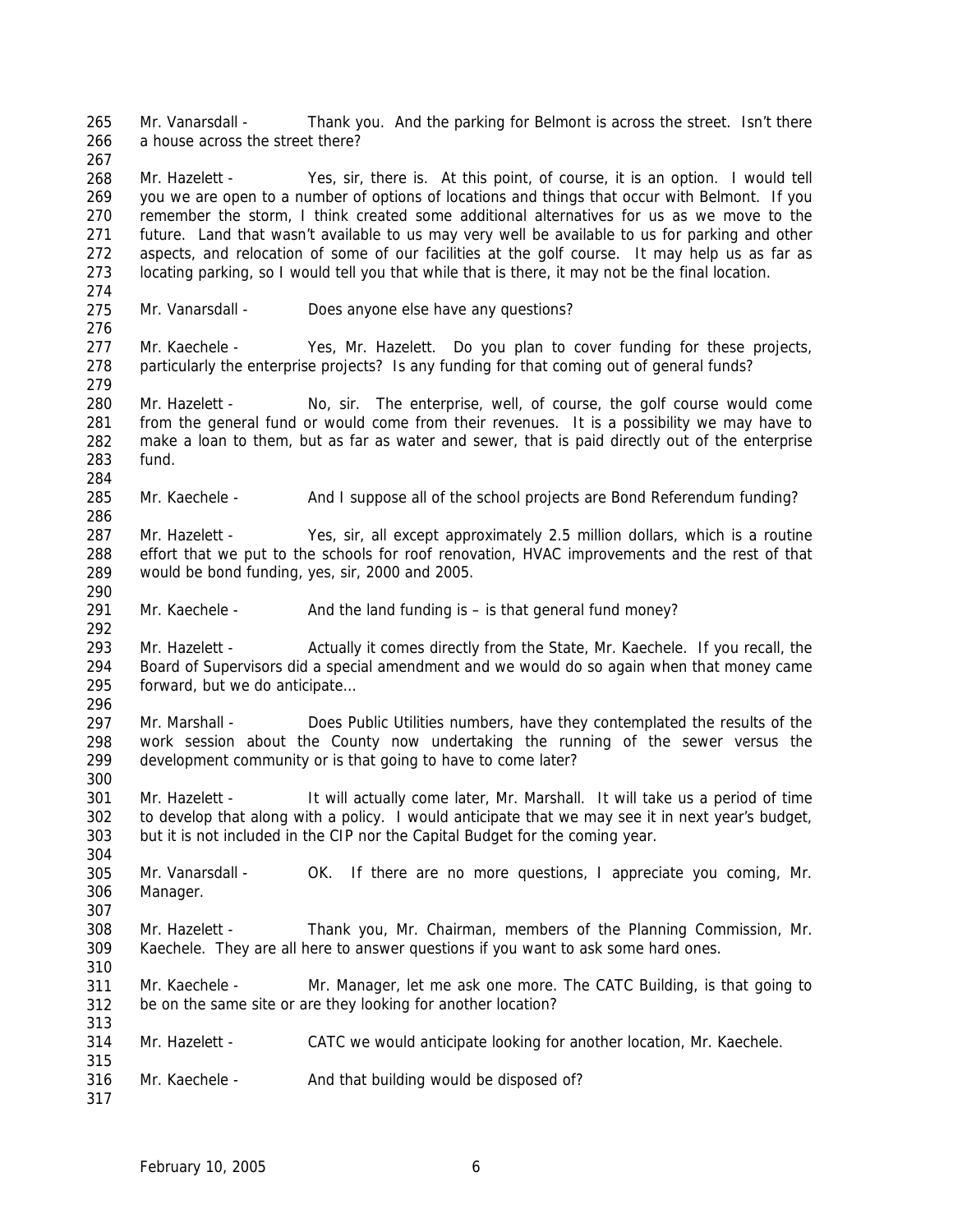| 318<br>319                      | Mr. Hazelett -                                                                                                                                                                                                                                                                                                                  | We would dispose of it, yes sir.                                                                                                               |
|---------------------------------|---------------------------------------------------------------------------------------------------------------------------------------------------------------------------------------------------------------------------------------------------------------------------------------------------------------------------------|------------------------------------------------------------------------------------------------------------------------------------------------|
| 320<br>321                      | Mr. Kaechele -                                                                                                                                                                                                                                                                                                                  | So we haven't zeroed in on any other sites.                                                                                                    |
| 322<br>323                      | Mr. Hazelett -                                                                                                                                                                                                                                                                                                                  | We have not.                                                                                                                                   |
| 324<br>325                      | Mr. Kaechele -                                                                                                                                                                                                                                                                                                                  | Does that include land and the building?                                                                                                       |
| 326<br>327                      | Mr. Hazelett -                                                                                                                                                                                                                                                                                                                  | It does.                                                                                                                                       |
| 328<br>329<br>330               | Mr. Vanarsdall -                                                                                                                                                                                                                                                                                                                | This is a public hearing. Would anyone in the audience like to speak or<br>do you have any questions? Thank you very much. See you next year.  |
| 331<br>332                      | Mr. Silber -                                                                                                                                                                                                                                                                                                                    | The resolution needs to be adopted by the Planning Commission.                                                                                 |
| 333<br>334                      | Mr. Marshall -                                                                                                                                                                                                                                                                                                                  | Mr. Chairman, I will read the resolution.                                                                                                      |
| 335<br>336<br>337<br>338<br>339 | WHEREAS, the County Manager has requested the Planning Commission to review the Capital<br>Budget for Fiscal 2005-2006 according to Section 15.2-2239 in the Capital Improvements<br>Program for Fiscal Years 2005-2006 through 2009-2010, and to make appropriate comments and<br>recommendations to the Board of Supervisors. |                                                                                                                                                |
| 340<br>341<br>342               | AND WHEREAS the Planning Commission has completed its review, the Capital Budget, together<br>with the five-year capital improvements program.                                                                                                                                                                                  |                                                                                                                                                |
| 343<br>344<br>345<br>346        | NOW, THEREFORE, BE IT RESOLVED, that Henrico County Planning Commission finds that the<br>Capital Budget for Fiscal Years 2005-2006 is generally consistent with the County's<br>Comprehensive Plan and recommends its approval.                                                                                                |                                                                                                                                                |
| 347<br>348                      | Mr. Jernigan -                                                                                                                                                                                                                                                                                                                  | Second.                                                                                                                                        |
| 349<br>350<br>351               | Mr. Vanarsdall -                                                                                                                                                                                                                                                                                                                | Motion made by Mr. Marshall and seconded by Mr. Jernigan. All in favor<br>say aye. All opposed say no. The ayes have it. The motion is passed. |
| 352<br>353                      | Mr. Kaechele abstained.                                                                                                                                                                                                                                                                                                         |                                                                                                                                                |
| 354<br>355                      | Mr. Silber -                                                                                                                                                                                                                                                                                                                    | Thank you, Mr. Manager. We appreciate your time.                                                                                               |
| 356<br>357<br>358               | Mr. Archer -                                                                                                                                                                                                                                                                                                                    | Mr. Manager, by way of suggestion, you could just dig up No. 5 at<br>Belmont and turn it into a parking lot and go play from four to six?      |
| 359<br>360<br>361               | Mr. Hazelett -<br>be dug up.                                                                                                                                                                                                                                                                                                    | Well, we thought about that. Mr. Kaechele may want a different one to                                                                          |
| 362<br>363                      | Mr. Vanarsdall -                                                                                                                                                                                                                                                                                                                | I will ask our minutes' reader, Mr. Archer, if he has any changes.                                                                             |
| 364<br>365                      | Mr. Archer -                                                                                                                                                                                                                                                                                                                    | Well, I will scan them right quick and I will tell you. I find no errors.                                                                      |
| 366<br>367                      | Mr. Vanarsdall -                                                                                                                                                                                                                                                                                                                | I will entertain a motion on that then.                                                                                                        |
| 368<br>369                      | Mr. Marshall -                                                                                                                                                                                                                                                                                                                  | I move we approve the minutes.                                                                                                                 |
| 370                             | Mr. Archer -                                                                                                                                                                                                                                                                                                                    | Second.                                                                                                                                        |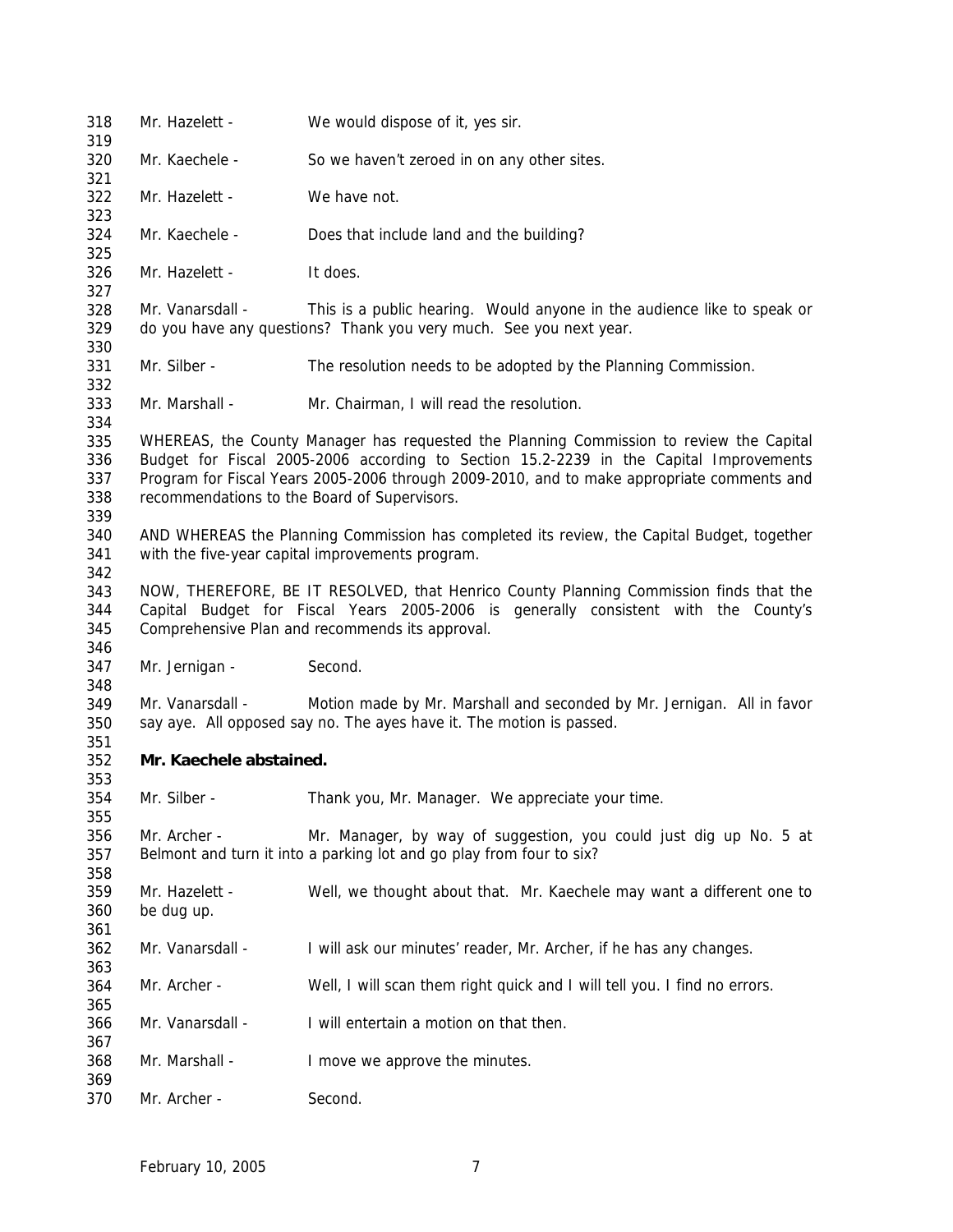371

372 373 Mr. Vanarsdall - Motion made by Mr. Marshall and seconded by Mr. Archer. All in favor say aye. All opposed say no. The motion passes. The minutes are approved.

- 374
- 375 376

# **AT THIS TIME THE COMMISSION TOOK A BREAK AND RECONVENED AT 7:00 P.M.**

377 378 379 380 Mr. Vanarsdall - Good evening everyone. The Commission will now reconvene. We have already had two meetings, so we don't have to start over. We are glad to have everybody and we will turn the meeting over to our Secretary and Director, Mr. Silber.

381 382 383 384 385 386 387 388 389 390 Mr. Silber - Yes, sir. Thank you, Mr. Chairman, members of the Commission. We are missing one Commissioner tonight. Lisa Ware is not here tonight, but we do have other members of the Commission here, so we can conduct business. On the agenda tonight, as the Chairman alluded to, we have had a work session to discuss the status of the County's Comprehensive Plan Update and we have had a public hearing at 6:00 on the proposed Capital Improvements Program. This portion of the Planning Commission agenda pertains to zoning requests and we do have two items that involve plans of development. With that being said, there are a number of items on the agenda tonight that deal with cases that have been withdrawn. We have a good number of items or rezoning requests that have been requested for deferral, so with that I will turn it over to Ms. Moore.

391 392

393

Mr. Vanarsdall - Good evening, Jean.

394 395 396 Ms. Moore - Good evening. Thank you, Mr. Secretary. We have three items for requests for withdrawal. All are in the Three Chopt District. The applicant is requesting the withdrawal for each, so no action is required by the Commission.

397

## 398 **Deferred from the January 13, 2005 Meeting:**

399 400 401 402 403 404 405 **C-44C-04 Andrew Condlin for David E. Cottrell:** Request to amend proffered conditions accepted with Rezoning Case C-39C-95, on part of Parcel 740-765-2150, containing 1.4019 acres, located on the east line of Pouncey Tract Road, approximately 350 feet south of Twin Hickory Lake Drive. The amendment is related to use restrictions and hours of operation and would permit a car wash. The existing zoning is B-3C Business District (Conditional). The Land Use Plan recommends Commercial Concentration, Office and Environmental Protection Area.

406

## 407 **Deferred from the January 13, 2005 Meeting:**

408 409 410 411 412 413 414 **C-2C-05 Ralph Axselle, Jr. for LCL Company:** Request to amend proffered conditions accepted with Rezoning Case C-36C-89, on Parcel 754-744-1970, containing approximately 8.8 acres, located on the east line of N. Parham Road, approximately 650 feet north of its intersection with Eastridge and Quioccasin Roads (Ridge Shopping Center). The amendment deletes Proffer 1, relating to hours of service. The existing zoning is B-2C Business District (Conditional). The Land Use Plan recommends Commercial Concentration and Suburban Residential 2, 2.4 to 3.4 units net density per acre.

415

# 416 **Deferred from the January 13, 2005 Meeting:**

417 418 419 420 421 422 423 **P-19-04 Ralph Axselle, Jr. for LCL Company:** Request for a Provisional Use Permit under Sections 24-58.2(a) and 24-122.1 of Chapter 24 of the County Code in order to allow 24 hour service to the general public for a retail business (Fed Ex/Kinko's Store in the Ridge Shopping Center), on part of Parcel 754-744-1970, containing approximately 6,000 square feet, located on the east line of N. Parham Road approximately 600 feet north of Eastridge Road. The existing zoning is B-2C Business District (Conditional). The Land Use Plan recommends Commercial Concentration.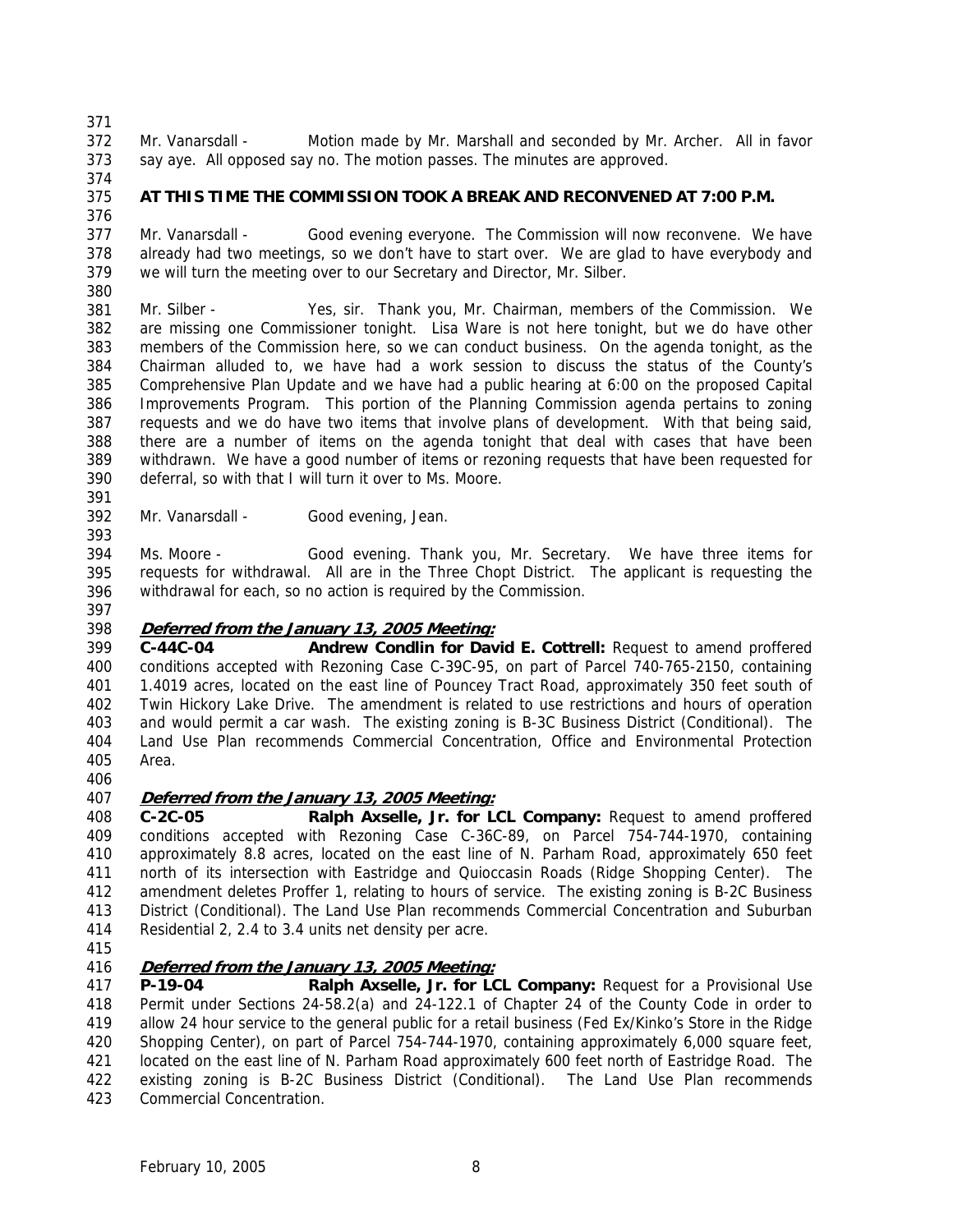425 426 427 428 Mr. Silber - On each of those three, none of those require a motion. They will be withdrawn at this point and will not move on to the Board of Supervisors. So, we bring those to your attention, but it does not require any action by the Commission. Can you help us with those requests for deferrals?

429

424

430 431 432 433 434 435 436 **P-2-05 Andrew Condlin for Kent Little:** Request for a Provisional Use Permit under Sections 24-58.2(a) and 24-122.1 of Chapter 24 of the County Code in order to allow extended hours of operation until 2:00 a.m. for a restaurant on Parcel 735-763-5299, containing 1.922 acres, located on the north line of W. Broad Street (U.S. Route 250), approximately 1,550 feet east of its intersection with N. Gayton Road. The existing zoning is A-1 Agricultural District. The Land Use Plan recommends Mixed Use Development. The site is in the West Broad Street Overlay District.

437

442

445

447

450

438 439 Ms. Moore - This deferral is requested to the June 9, 2005 meeting.

440 441 Mr. Vanarsdall - Is anyone in the audience in opposition to the deferment of P-2-05? No opposition.

443 444 Mr. Marshall - Mr. Chairman, I move that Case P-2-05 be deferred to the June 9, 2005 meeting at the request of the applicant.

446 Mr. Jernigan - Second.

448 449 Mr. Vanarsdall - Motion made by Mr. Marshall and seconded by Mr. Jernigan. All in favor say aye. All opposed say no. The ayes have it. The motion passes.

451 452 At the request of the applicant, the Planning Commission deferred Case P-2-05, Andrew Condlin for Kent Little, to its meeting on June 9, 2005.

453

## 454 **Deferred from the November 10, 2004 Meeting:**

455 456 457 458 459 460 461 **C-27C-02 RFA Management, LLC:** Request to amend proffered conditions accepted with rezoning case C-32C-89, on Parcel 740-750-0178, containing 12.415 acres, located at the northeast intersection of Ridgefield Parkway and Glen Eagles Drive, the northwest intersection of Ridgefield Parkway and Eagles View Drive, and the southeast intersection of Eagles View Drive and Glen Eagles Drive. The amendment would change the maximum density allowed from 7,850 square feet per acre to 8,975 square feet per acre. The existing zoning is B-2C, Business District (Conditional). The Land Use Plan recommends Commercial Concentration.

463 Ms. Moore - The applicant is requesting to defer this to the April 14, 2005 meeting.

465 466 Mr. Vanarsdall - In the Tuckahoe District. Is anyone in opposition to the deferral of Case C-27C-02, RFA Management, LLC? No opposition. I will entertain a motion, Mr. Archer.

467

462

464

468 469 Mr. Archer - Mr. Chairman, I move deferral of Case C-27C-02 to the April 14, 2005 meeting at the request of the applicant.

470 471

Mr. Jernigan - Second.

473 474 Mr. Vanarsdall - Motion made by Mr. Archer and seconded by Mr. Jernigan. All in favor say aye. All opposed say no. The motion passes.

475

472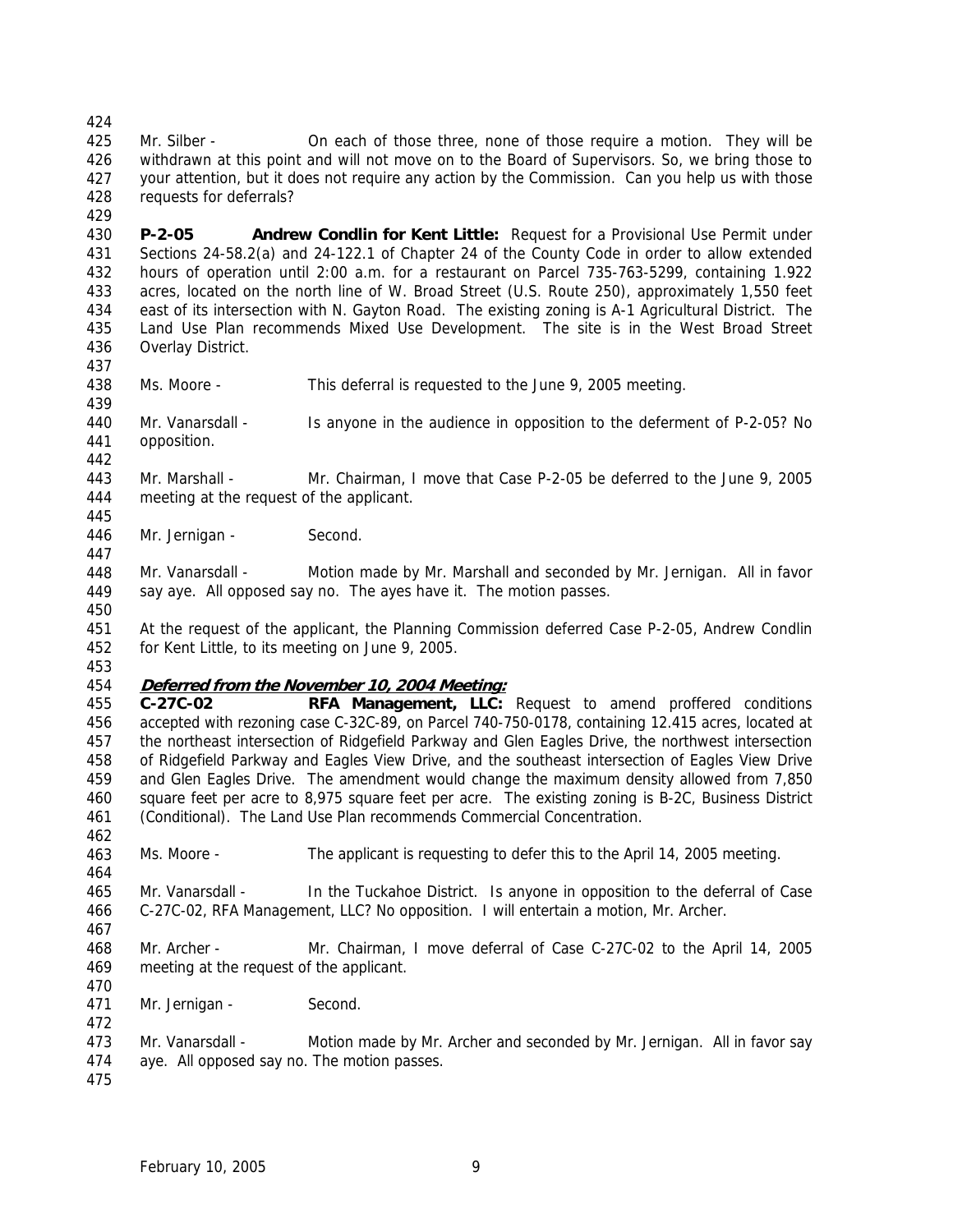476 477 At the request of the applicant, the Planning Commission deferred Case C-27C-02, RFA Management, LLC, to its meeting on April 14, 2005.

478

488

494

496

499

502

504

506

515

518

521

523

## 479 **Deferred from the January 13, 2005 Meeting:**

480 481 482 483 484 485 486 487 **C-61C-04 Dominion Land & Development Partnership:** Request to conditionally rezone from A-1 Agricultural District to R-3C One Family Residence District (Conditional), Parcels 759-767-5161, 759-767-2638, 759-767-6934, 759-767-6516 and 758-767- 8413, containing approximately 14.2 acres, located on the west line of Francistown Road at Castle Point Road. The applicant proffers to develop no more than thirty (30) single-family units. The R-3 District allows a minimum lot size of 11,000 square feet. The Land Use Plan recommends Suburban Residential 1, 1.0 to 2.4 units net density per acre, and Environmental Protection Area.

489 490 Ms. Moore - The applicant is requesting a deferral to the April 14, 2005 meeting.

491 492 493 Mr. Vanarsdall - Is anyone in the audience in opposition to Case C-61C-04 deferment in the Brookland District. No opposition. I move that Case C-61C-04, Dominion Land & Development Partnership be deferred to April 14, 2005, at the applicant's request.

495 Mr. Marshall - Second.

497 498 Mr. Vanarsdall - Motion made by Vanarsdall and seconded by Mr. Marshall. All in favor say aye. All opposed say no. The motion passes.

- 500 501 At the request of the applicant, the Planning Commission deferred Case C-61C-04, Dominion Land and Development Partnership, to its meeting on April 14, 2005.
- 503 Ms. Moore - That concludes the staff's report on withdrawals and deferrals, sir.
- 505 Mr. Marshall - Mr. Chairman, I have a deferral. It is Case C-42C-04.
- 507 **Deferred from the January 13, 2005 Meeting:**

508 509 510 511 512 513 514 **C-42C-04 Skip Gelletly:** Request to conditionally rezone from A-1 Agricultural District to R-5AC General Residence District (Conditional), Parcel 731-763-1648, containing approximately 3.1 acres, located on the west line of Gayton Hills Lane approximately 200 feet south of Graham Meadows Drive. A residential subdivision is proposed. The maximum density in the R-5AC District is 7.7 units per acre. The use will be controlled by zoning ordinance regulations and proffered conditions. The Land Use Plan recommends Suburban Residential 2, 2.4 to 3.4 units net density per acre.

- 516 517 Mr. Marshall - Mr. Chairman, I move that Case C-42C-04, Skip Gelletly be deferred to the March 10, 2005 meeting at the request of the Commission.
- 519 520 Mr. Vanarsdall - Is anyone in the audience in opposition to the deferral of Case C-42C-04, in the Three Chopt District? No opposition.
- 522 Mr. Jernigan - Second.

524 525 Mr. Vanarsdall - Motion made by Mr. Marshall and seconded by Mr. Jernigan. All in favor say aye. All opposed say no. The ayes have it. The motion passes.

526 527 528 The Planning Commission deferred Case C-42C-04, Skip Gelletly, to its meeting on March 10, 2005.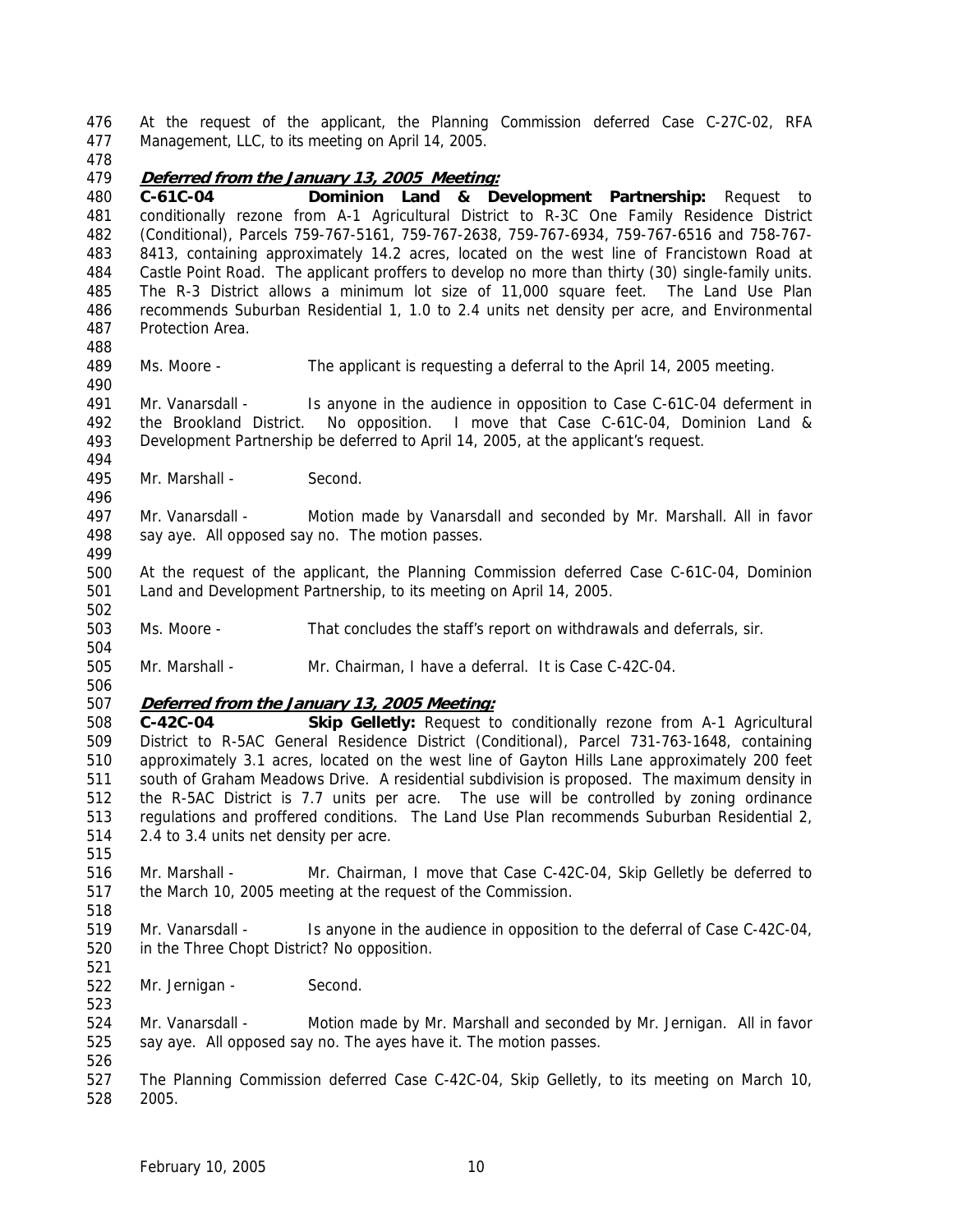530 531 Mr. Archer - Mr. Chairman, I have a deferment, also. I know there are some people here tonight who have come to hear this case, C-6C-05. It is on page 6.

533 534 535 536 537 538 539 540 541 **C-6C-05 Robert Atack for Atack Properties, Inc.:** Request to conditionally rezone from A-1 Agricultural District to R-2AC One Family Residence District (Conditional), Parcels 781-773-3186, 780-773-3673, 780-773-2718 and 780-772-9071, containing approximately 88.11 acres, located between the Chickahominy River and the north line of the proposed Woodman Road extension, approximately 2,500 feet west of Brook Road (U.S. Route 1). The applicant proposes a single-family residential subdivision with a maximum density not to exceed 2.4 lots per acre. The R-2A District allows a minimum lot size of 13,500 square feet. The Land Use Plan recommends Suburban Residential 1, 1.0 to 2.4 units net density per acre and Environmental Protection Area.

542

551

555

557

563

565

567

570

529

532

543 544 545 546 Mr. Archer - There are several outstanding issues with this case that have not been resolved and for that reason we are reaching an agreement to defer it until the March 10, 2005 meeting at the applicant's request.

547 548 Mr. Vanarsdall - Is anyone in the audience in opposition to the deferment of this case?

549 550 Mr. Theobald - It was my understanding that would be at the Planning Commission's request.

552 553 554 Mr. Archer - We will do it at the Commission's request, sir. Thank you, Mr. Theobald. I move deferral of Case C-6C-05, Robert Atack for Atack Properties, Inc. at the request of the Commission.

556 Mr. Marshall - Second.

558 559 560 Mr. Vanarsdall - Motion made by Mr. Archer and seconded by Mr. Marshall. All in favor say aye. All opposed say no. The motion passes.

561 562 The Planning Commission deferred Case C-6C-05, Robert Atack for Atack Properties, Inc. to its meeting on March 10, 2005.

564 Mr. Vanarsdall - Don't we have an Expedited Agenda?

566 Ms. Moore - Yes, we do. We do have one request for expedited.

#### 568 569 **RECONSIDERATION OF PLAN OF DEVELOPMENT TO DELETE REQUIREMENT FOR DEDICATION OF RIGHT-OF-WAY**

POD-60-04 Lee Conner Realty Office Building–245 E. Williamsburg Road **Engineering Design Associates for Lee Conner Realty Associates:** A plan of development as required by Chapter 24, Section 24-106 of the Henrico County Code, to construct a two-story, 5,280 square foot office building and associated parking. The 0.94-acre site is located at 245 E. Williamsburg Road (U.S. Route 60), approximately 500 feet east of the intersection of Williamsburg Road (U.S. Route 60) and Raines Avenue on parcel 828-715-6950. The zoning is B-1, Business District. **(Varina)** 

571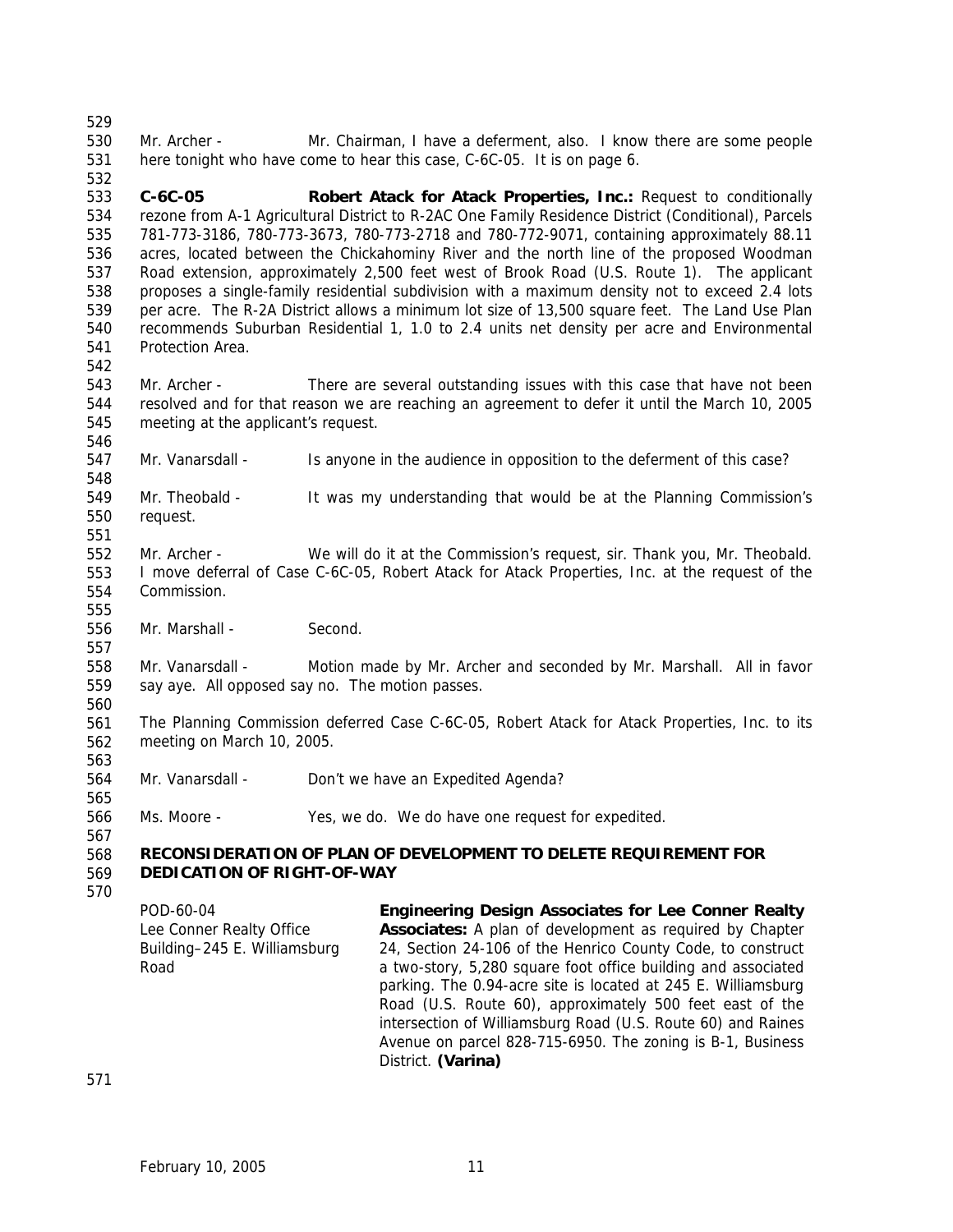- 572 573 574 575 Mr. Silber - This is a reconsideration of a plan of development to delete the requirement for dedication of right of way to Williamsburg Road. The Commission may be aware of this being approved approximately two months ago by the Commission, and this is a reconsideration of that dedication requirement.
- 577 578 579 Mr. Vanarsdall - Is anyone in the audience in opposition to this case, in the Varina District, POD-60-04.
- 580 581 Mr. Silber - We also have provided for the Commission's information the Condition No. 23 that provided that wording and we have provided that letter for you.
- 582

576

- 583 584 585 586 Mr. Jernigan - Mr. Chairman, with that I will move approval of POD-60-04, Lee Conner Realty Office Building, subject to the standard conditions for developments of this type, the annotations on the plans, and the additional conditions, deleting No. 23, and additional conditions 24 through 32.
- 588 Mr. Archer - Second.

590 591 Mr. Vanarsdall - Motion made by Mr. Jernigan and seconded by Mr. Archer. All in favor say aye. All opposed say no. The motion passes.

592

587

589

593 594 595 596 597 The Planning Commission approved POD-60-04, Lee Conner Realty Office Building, 245 E. Williamsburg Road, subject to the standard conditions for developments of this type, the deletion of condition No. 23 and annotations on the plan pertaining to right-of-way dedication from the Planning Commission's approval of the POD on October 27, 2004 and the additional conditions Nos. 24 through 32 shown in approval letter of October 27, 2004.

598 599

## **PLAN OF DEVELOPMENT (Deferred from the January 26, 2005, Meeting)**

600

POD-4-05 Best Buy @ Brook Road – Brook Road and Technology Park Drive **VHB, Inc. for Best Buy Stores, L.P., Bank of Essex, Riner Realty LLC, and RS Brook Road:** Request for approval of a plan of development, as required by Chapter 24, Section 24-106 of the Henrico County Code, to construct a one-story, 45,000 square foot building, to include a 30,000 square foot retail use and four additional tenant spaces. The 5.59-acre site is located at the northeast corner of the intersection of Brook Road (U.S. Route 1) and Technology Park Drive on parcels 783-768-9476, 783-768-8493 and 783- 769-9024. The zoning is B-3C, Business District (Conditional) and M-1, Light Industrial District and C-1C, Conservation District (Conditional). County water and sewer. **(Fairfield)** 

601

- 602 603 Mr. Vanarsdall - Is anyone in opposition to this case, POD-4-05? We will get to you all in just a minute. Mr. Cooper.
- 604

605 606 607 608 609 610 611 612 Mr. Cooper - Good evening, Mr. Chairman, and members of the Commission. As you will recall, this project was deferred from your January 26, 2005 meeting in order to allow for the applicant to look at some of the traffic circulation issues within the limits of the property. The applicant's engineer has submitted a layout with a slight revision to the northeast corner of the property. I am pointing to it now on your map. This revision will allow for delivery trucks related to this property to turn around and exit the property to Technology Park Drive. In addition to this revised layout, the applicant is also required to provide a joint access and maintenance agreement between the parties involved in this project. This layout has also been approved by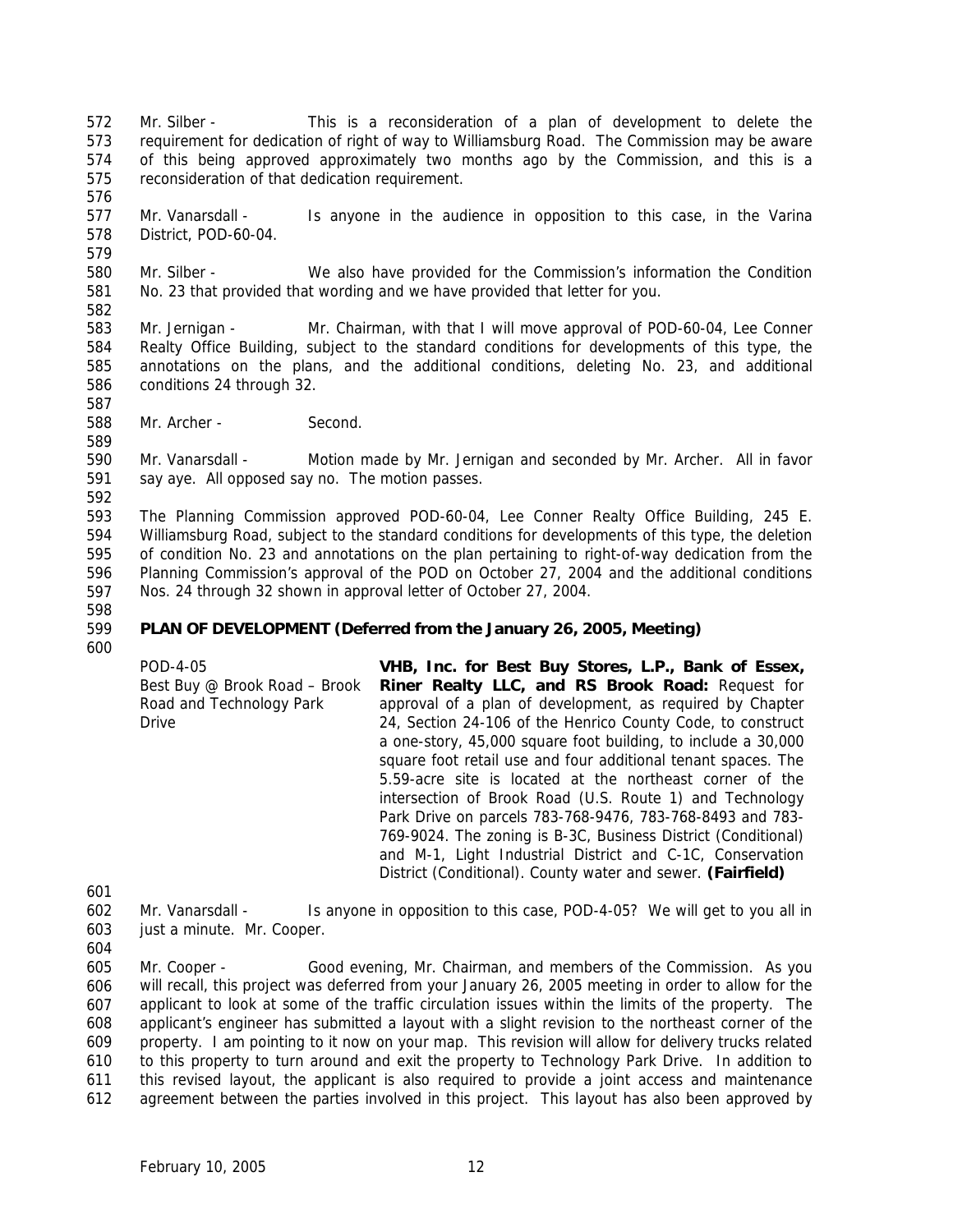613 614 the County Traffic Engineer. The condition requiring the joint access maintenance agreement is in Condition No. 34, which should have been handed out to you this evening.

615

616 617 618 619 620 621 622 623 624 625 626 As well, staff has also been made aware of some additional concerns from the neighboring Holly Glen subdivision and those concerns would include several items, the hours of delivery, when trash is picked up, fencing along the property line between Best Buy and the neighborhood, security at the rear of the building, and speakers mounted to the exterior of the building. The applicant has agreed to limit the hours of delivery and trash pickup to the hours between 6:00 a.m. and 6:00 p.m. This is addressed in Condition No. 35 handed out to you this evening. The applicant has also agreed to work with staff on possible locations for a 6-foot high privacy fence to be constructed along the property line between this property and Holly Glen Subdivision. The exact location will be handled at the time of construction plan approval, as there are some C-1 zoning district areas back there that we need to work around carefully. This has been annotated on the staff plan.

627

639

641

646

649

652

628 629 630 631 632 633 In regard to security at the rear of the property, the applicant has agreed to work closely with the Planning Department and the Police Department during the lighting plan review to assure adequate light levels are provided in that area. Finally, with respect to the exterior speakers, the applicant has indicated that it is not in their general business practice to mount exterior speakers on the building.

634 635 636 637 638 In general, the applicant and their engineer have worked diligently with staff over the past few weeks to address these outstanding concerns. Staff can recommend approval of the plan at this time along with additional conditions Nos. 23 through 35. The applicant and their representatives are here tonight to speak to you if you have any questions, and I will be happy to answer any questions as well.

640 Mr. Vanarsdall - Any question for Mr. Cooper?

642 643 644 Mr. Archer - Mr. Cooper, I don't have any now, but after I hear from the opposition, perhaps there will be some questions.

645 Mr. Vanarsdall - Do you need to hear from the applicant?

647 648 Mr. Archer - I don't think we need to. I think he has just about outlined everything that he can in here, unless Mr. Moore has something he wants to say.

650 651 Mr. Vanarsdall - We will hear from the opposition then. Would you all come down one at a time. Mr. Secretary, would you like to explain the rules.

653 654 655 656 657 658 659 Mr. Silber - Sure. I will be happy to. On rezoning requests and plans of development before the Planning Commission, the Planning Commission's policy is that the applicant has 10 minutes to present their case. Some of that 10 minute period can be reserved for a rebuttal. The opposition has a total of 10 minutes collectively, a total of 10 minutes, unless the Planning Commission wishes to extend that period of time. Any time the Planning Commission is asking any questions of the opposition or the applicant, the 10-minute allocation is not impacted by questions from the Planning Commission.

660

661 662 663 664 665 Mr. Jeff Praden - My name is Jeff Praden and a property owner in the Holly Glen Subdivision. It seems like they have addressed most of our concerns. The only other concern that I have is not what is the Best Buy property, but I think they are thinking about putting a FedEx/Kinko's in the other commercial space that they have there, and from what I understand, that is going to be having commercial vehicles loading and unloading all hours of the night, and I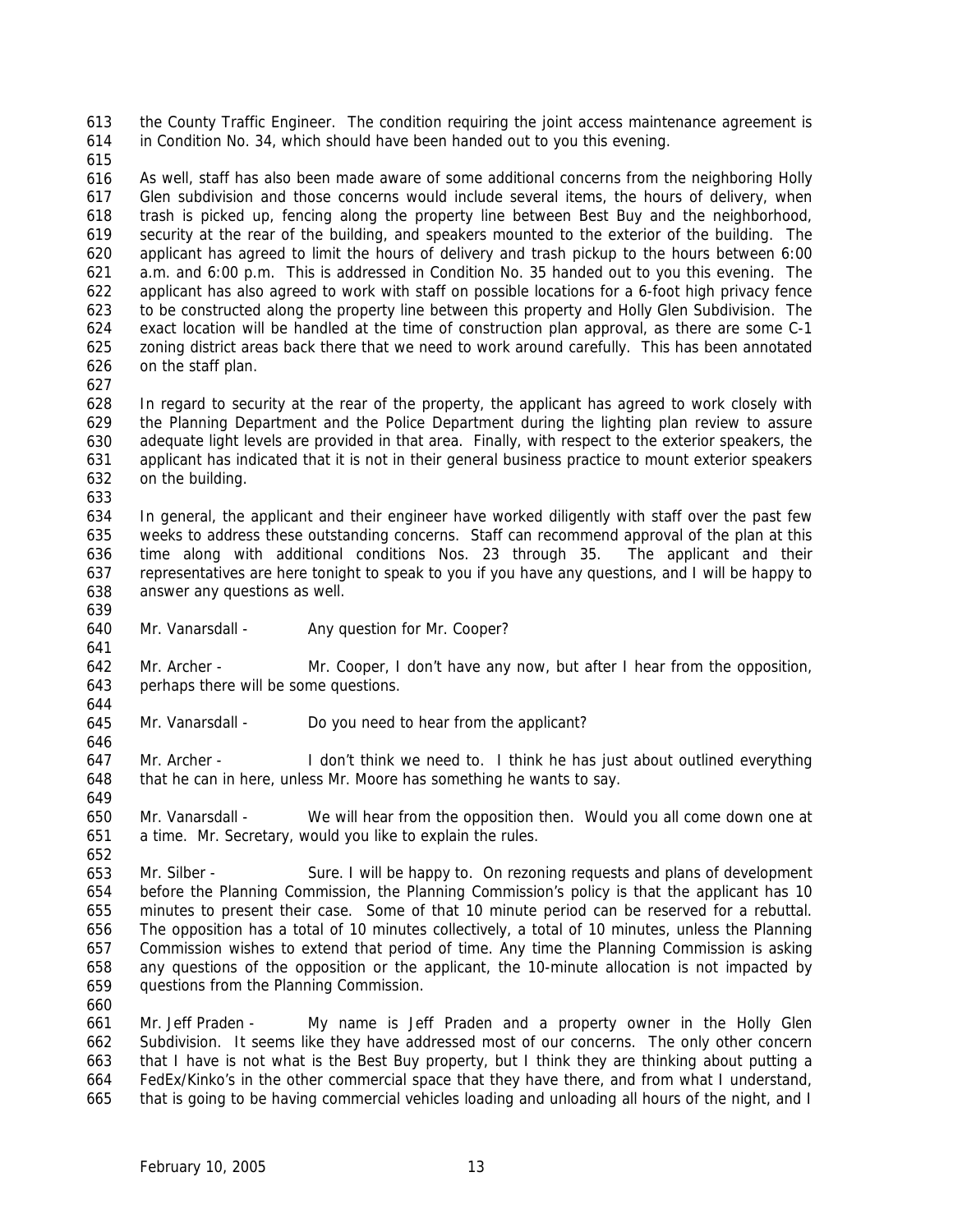666 667 668 669 670 671 672 673 674 675 676 677 678 679 680 681 682 683 684 685 686 687 688 689 690 691 692 693 694 695 696 697 698 699 700 701 702 703 704 705 706 707 708 709 710 711 712 713 714 715 716 717 understand they are trying to limit that from 6:00 a.m. to 6:00 p.m., but if it is going to be a FedEx/Kinko's, I don't know if they have any limits on their delivery trucks throughout the hours of the night, and also the fumes of the diesel trucks, if they would be able to turn them off, would be my only other concern besides the times that they'd be operating there. Mr. Archer - Mr. Cooper, can you speak to that concern with Kinko's? Mr. Cooper - Yes, sir. At this time, staff is not aware of any possible tenants in any additional retail space beyond the Best Buy and A&N Store. However, regardless of who that tenant might be, with the condition provided to you this evening, limiting the hours of delivery and trash pick up from 6:00 a.m. to 6:00 p.m., any deliveries or pick-ups outside of those hours would be a violation of these conditions and they would be served notice accordingly. Mr. Archer - OK, so the condition applies to the entire site? Mr. Cooper - Yes, sir, that is correct. Mr. Silber - Mr. Cooper, is the portion of the property zoned M-1? Is that correct? Mr. Cooper - The portion that I am pointing at here, the larger triangular-shaped piece, would be the portion that is currently zoned M-1. Mr. Silber - And a portion of the property is B-3C. Do you know of any proffered conditions on that B-3 that might limit the hours of operation? Mr. Cooper - Actually, to my knowledge, there are not. There are only hour limitations associated with that rezoning case for trash pickup, and that was 6:00 a.m. to 6:00 p.m., and subsequently the applicant has agreed for Best Buy to agree to the same condition for theirs. Mr. Archer - Did that do it, Mr. Praden? Thank you. Mr. Barry Hodge - Barry Hodge on behalf of Harry Pardhan and Superstar, Inc., which owns a parcel farther down the way. Just real quickly, that is one concern that has already been expressed that we would agree with the issue of the hours of operation in conjunction with the hours being restricted as loading and unloading and dumpster loading and unloading deliveries. The other concern was I didn't hear a mention, and it may already be in there, and that is the issue about the signage. Obviously, you've got a situation where the trucks are now displayed to be actually turned around, that is the trucks that would deliver and load and unload, both for trash pickup or for deliveries for Best Buy or A&N or any tenant in that building there, so I guess the question of concern is appropriate signage to be posted there as a condition, indicating that truck traffic is to make those maneuvers. Mr. Pardhan's engineer is here to maybe address that in more detail, but at least signage to indicate that it is not a thoroughfare through on to the Super Star, Inc. property, and to indicate that that would be a condition of that, we would recommend or at least request that. Obviously, the issues you have already spoken of as to the hours of operation and the deliveries, but we would recommend that would be put in there as a condition, because obviously truckers will probably pick the path of least resistance, but if there is appropriate signage then they may perhaps at least think twice and be aware of the issue and have notice of it that they need to maneuver as indicated on the most current POD planned to actually turn around on that property. Mr. Vanarsdall - Thank you, Mr. Hodge.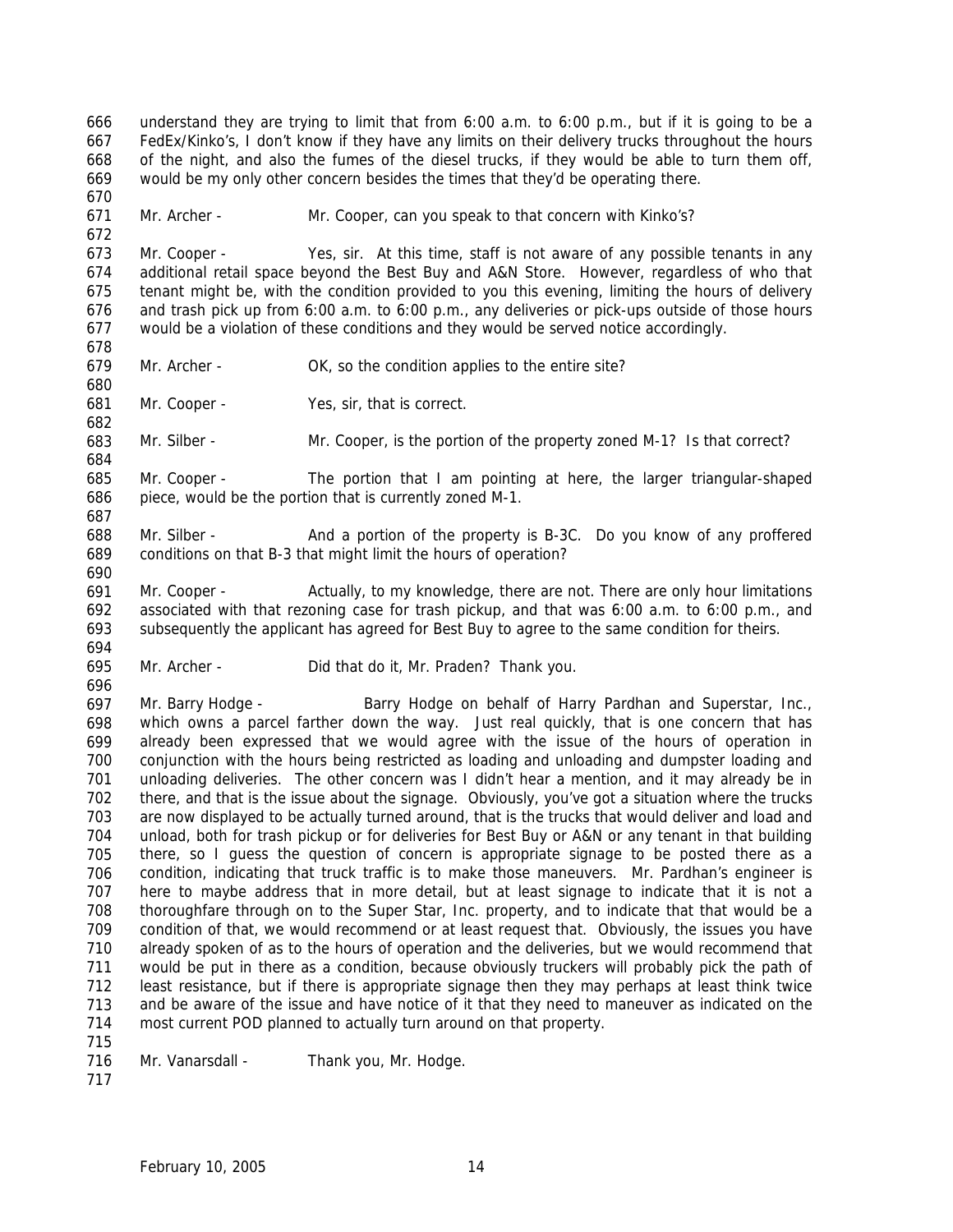718 719 720 721 722 723 724 725 726 727 728 729 730 731 732 733 734 735 736 737 738 739 740 741 742 743 744 745 746 747 748 749 750 751 752 753 754 755 756 757 758 759 760 761 762 763 764 765 766 767 768 769 Mr. Archer - Mr. Cooper, before Mr. Pardhan comes up, what kind of signage are we allowed to do? Can we put up a "No through trucks" or something like that? Mr. Cooper - We can work with the Traffic Engineer to determine what type of signage we can place back there, but I certainly believe that we do have the option or opportunity to do similar signage in regards to that, and we will certainly handle that with the construction plan. The applicant can speak more to it, but I believe that in our previous discussions with them that they have agreed that signage of that type would be OK. Mr. Archer - OK, thank you, sir. Mr. Pardhan, how are you, sir? Mr. Pardhan - Good evening. Harry Pardhan. I own the property at the north end of the lot, and my concern is there night time or anytime, there are 70-foot trucks that prefer to go straight down through my property, and if they break the law, I would like to have a sign there that is a \$500 fine for breaking the law. That should be given to the County. Mr. Archer - I don't know if we can create the fine, Mr. Pardhan, but we were just talking about getting some signage. Mr. Pardhan - And what happens if they break the law? Mr. Archer - I don't know what the enforcement is, but I am sure there is something. Mr. Secretary, do you know what it is? Mr. Silber - I am not aware that we get into any fine on the sign. I think we would be agreeable to signage, but I think any sign restrictions that needs to be consulted with our legal people and perhaps the Traffic Engineer. Mr. Pardhan - OK, in that case, I would like to put a 10-foot high barrier on my property site so no trucks could go by there, on my property. Mr. Archer - On your property? I don't know that that would be a part of this case, but I don't know how that would be handled. Mr. Silber - There is a joint access agreement between the three property owners and that diagonal line to JEB Stuart Parkway, so there is an access agreement through there. What you are saying, sir, is you'd like to put some bar that would limit trucks from being able... Mr. Pardhan - Ten foot height, anything lower than 10 feet, automobiles, SUVs, they could go through, but 10-foot trucks would not be able to go through. That is the commercial trucks that are going in there. Mr. Archer - Could he construct that on his property? Mr. Marshall - I don't see why he couldn't, unless the County said there was some prohibition about it. He has to go in and seek a building permit. Mr. Silber - He would have to have some type of approval from the County... Mr. Jernigan - I would say you should check with the Fire Department before you construct it.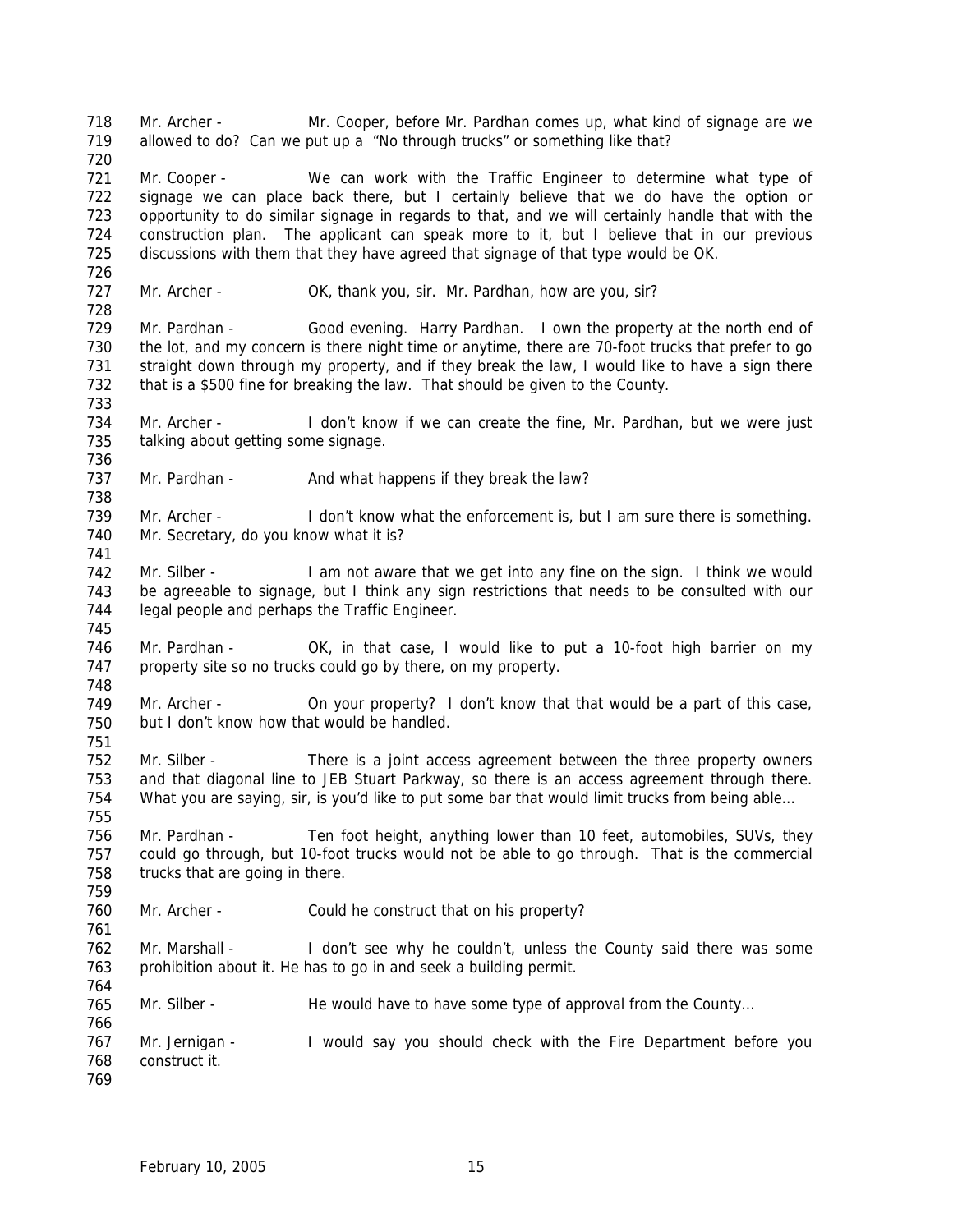770 771 772 773 Mr. Archer - Not only that, but I think that there is a list of covenants that the Virginia Center Community has, but those are the steps that you'd have to take, Mr. Pardhan. I don't think that is a part of this case, to be honest with you, but if that is something you'd like to seek for your own property, you are certainly welcome to do that.

775 776 777 778 779 Mr. Pardhan - I want to make sure that this truck don't tear up my driveway and entrance, because I have seen on Technology Park the business community people, who own that area, they have the same problem, and they have torn up all of their entrances, sidewalks and everything with the trucks.

780 781 782 Mr. Archer - We are trying to make every effort within the confines of this case to keep trucks off your property, and we will do our best to do that.

783 784 Mr. Pardhan – There should be some kind of fine or some kind of recourse for these people that drive through there. We would like to have that.

785 786 787

774

Mr. Archer - All right. Thank you, sir. I believe I saw Ms. Erskine.

788 789 790 791 792 793 794 795 796 797 798 799 800 801 802 803 804 805 806 807 808 809 810 811 Ms. Jane Erskine - Jane Erskine, Holly Farm Estates Neighborhood Association. I wasn't here at the first, I guess it was January 26, but I did talk with a planner on staff and the concerns that we had were pretty much addressed. I would like them to be put in writing on the POD as far as the whole site. We prefer the M-1C zoning actually over the B-3C, because the M-1C gave us more protection for our neighborhood. The times of operation, the times of dumpster unloading, that sort of thing, and one thing that hasn't been nailed down right now is egress and ingress by foot traffic from their lot onto our lot. Currently, I think the (unintelligible) had a chain link fence that was easily snapped. You have a problem with people coming from the Super Star, Texaco, buying stuff and coming on to our property to drink beer, and I think also the bank had a problem. They found some drugs there and the empty part of the lot that is not going to be developed. We want to make sure that there is going to be a reason for people to be at the Best Buy and the other locations, and we don't want other people to use that reason to traffic into the neighborhood, so that was why I made the suggestion that there be a fence. I know they can't do the masonry wall. It would probably prohibitive and I don't think we would mind - with a masonry wall in – I don't know what it would take to give them some ability to work within that conservation easement, but if they had to, we wouldn't have any difficulty with it if putting a fence up was to result from that. But we would just like something to, there is a corner in there where there are woods on our side and it will be a paved lot on their side, and we already have some traffic through there and we'd like to not increase that or cut it off completely, because now when people are trespassing, we know they are trespassing and there is no reason for them to be there. If there is a business up there and they are open until 10:00 p.m., it is going to be harder to designate who is supposed to be on the Best Buy or the retail property and who is just wandering around up to no good. We'd like to take care of that if Planning staff would continue working with the company to accomplish that.

812

813 814 815 Mr. Archer - Ms. Erskine, that was a part of this presentation, a 6-foot high fence to be constructed. I don't think at this point we can tell you exactly how it is going to go. It is going to have to be a part of the site plan, but it is a part of what we plan to do.

816

817 818 819 820 821 822 Ms. Erskine - All right. I guess that is it. Also, I would like to encourage them to work with the lighting plan that will come here to put closed circuit cameras in the parking area that did work with the expansion of Regal Cinemas. I got some positive feedback on that, on Regal Cinemas, reconstructed and had a back parking lot, and I requested that they put cameras in that back parking lot and I got positive feedback from the police officers who work security. They were able to do a lot from inside the store to actually catch a lot of stuff going on that they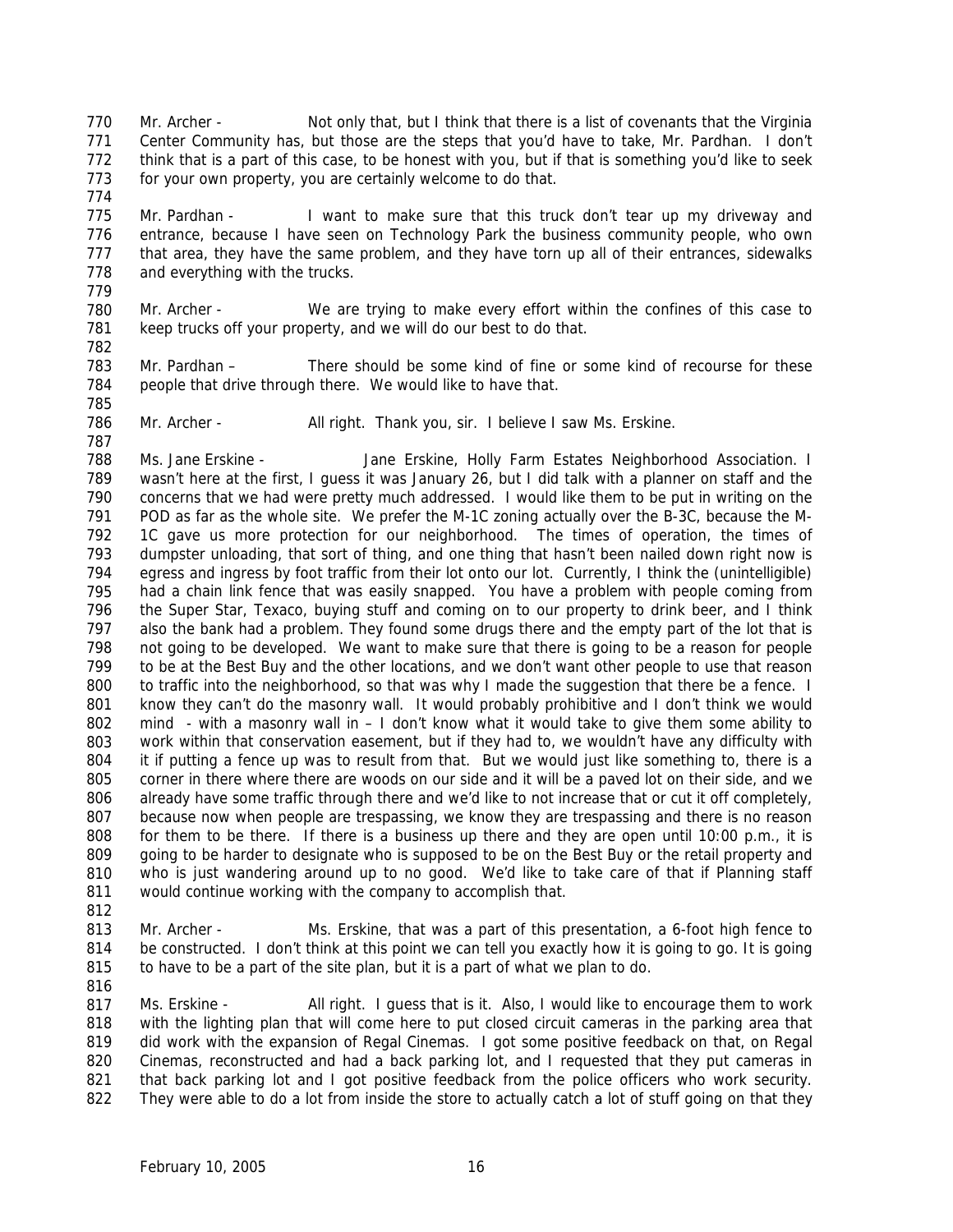823 824 weren't able to do, because you can't walk outside in the parking lot. You have to stay in the store that they are working off-duty security.

826 Mr. Archer - I do recall, that was Regal Theaters?

828 Ms. Erskine - Regal Cinema, when they came up for their second building expansion.

830 831 832 833 Mr. Archer - I remember that. I don't think that, as it stands, that having cameras in the parking lot is a part of this case. Of course, the hours of operation wouldn't be the same as they are in the theater, which is for a vast amount of time.

834 835 836 Ms. Erskine - During the retail season and from Thanksgiving to December, I am sure they are going to expand their hours to accommodate the Best Buy and the other stores will probably do the 6 to 12 thing that a lot of other retailers do.

838 Mr. Archer - Well, if the applicant would like to address that suggestion, he can.

840 Mr. Vanarsdall - Thank you. Anyone else?

842 843 844 845 846 847 Mr. Weber - Craig Weber from Best Buy. As far as the cameras go in the parking lot, I think part of the reason is trouble in the neighborhood is abandoned buildings and when we open our store we determine whether this will be a problem, and I think that is the approach I would like to take. If there is a problem in the future, then we will deal with installing cameras at that time, but as we open the store and there is trouble that is in the neighborhood now diminishes, I don't see that the cameras will help.

849 850 851 852 853 854 Mr. Archer - So on the record then we can quote you then as saying if it becomes a problem it is something that you will entertain looking at? Because I think initially when Regal Cinema, we didn't have cameras to begin with, but a problem did occur after a time, and after that period of time they were agreeable to putting the cameras in to solve the issues. I think this is a little bit different situation because of the way you are faced and the amount of traffic that you have to go through your space.

856 Mr. Weber - Correct.

858 Mr. Archer - But we appreciate you putting it on the record, anyway.

860 861 862 Mr. Weber - Yes. As far as cameras, that wouldn't be a hardship, because we do have cameras in our store but at the time we don't normally have a point of business to install cameras on the exterior of our stores.

864 Mr. Archer - We will see how it goes. Mr. Moore did you want to say something?

865 866 867 Mr. Moore - I will address some of the comments. Are there other people that want to speak?

868

825

827

829

837

839

841

848

855

857

859

863

869 870 871 Mr. Vanarsdall - I don't think there is anybody else against it, but it may be somebody for it. Are you in opposition, sir?

872 873 874 Mr. Keith - I am Jeffrey Keith with Keith Engineering, representing Super Star Texaco. We were hoping to have more time to review this plan to be able to comment on it. We just received it this afternoon. I'd just like to state that. From looking the plan over, I can't really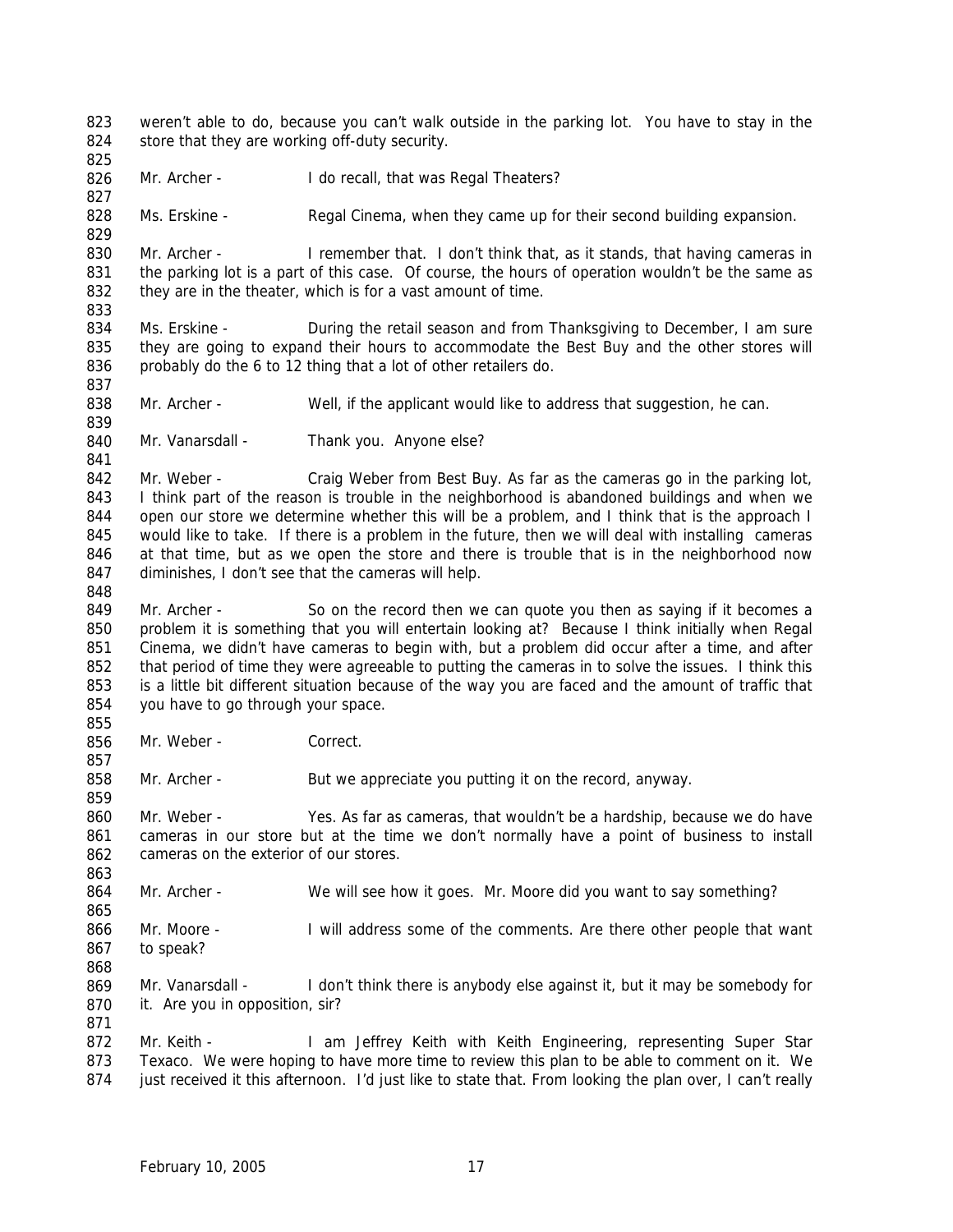875 876 877 say whether or not this turnaround will actually work or not, and I can't really comment on that. We were just hoping to have more time.

878 879 880 Mr. Archer - Well, you know, we deferred this last time so that we could hear it tonight, and it has been determined by the Traffic Department that the turnaround will work.

881 882 883 884 Mr. Keith - We are really representing Super Star and we were just hoping to have time to review the plans, just to have confidence on this. We just received the plan as we walked in the door here.

- 885 886 Mr. Archer - Do you think if you met with Mr. Moore and somebody from staff before we conclude tonight that you could get a better look at it?
- 888 889 Mr. Keith - If we could have something to scale, it is kind of hard to review something like this.
- 891 892 893 Mr. Archer - I'd really like to rule on this tonight, so we won't have to keep filing a deferment. Is there somebody that can help him with this, Mr. Cooper? Do you have another one with this one?
- 895 896 897 Mr. Cooper - No, sir, I don't. Unless the applicant's engineer has drawn a plan to scale, the only copy we do have provided to us this evening is what Mr. Keith has been handed, but, again, the Traffic Engineer has reviewed it and it is OK.
- 899 900 Mr. Vanarsdall - Mr. Moore, could you get together with him tomorrow or at your earliest convenience, that is convenient with him?
- 902 903 904 905 906 907 908 Mr. Moore - I think it would be more appropriate for the engineer, but as Mr. Archer has said, the Traffic Department has reviewed it, and certainly we have reviewed this with both the Traffic Department. I am Glen Moore, speaking for the applicant here. Both the Traffic Engineer and the Engineering Department and the Planning Department have approved the concept that our engineers have designed. They are professional people and we are happy to talk to Mr. Keith about this, but it is a technical matter that was reviewed by the staff and reviewed by the County.
- 910 911 912 913 Mr. Silber - Mr. Chairman, I would have to agree with Mr. Moore. This has been looked into by our Traffic Engineer. We feel comfortable that it can work on this site, and I don't see a need necessarily to defer this. I think if they can consult and show them how this will work, that will be fine.
- 914

909

887

890

894

898

901

915 916 917 918 Mr. Archer - I really didn't want to defer it, Mr. Secretary, but I thought maybe perhaps we could table it for a few moments and let them go out in the hall and look at it and maybe they can take aside the gentleman and see what we are doing is correct. We will table this and come back.

- 919 920 921 922 923 924 925 Mr. Vanarsdall - Anymore questions by Commission members? If not, it is up to you, Mr. Archer. Mr. Archer - We will pass that by and come back to it. Mr. Marshall - Mr. Chairman, it is 7:30 p.m.
- 926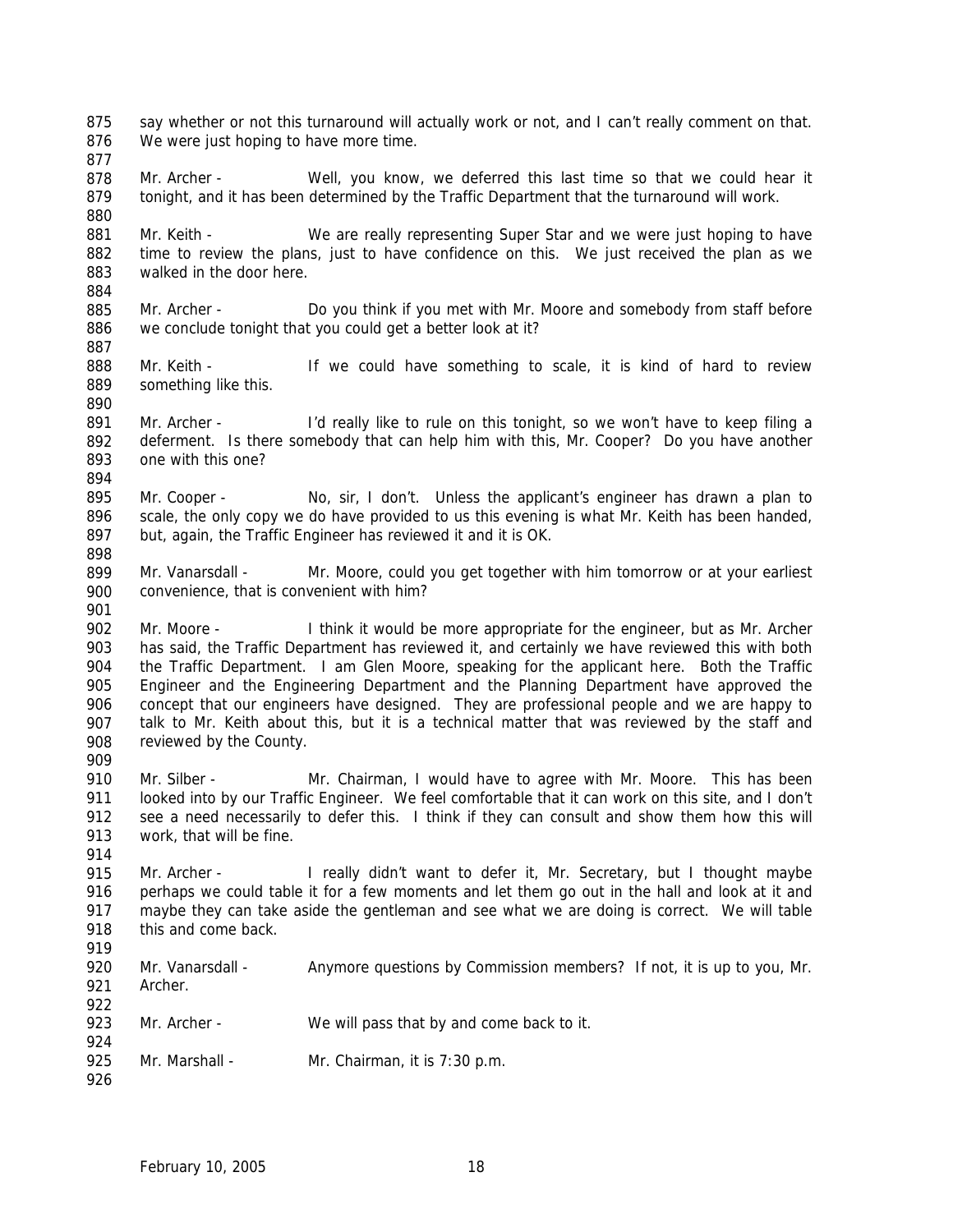**C-49C-04 Andrew Condlin for Kent Little:** Request to conditionally rezone from A-1 Agricultural District to B-2C Business District (Conditional) and R-6C General Residence District (Conditional), Parcels 734-764-6330, 734-764-8352, 735-764-1287, 736-764-1973, 735- 764-6278, 735-764-4320 and 735-763-5299, containing 43.8 acres, located between the south line of I-64 and the north line of W. Broad Street (U.S. Route 250) beginning approximately 600 feet east of N. Gayton Road. A retail shopping center and apartments are proposed. The use will be controlled by zoning ordinance regulations and proffered conditions. The Land Use Plan recommends Mixed Use Development. The site is in the West Broad Street Overlay District. 927 928 929 930 931 932 933 934 935

936 937 Mr. Vanarsdall - Is anyone in the audience in opposition to this case, C-49C-04? No opposition. Mr. Humphreys.

939 Mr. Humphreys - Thank you Mr. Secretary. Good evening members of the Commission.

941 942 943 944 This request would combine seven parcels with a total of 43.8 acres to develop a retail shopping center, full service hotel, and apartments. The property is located just west of the Short Pump Town Center. The property is slightly irregular in shape, partly due to a five-acre parcel fronting Broad Street, which is not part of this application.

946 947 The 2010 Land Use Plan recommends this property for Mixed Use Development, which provides for an integrated mixture of uses in a unified manner.

948

945

938

940

949 950 951 The applicant has submitted revised proffers dated February 8, 2005, which have just been handed out to you. These proffers offer assurances of quality development including a Master Plan for the property.

952

953 954 The Master Plan, as shown on the screen, breaks the property into 10 potential development areas and an additional parcel to the East.

955 956

- Areas 1, 3, 4, and 5 would consist of restaurants and other potential retail uses,
- Area 2 is slated for a high-end hotel,
- Areas 6, 7, 8, & 9 would consist of single story structures for retail and office uses.
- Area 10 is proposed for apartments similar to those in the adjacent development.

961 962 963 964 The applicant has also proffered a series of elevations for the retail/office structures. The elevations show an attractive design enhanced by quality materials, ornamental coping, and store fronts at a pedestrian scale.

965 966 An elevation for the proposed apartments has also been proffered. This elevation is similar to the product the applicant has built at the adjacent apartment complex.

967 968 Other major aspects of the proffers include:

969 970

971

• A 35' buffer along the West Broad Street Corridor with landscaping to be completed at the level of a transitional buffer 50.

- 972 • Screening of loading docks and trash receptacles.
- 973 • Parking lot and exterior lighting has been limited to a height of 25'.
- 974 • An extensive list of uses otherwise allowed in the B-2 district has been prohibited.
- 975 976 • A site coverage ration of 70%, with the exception of a portion of the property shown on the plat as Parcel B. The site coverage ratio on parcel B would be 80%.
- 977 • There would be limitations on signage for the property,
- 978 • A 25' natural and landscaped buffer along the boundary adjoining Interstate 64, and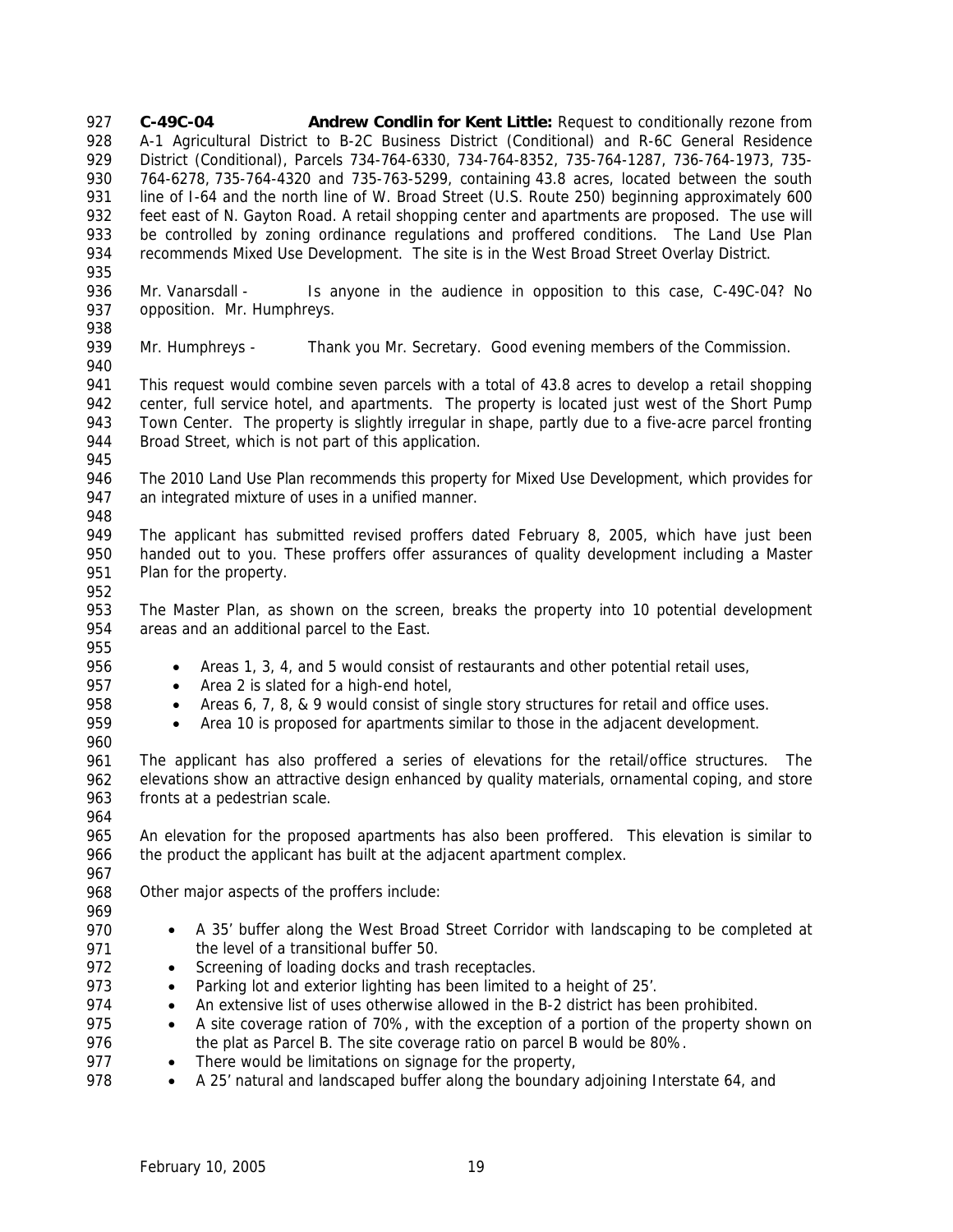- 979 980 • The applicant has offered a proffer to help mitigate the impacts on future County services by the apartment units.
- 981

996 997

1000

982 983 984 985 986 The proposed development would also include an interior road network system. It would connect Short Pump Town Center to the east with the future extension of North Gayton Road to the west. There would be a single boulevard style primary access from West Broad Street. The Master Plan also shows a second potential right in/right out access just east of the property.

987 988 The revised proffers do address many of the concerns as stated in the staff report; however, there are some issues that remain unresolved. Specifically these include:

- 989 990 991 • The screening of loading docks from public view which has been proffered; however, the method or materials to be used for this screening has not been specified.
- 992 993 994 995 • The revised proffers have increased the level of impervious cover on parcel B from 70% to 80%. With the extensive buffer along West Broad Street, a site coverage ratio of 80% would not present any additional quality. Staff recommends lowering this to the previously proffered 70%.
	- A desire to construct a high-end hotel has been expressed by the applicant; however, there is no language in the proffers to address this.
- 998 999 • Other than the proffered buffers along West Broad Street and Interstate 64, the applicant has not addressed any landscaping for the interior of the property.
- 1001 1002 1003 1004 The applicant has submitted a traffic analysis for this proposal. The Department of Public Works and VDOT have requested additional information from the applicant in order to properly complete the review.
- 1005 1006 1007 1008 1009 1010 While the uses themselves are appropriate for the area, staff believes they should be more integrated as recommended by the goals of the Mixed Use designation in the 2010 Land Use Plan. Additionally, several issues including screening materials, assurances of a high-end hotel, site coverage, landscaping, and the traffic study have not been resolved. Based on these issues staff recommends deferral of the request at this time.
- 1011 This concludes my presentation. I would be happy to try to answer any questions you may have.
- 1012 1013 1014 Mr. Vanarsdall - Are there any questions for Mr. Humphreys by Commission members? Thank you. Would you like to hear from the applicant, Mr. Marshall.
- 1016 Mr. Marshall - Yes, Mr. Condlin, he has his boss watching.
- 1018 1019 1020 1021 1022 1023 1024 Mr.Condlin - That would be bosses. Members of the Commission, I am Andy Condlin from Williams Mullin. Good evening. I am here with many folks. I would like to quickly introduce them, but there are a number of parties that are involved in this case. From the Breeden Company we have Ray and Toy Breeden, Kent Little, Terry Marshall, Bryan Revere and also from TIMMONS Junie West and Roger Rodregious and Jason Newsom from the architect. Mr. Yim, Mrs. Yim are sitting over there, along with Bruce Smith and Al Donovan. I believe Mr. Moudilos and Gus with (unintelligible) Gregory as well are here on behalf of the Moudilos' property.
- 1025

1015

1017

1026 1027 1028 1029 1030 1031 As was pointed out by staff, this 43.8 acres consisting of, I incorrectly counted eight parcels. I think he is corrected. It is seven parcels of land that have been put together, six of those on behalf of the Breeden Company and Mr. Yim already having purchased land about a year ago, going through this process. Some of this property has been under contract for almost a year and a half since July of 2003 and it has been very difficult to assemble the property and hold it for this period of time for developing and continue to bring in more property. As I stated, there are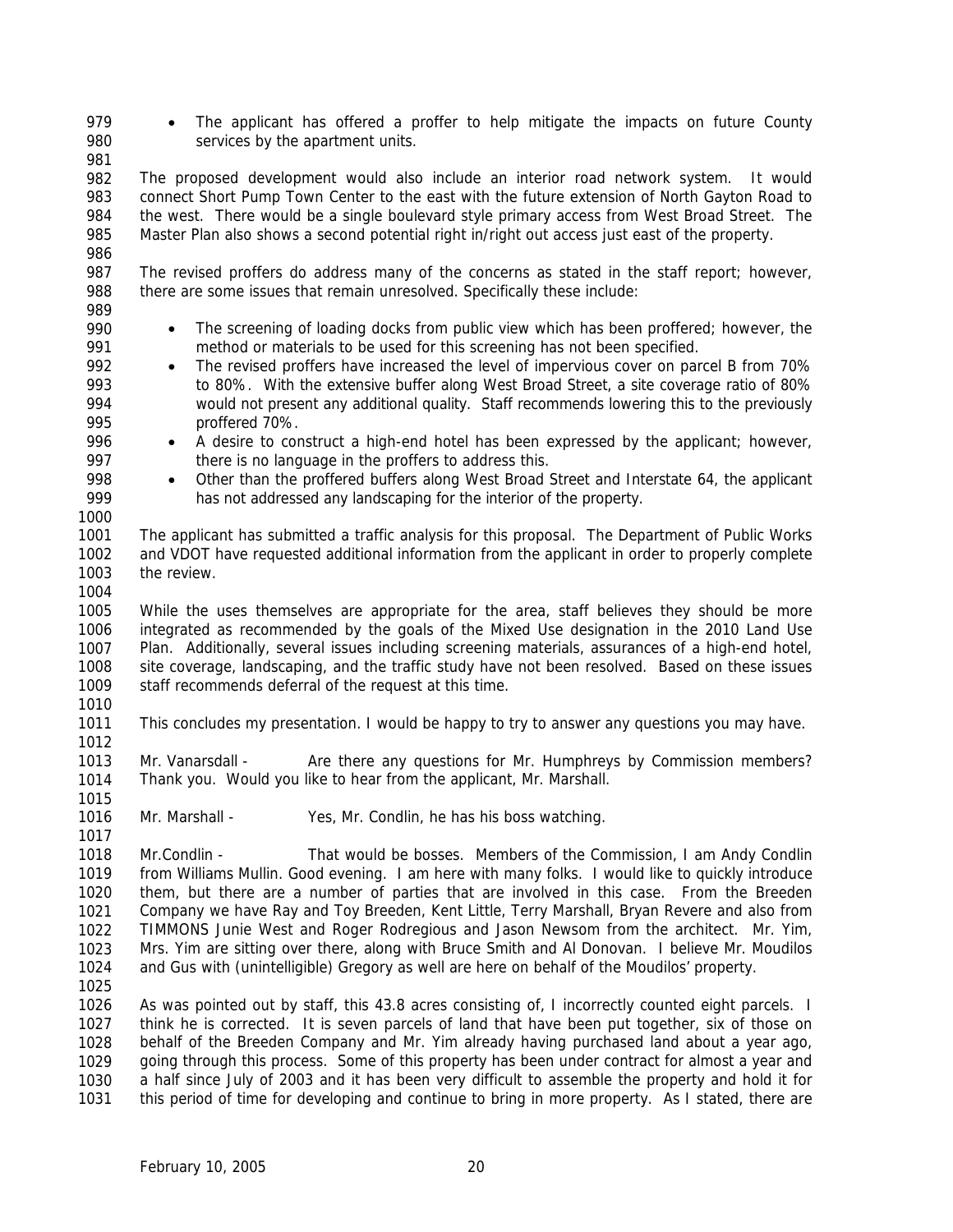1032 1033 1034 1035 1036 1037 1038 1039 1040 1041 1042 1043 1044 really two parties this evening: the Breeden Company and Mr. Yim have agreed to work together in a single case to have a unified development with two different property owners as best they can. As Mr. Humphreys has pointed out, this does not include the Moudilos property, which is right here, although, and he is available to speak, Mr. Gregory is available to speak if necessary, but there is an agreement and concept that will be finalized before the Board of Supervisors Meeting to allow for full access of all parties to this access road. By all parties, I mean Moudilos, Yim and the Breeden property, and also over across the Breeden property by all parties, will be finalized before the Board of Supervisors. This is important to be able to bring in all of the property together, even though they are not part of the same case, the Moudilos property can be developed and there was also a place that was in the proffers that will provide that as well, so that is additional assurance. That will be finalized from a timing standpoint and has not been signed up, but will be signed up and contractually obligated prior to the Board of Supervisors. Also, not part of this case is the Dominion Sub Station that sits next to the mall and I-64.

1045

1046 1047 1048 1049 1050 1051 1052 1053 1054 1055 1056 1057 1058 1059 1060 1061 1062 1063 1064 1065 1066 1067 1068 1069 1070 1071 1072 1073 1074 This property is really what I consider a donut that has been created by the Short Pump Town Center and zoned B-3C. The Dominion Chevrolet is B-3C as well and R-5, R-6 apartments in the back of I-64 and in the rear and Broad Street over here, and, of course, North Gayton Road is running along this area with the potential, hopefully with an interchange, with North Gayton Road and I-64. These are significant uses and this plan is really an attempt at a transition complement to those heavy retail uses existing both to the east and west, but also the residential that sits behind it, and the major traffic corridors created by I-64 and West Broad Street. In addition to the quality of the proffers, I think you will see that are consistent with both Short Pump Town Center, a recent case with the LGW and the Cancer Research Foundation and other cases within the West Broad Street Overlay District. Other benefits include what I alluded to as the land assemblage. It is costly and time consuming to put this many parcels together in such a high profile area with land owners that rightfully believe a certain price should be achieved. There is a constant request on behalf of the County to not do piecemeal development, but to bring as much property together as possible. With the easement agreements with Mr. Moudilos and the agreements with Mr. Yim and the Breeden Company should bring all of this property together. We are making an actual effort to put all of this together. I have done it with seven parcels over a year and a half to put those together and bring those to you tonight. Another significant contribution is the East/West Connector Road. One thing that we will have to change if this does go forward to the Board of Supervisors is this road will be committed on this property to be a 40 foot road right of way, so that is consistent with what you see here. This will make the entire connection from Pouncey Tract Road to Short Pump Town Center and over and across all the way to North Gayton Road a significant corridor that is parallel to Broad Street to release the traffic that is in the area. This will be a private road, privately constructed, and privately maintained, which is the other benefit that comes from a land assemblage, because this is not four or five property owners with different maintenance levels, and trying to get them to maintain it as one property owner with this significance ought to be able to put together through an owner's association the maintenance. Hopefully, this will address a problem that could become significant later with the traffic that may come either from 64 with the interchange or a flyover off of North Gayton Road.

1075

1076 1077 1078 1079 1080 1081 1082 1083 1084 The other benefit, I believe, is the master plan or the tentative concept plan that we proffered that includes the surrounding property and the knowledge of the connections that you can see. In this master plan, you will note that it is pretty small and it is hard to see, the two sidewalks that would exist from Broad Street leading to this traffic circle, that is a connector on the East/West Connector Road, as well as sidewalks all along the northern side of this East/West Connector Road. We tried to provide an innovative road network with the traffic circle, and again, Mr. Moudilos' property is available for development. The multifamily in the rear is already a proven successful product with the already existing multifamily product that exists over here. These are one and two bedroom units mostly for professionals that are renting out in the \$1,000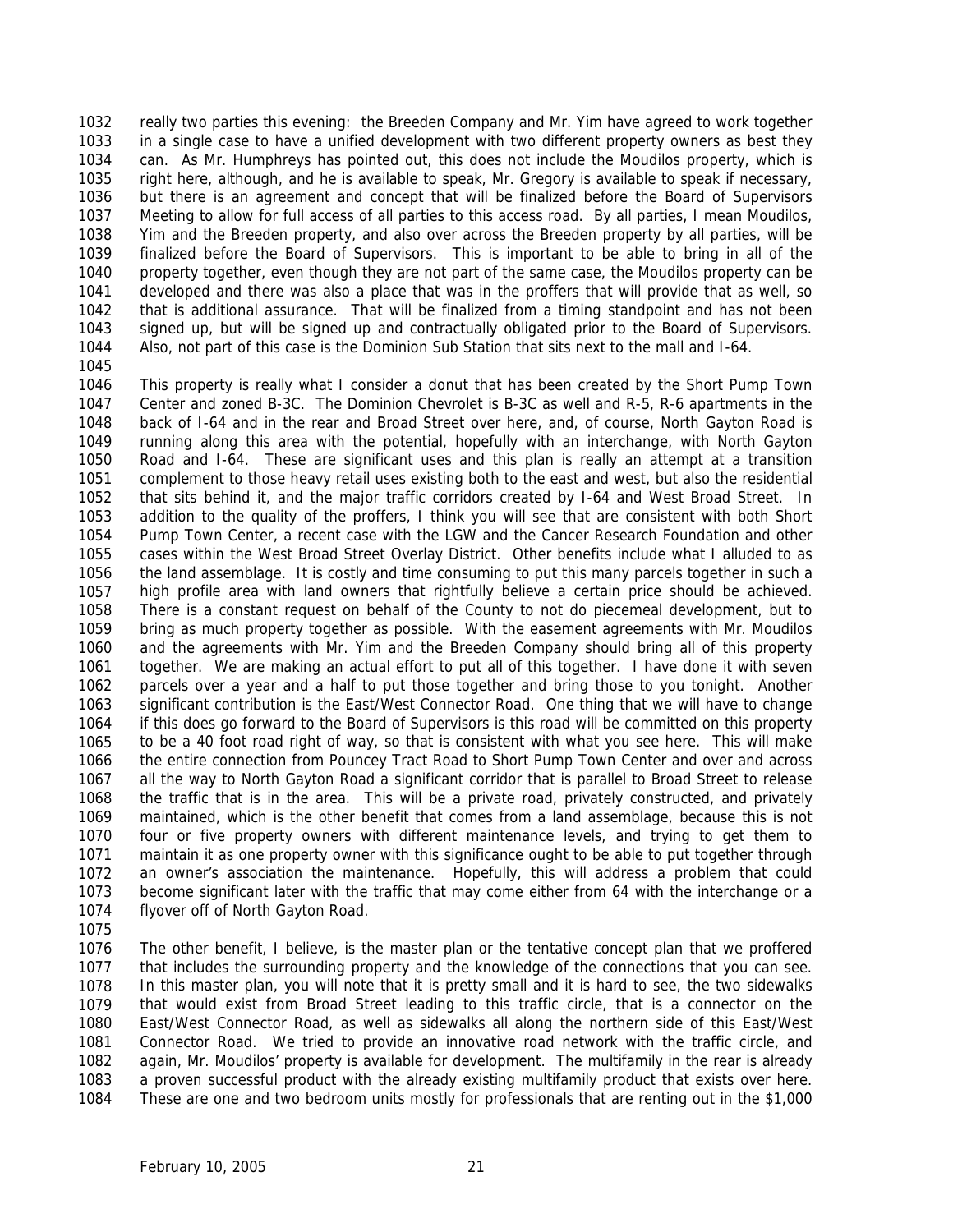1085 1086 1087 to \$1,200 range, and that is what these will be consistent with that per month of \$1,000 to \$1,200. We have already agreed to pay the cash proffers. Part of the proffer is to offset the impact of these units.

1088

1089 1090 1091 1092 1093 1094 1095 1096 The other thing that staff had mentioned about screening and loading of docks, if I may address that, that is my mistake in not including that in the proffers after we submitted it within the time frame, so you don't have to waive the time period, but we have committed, as well, and we can do this immediately after that. I had originally placed in there that loading docks will be screened as deemed appropriate at the time of POD, but we can add in there that we can use a wall or other architectural feature similar to the architecture of the buildings on which it is located, or landscaping, or such other methods as approved. So, we can address that issue. I think that is a minor point and it can be addressed.

1097

1125

1098 1099 1100 1101 1102 1103 1104 1105 1106 1107 1108 1109 1110 1111 1112 1113 1114 With respect to the land coverage, I know that on Mr. Ian's property, that is located right here (referring to rendering), he's got his building located and the parking. There was a concern that he fell somewhere between the 70 and 80%. We do have the buffer along, a significant buffer along Broad Street required by the Broad Street Overlay District, with the additional plantings for the 50 feet. There will also be, and we can work with staff prior to the Board of Supervisors to deal with the interior with landscape islands and making the commitment as to the extent of those and the screening and buffering that will be provided around the building, to be able to bump off some of that interior landscaping. The same would be true of Breeden. That is something, that quite frankly, was heard late in the process and we really didn't have an opportunity to get most of the details of providing that. That is easy enough to do. Finally, with respect to the traffic report, we have already discussed the time frame with Mr. Foster, in which he received the information in order to make his analysis prior to the Board of Supervisors. We certainly make a commitment that that will occur and that everything will be ready to go from the traffic impact analysis with Mr. Foster's complete review prior to the Board of Supervisor's coming forward. It is very doable. We just have to get the information in by next week and that can be done according to our traffic engineers.

1115 1116 1117 1118 1119 1120 1121 1122 1123 1124 Ultimately, with the proffers, with the master plan, and the land assemblage and East/West Connector Road, this is a very significant case that is appropriate, given the surrounding uses and locations and zoning. It is sandwiched between the Short Pump Town Center, both Dominion Power and Chevrolet and I-64 and Broad Street. We have met what we think is a mixed-use development requirement by the County and the Land Use Plan. Putting land together and where we couldn't joining the property owners together has provided a significant benefit to all properties involved and for this very important corridor. So, I think we are significant with the goals and objectives of the Land Use Plan and we ask that you recommend this for approval to the Board of Supervisors. I will be happy to answer any questions. I have a slew of folks back there, as well, that are available.

1126 1127 1128 1129 1130 1131 1132 1133 1134 1135 1136 1137 Mr. Little - My name is Kent Little and I am the owner of the Breeden Company and we are from Virginia Beach, Virginia. Just a few comments about our company and what we do. We are a large developer and have about 100 projects around the State but we invest our own capital and we retain ownership in all of the projects for our own account. We are not a merchant developer and we don't sell projects. It would be our intention to come here and develop this project in a high quality manner in which Andy's outlined, and we are going to be here and be in Henrico County. We developed the 290 units behind the project and we fulfilled every obligation and request that the County made of us, and we have had a very successful project there, so we stand on our record with regard to what we do. But I do want to emphasize that we invest our own capital and we construct, lease and manage the project, and we intend to run the commercial association that will maintain these roads as an important gateway into the mall, and we are going to be here and we are going to live by what we say we do.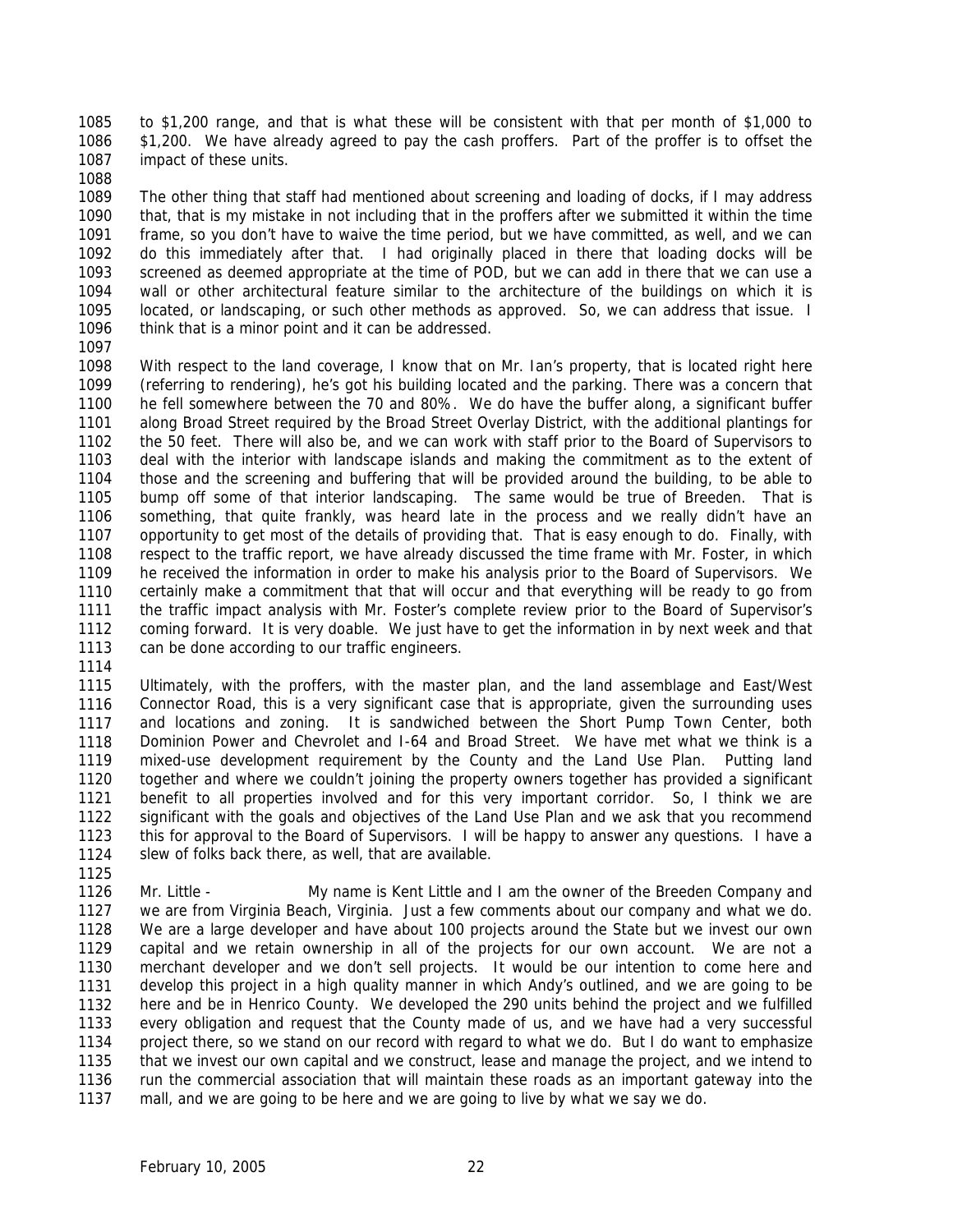1139 Mr. Vanarsdall - Any questions for Mr. Condlin by Commission members?

1141 1142 1143 Mr. Kaechele - Now, Mr. Condlin, would you amplify a little bit more of why this process stands with the Moudilos property?

1144 1145 1146 1147 1148 1149 1150 1151 1152 1153 1154 1155 1156 1157 1158 1159 Mr. Condlin - I know Rick is never shy about coming up and letting me know if I say something wrong. Right now the agreements have been agreed to certainly with the parties having signed it, but the agreement being – there is an easement agreement for two purposes. One is for all parties, which I mean the Breeden property, which you see in the master plan, Mr. Yim's property and Mr. Moudilos' property, to use two points of access, right in and right out. That has been tentatively reviewed by the traffic saying it would work at this point for all parties to use that, which would serve primarily Mr. Yim's property. And, of course, the rest of the road network that you see on the Breeden property, that folks could come from Short Pump Town Center and Gayton Road, use these and go directly into, and you can see, per the proffers, they provided a direct access from the interior of the site to the Yim's property and Mr. Moudilos. That is the agreement and the benefit for that is that it provides for a development of the medullas property, even though at this point the purchase could not or has not been worked out at this point, because of the timing, and trying to go forward with the zoning case, given the land assemblage that we have. It does make them a part of the development to the extent that they can use our roads and we can use theirs and it creates a developable property for them, Mr. Yim and the Breeden property.

1161 1162 Mr. Kaechele - But you also are projecting that a legally binding agreement would be executed…

1164 1165 1166 1167 Mr. Condlin - Yes, I think we are ready to go. It is just a matter of getting all of the parties together to sign and notarize it. It has got to be done before the Board of Supervisors. That works for both parties. Neither party would want us to go forward without being finalized and contractually obligated by all parties.

1168

1171

1160

1163

1138

1140

1169 1170 Mr. Vanarsdall - Thank you. Any more questions by Commission members? Mr. Marshall, the ball is in your court.

1172 1173 1174 1175 1176 1177 1178 1179 1180 1181 1182 1183 1184 1185 1186 1187 1188 1189 1190 Mr. Marshall - Mr. Chairman, this is a case that was filed about a year ago and as Mr. Condlin stated, a lot of parcels have been under contract for a long time, and as Mr. Silber always likes to talk about, we also prefer to have a developer come in and assemble these parcels. In this case, we were fortunate enough to have The Breeden Company undertake the task of assembling these various parcels and as Mr. Condlin pointed out, the significance to the County was and still is the fact that there is going to be a connection between the mall and North Gayton Road, and we heard it earlier tonight in the CIP Presentation about the funds being put in for this year for the Planning of that North Gayton overpass road, which would then create a lot of traffic, and a place for it to go would be this road and connect to the mall without people having to get out onto Broad Street, so that is the significant advantage for the County. I do see this as a site that is challenged from the standpoint of Virginia Power Substation, the car dealership and the mall, and 64 and six-lane Broad Street sandwiched all around this. The apartment part of it was not something that I favored, however, I must defer to what Mr. Little said about the fact that these have been very successful apartments and basically commanding mortgage payment type rents, \$1,000 to \$1,200 a month, and it will complement what they have and actually I don't know what other kind of living units you can run up and abut to a Virginia Power Substation and 64 in the back, so the advantages I see to this far outweigh the planning things that may be preferred, and the fact that we have, I think it is important that we don't lose this assemblage and they have contract sensitivities as Mr. Jernigan had in his Wilton Farms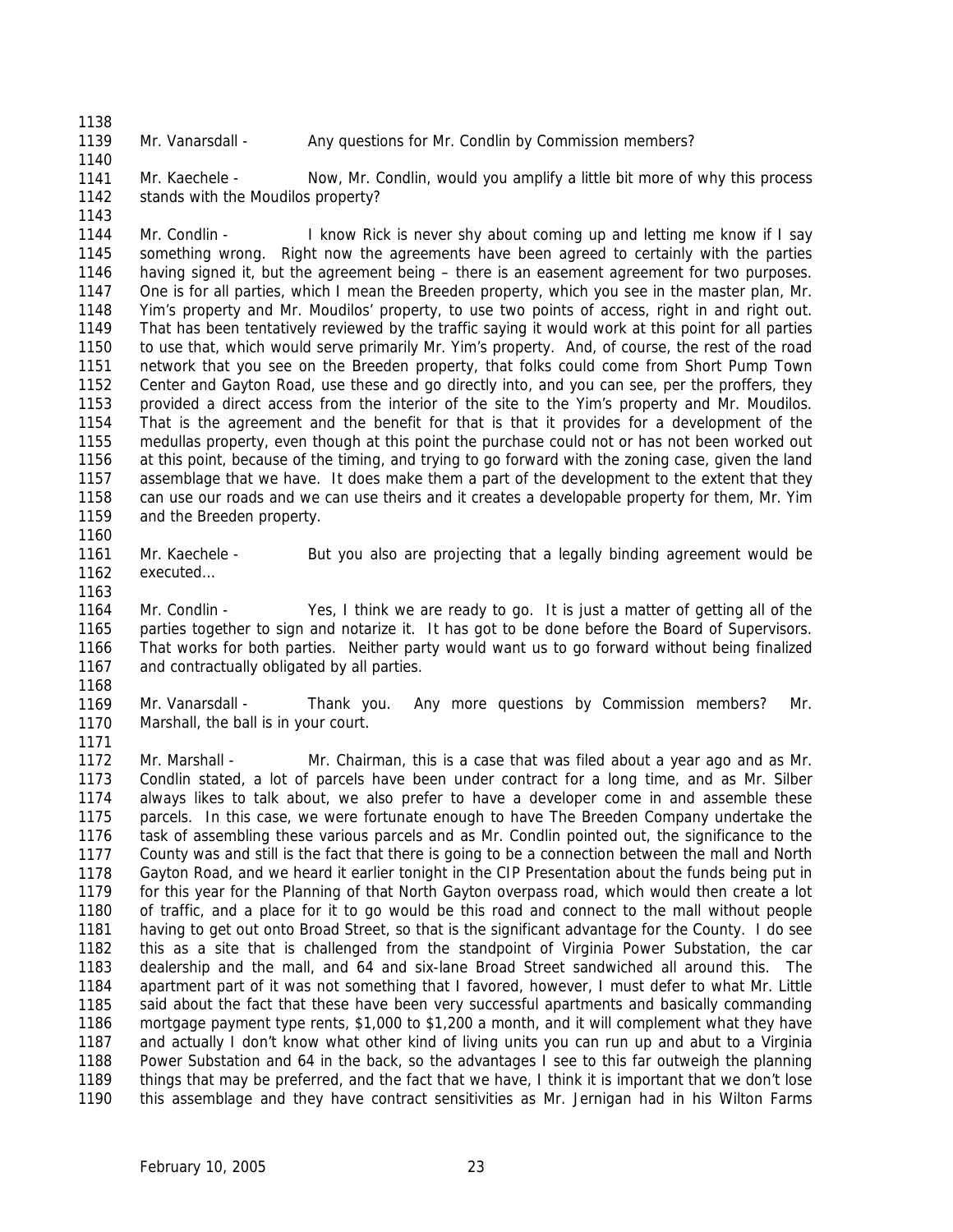1191 1192 1193 1194 1195 1196 1197 1198 1199 case. I spoke to Mr. Kaechele about this. I am comfortable enough, based on my conversation with him, to recommend this for approval to the Board of Supervisors with the caveat, as Mr. Condlin said, that all these other issues will be worked out before the Board, and I will point out that the traffic issue – they had done their traffic study but due to the length of time that had passed, 288 was opened all the way through, and at the time the traffic study was done, it had not been all the way through, so they want to go back and make sure that the opening of 288 all the way through doesn't eschew anything as far as traffic goes, so that is not a major issue. They did do a traffic study, but just that component got eschewed when that road reopened. So, with that, I am going to recommend it for approval to the Board of Supervisors.

1201 Mr. Jernigan - Second.

1203 1204 1205 Mr. Vanarsdall - Motion made by Mr. Marshall and seconded by Mr. Jernigan. All in favor say aye. All opposed say no. The ayes have it. The motion is passed.

1206 1207 1208 1209 1210 Mr. Kaechele - Mr. Chairman, I would also just like to tack on to Mr. Marshall's comments. There are open concerns within the staff and I think when we got all of these reports together and all of the documents before us that Mr. Silber, we can meet and go over those before the 22<sup>nd</sup> Board Meeting.

1211 1212 Mr. Condlin - Thank you for the vote and the support that you gave us.

1213 1214 **REASON:** Acting on a motion by Mr. Marshall, seconded by Mr. Jernigan, the Planning Commission voted 4-0 (one absence and one abstention) to recommend that the Board of Supervisors **grant** the request because it would provide for appropriate development compatible with the business uses in the surrounding area and the proffered conditions will provide appropriate quality assurances not otherwise available. 1215 1216 1217

- 1219 Mr. Vanarsdall - With that, Mr. Secretary, I think we will go back to the POD.
- 1220 1221 1222

1218

1200

1202

Mr. Silber - If we can go back to POD-4-05.

1223 1224 1225 1226 1227 1228 1229 1230 1231 1232 1233 1234 1235 1236 1237 1238 1239 1240 1241 1242 Mr. Cooper - Good evening again, members of the Commission. Staff and the applicant have had an opportunity to meet with Mr. Pardhan and his engineer out in the hallway, and it seems their concerns for the ability and functionality of the turnaround for the delivery trucks, they felt there was some concern for whether or not that would work and again, as we indicated to them, the traffic engineer has reviewed the plan. Again, just to reiterate, the concerns were for the ability for the truck, as shown on the revised plan, to turn around safely and exit back through Technology Park Drive. As we indicated to Mr. Pardhan, the plan has been designed by an engineer and, again, has been reviewed by the County's traffic engineer, and it is acceptable to them at this time. So, in regards to that, we feel that with additional signage indicating to delivery truck drivers that they must turn around and exit Technology Park Drive that satisfies that concern with what we can do within the realm of this plan of development. Additionally, staff is aware of Mr. Pardhan's concern, as he has indicated regarding traffic entering through his property, and staff has indicated that we are willing to work with Mr. Pardhan with his particular property, to look at options for what we might be able to do within the property lines of his property, and in accordance with the existing joint access agreement, to hopefully work out something that satisfies him in regards to limiting any access from delivery trucks onto his property. So, again, with that, staff is still in a position to recommend approval of the revised plan and the additional conditions, including the two that were handed out to you this evening.

```
1243 
Mr. Vanarsdall - Any questions for Mr. Cooper, Mr. Archer? Anybody else?
```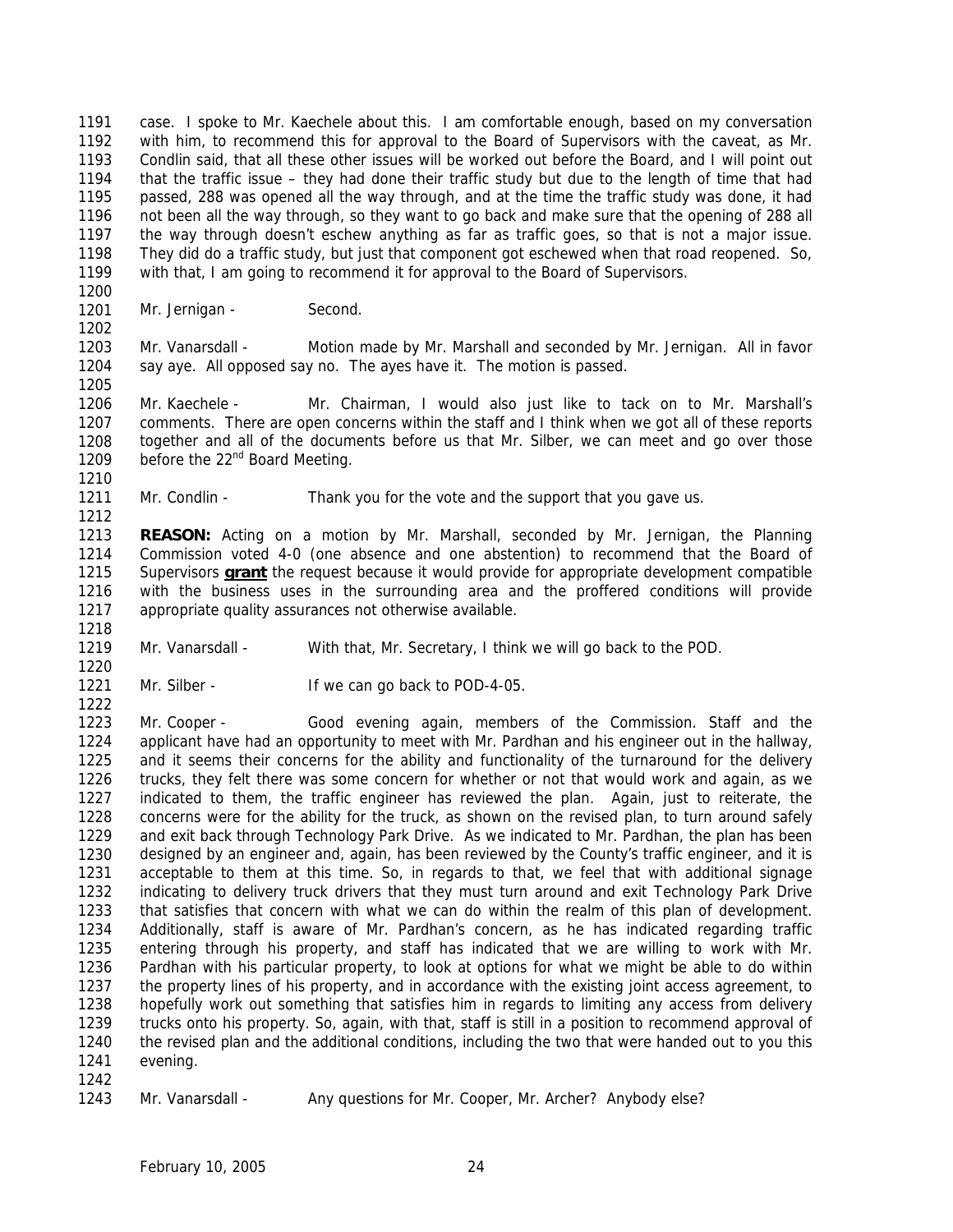1244 1245 1246 1247 1248 1249 1250 Mr. Moore - I know Mr. Weber has already addressed the issue of safety and the cameras and what not, and I would remind everybody on the Commission, and you probably don't need to be reminded, that A&N and Best Buy are very responsible corporate citizens. They are going to be very concerned about security and we certainly will work with the staff on the fencing and any kind of security issues, and I want to state that for the record.

1251 1252 1253 1254 1255 1256 1257 I also wanted to address an issue that Barry Hodge raised on behalf of Mr. Pardhan concerning controlling traffic through the site and across his client's property, and I will also commit for the record and I have spoken to Mr. Weber with Best Buy about this, but at the northeast corner of the Best Buy Building, where this access drive passes by there, we would be willing to put up a sign that would say "No through traffic to JEB Stuart Parkway" and, of course, instructing the delivery drivers they need to use Technology Park Drive to leave the site, but we will be willing to put that kind of signage up.

1258 1259 1260

1266

Mr. Vanarsdall - Thank you, Mr. Archer.

1261 1262 1263 1264 Mr. Archer - Thank you, Mr. Chairman. It seems to me that everybody seems to be relatively satisfied at this point and I will move for approval of POD-4-05, Best Buy at Brook Road, subject to the plan annotations and conditions Nos. 23 through 35.

1265 Mr. Marshall - Second.

1267 1268 1269 Mr. Vanarsdall - Motion made by Mr. Archer and seconded by Mr. Marshall. All in favor say aye. All opposed say no. The motion passes.

1270 1271 1272 1273 The Planning Commission approved POD-4-05, Best Buy @ Brook Road – Brook Road and Technology Park Drive, subject to the annotations on the plans, the standard conditions for developments of this type and the following additional conditions:

- 1274 1275 1276 1277 1278 23. The easements for drainage and utilities as shown on approved plans shall be granted to the County in a form acceptable to the County Attorney prior to any occupancy permits being issued. The easement plats and any other required information shall be submitted to the County Real Property Agent at least sixty (60) days prior to requesting occupancy permits.
- 1279 1280 24. The entrances and drainage facilities on Brook Road (U.S. Route 1) shall be approved by the Virginia Department of Transportation and the County.
- 1281 1282 1283 25. A notice of completion form, certifying that the requirements of the Virginia Department of Transportation entrances permit have been completed, shall be submitted to the Department of Planning prior to any occupancy permits being issued.
- 1284 1285 26. The developer shall provide fire hydrants as required by the Department of Public Utilities and Division of Fire.
- 1286 1287 27. The proffers approved as a part of zoning cases C-113C-88 and C-116C-88 shall be incorporated in this approval.
- 1288 1289 1290 28. Any necessary off-site drainage and/or water and sewer easements must be obtained in a form acceptable to the County Attorney prior to final approval of the construction plans.
- 1291 1292 1293 29. Deviations from County standards for pavement, curb or curb and gutter design shall be approved by the County Engineer prior to final approval of the construction plans by the Department of Public Works.
- 1294 1295 1296 30. Insurance Services Office (ISO) calculations must be included with the plans and contracts and must be approved by the Department of Public Utilities prior to the issuance of a building permit.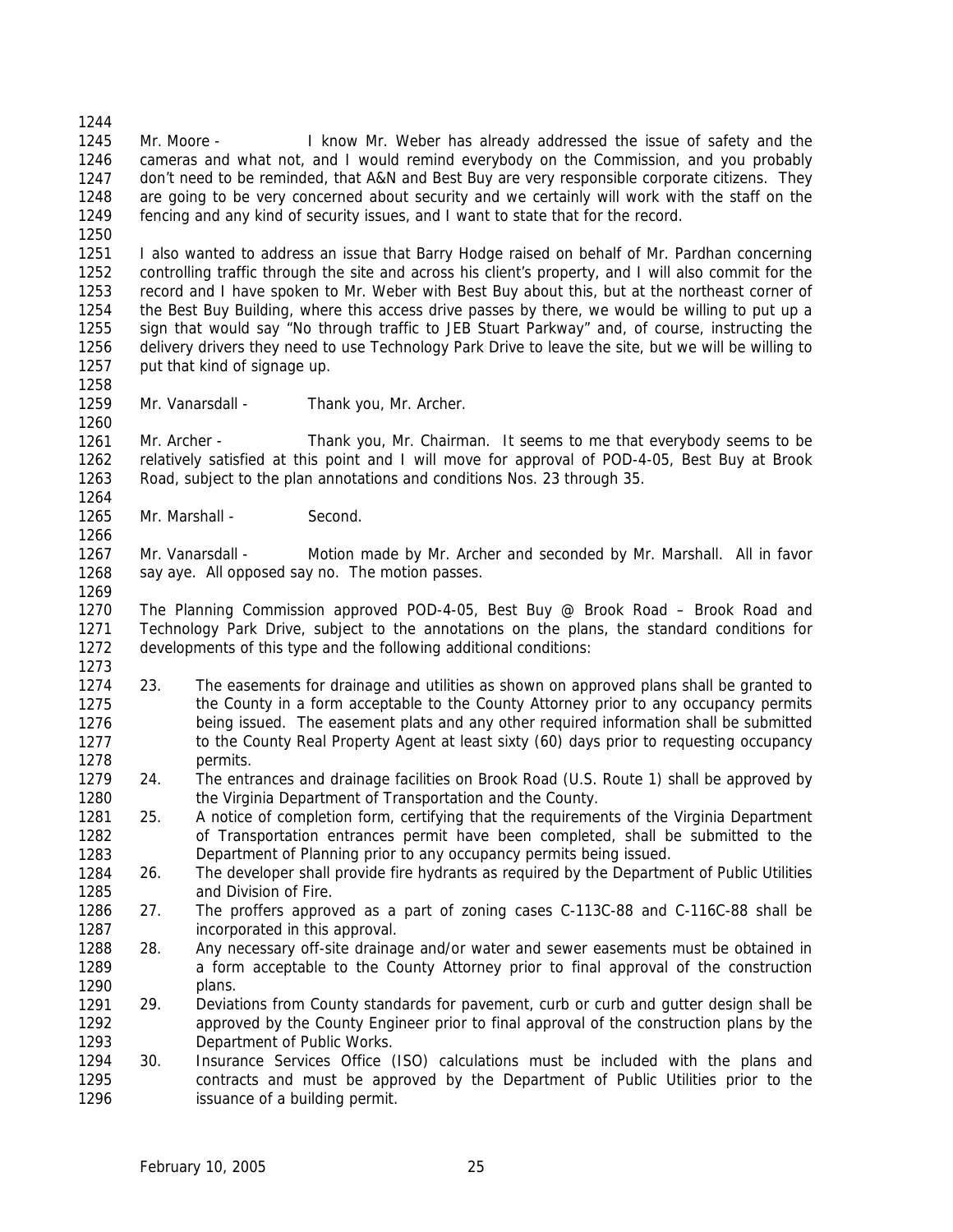- 1297 1298 1299 1300 1301 1302 31. Approval of the construction plans by the Department of Public Works does not establish the curb and gutter elevations along the Henrico County maintained right-of-way. The elevations will be set by Henrico County. Approval of the construction plans by the Department of Public Works does not establish the curb and gutter elevations along the Virginia Department of Transportation maintained right-of-way. The elevations will be set by the contractor and approved by the Virginia Department of Transportation.
- 1303 1304 1305 1306 1307 32. The conceptual master plan, as submitted with this application, is for planning and information purposes only. All subsequent detailed plans of development and construction plans needed to implement this conceptual plan may be administratively reviewed and approved and shall be subject to all regulations in effect at the time such subsequent plans are submitted for review/approval.
- 1308 1309 1310 1311 1312 33. The location of all existing and proposed utility and mechanical equipment (including HVAC units, electric meters, junction and accessory boxes, transformers, and generators) shall be identified on the landscape plans. All equipment shall be screened by such measures as determined appropriate by the Director of Planning or the Planning Commission at the time of plan approval**.**
- 1313 1314 1315 34. Evidence of a joint ingress/egress and maintenance agreement must be submitted to the Planning Department and approved prior to issuance of any building permits for this development.
- 1316 1317 1318 35. Trash pick up and deliveries shall be limited to the hours between 6:00 a.m. and 6:00 p.m., Sunday through Saturday.

1319 1320 1321 1322 1323 1324 1325 1326 **C-4C-05 Ralph Axselle for The Shady Grove Company, Inc.:** Request to conditionally rezone from R-2AC One Family Residence District (Conditional) to RTHC Residential Townhouse District (Conditional), part of Parcel 738-772-9227, containing 13.966 acres, located on the northeast side of Pouncey Tract Road southeast of the southern terminus of Hillshire Way. The applicant proposes residential condominiums for sale. The maximum density allowed in the RTH District is nine (9) units per acre. The Land Use Plan recommends Suburban Residential 1, 1.0 to 2.4 units net density per acre.

1327 1328 Mr. Vanarsdall - Is anyone in the audience in opposition to this case? No opposition. All right, Lee.

1329

1330 1331 1332 1333 1334 Mr. Tyson - Mr. Chairman, Mr. Kaechele, members of the Commission, Mr. Secretary, if I could start out with a minor housekeeping matter. The staff report contains a typographical error – the 2010 Land Use Plan recommends Single Family 1 densities for this site – the body of the staff report references Single Family 2 densities. That is a typographical error that I will correct before the case proceeds further.

1336 1337 1338 1339 As the secretary pointed out, this is a request to rezone approximately 13.966 acres and is an amendment to Case C-16C-03; wherein the site was to be developed with 25 single family detached building lots. The applicant now proposes to construct 43 detached condominium units. The total number of condominium units will be 84.

1340

1335

1341 1342 1343 The Land Use Plan recommends S-R 1, Suburban Residential use for this parcel. The proposed project is consistent with the use and densities recommended in the 2010 Land Use Plan. The density for the entire Grey Oaks project has been proffered not to exceed 2.0 units per acre.

1344 1345 The applicant has submitted a revised proffer statement dated February 1, 2005 that has been handed out to you that addressed staff's initial concerns with the application.

1346

1347 The applicant is proffering the following:

1348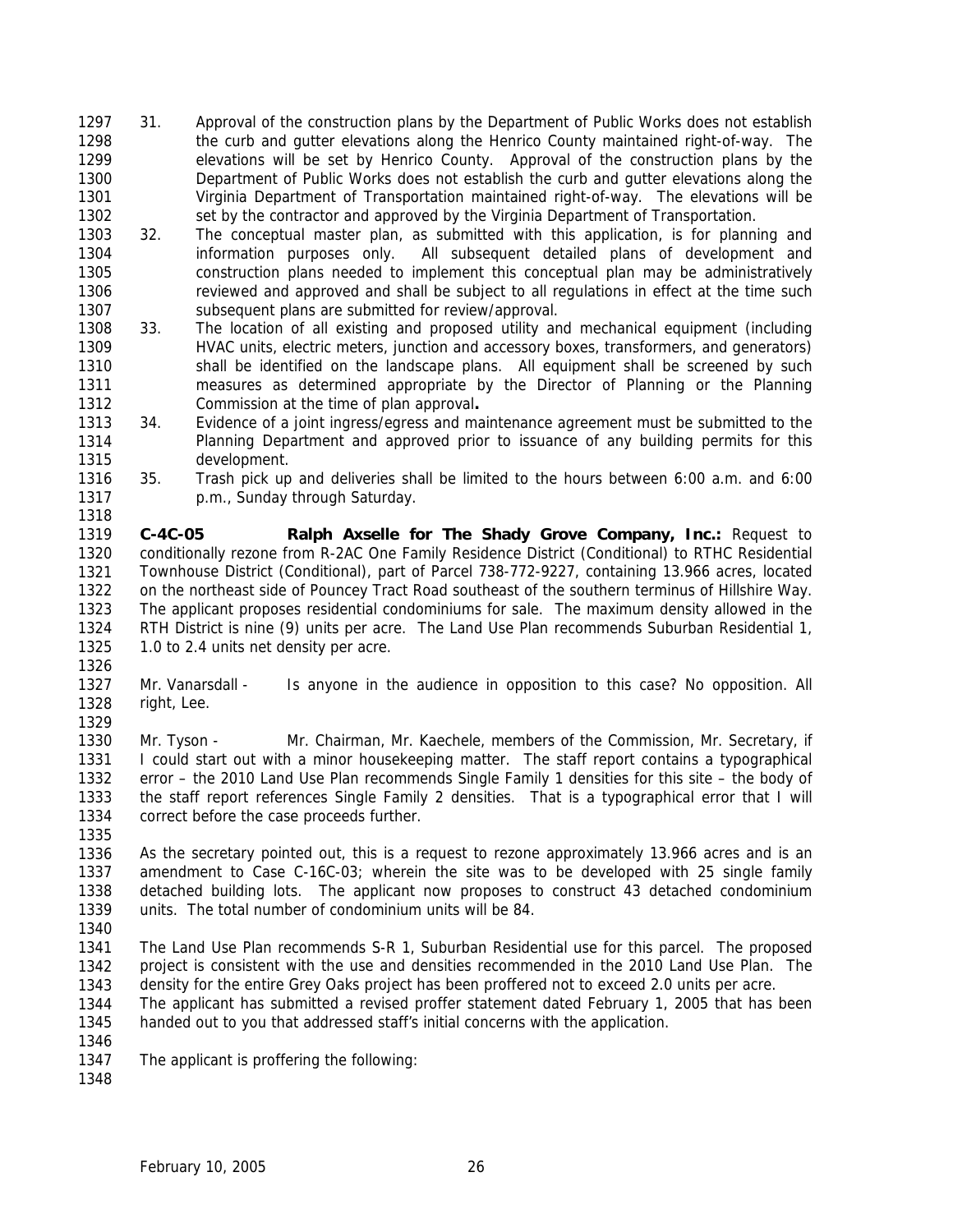- 1349 1350 1351 1352 All dwellings shall be single–family detached condominium units constructed in an architectural style generally consistent with this elevation you have before you. All units will be a minimum of 1700 square feet in size, will be on crawl-spaces, and will have a minimum of a single-car garage. At least 75% of all exterior front walls shall be brick, stone, or EIFS.
- 1353

1354 1355 1356 1357 1358 In keeping with the original proffers that were approved with case C-16C-03, the applicant has proffered that no driveways shall exit onto Concept Road 17-1 (Grey Oaks Park Drive). Additionally, this concept road must be constructed through to the end of the property before 125 Certificates of Occupancy are approved for the neighborhood in total.

1359 1360 1361 Staff expressed concern about the treatment of the edge of Concept Road 17-1, and in response the applicant has proffered an irrigated planting strip 10 ft. in width along this roadway, to be developed substantially in accordance with this exhibit.

1362

1375

1379

1382

1385

1388

1393

1397

1363 1364 1365 The width of the planting strip is in addition to the dwelling setbacks required by the Zoning Ordinance.

1366 1367 1368 1369 The applicant has also submitted proffers concerning the construction materials for chimneys and flues, the installation of underground utilities, the installation of a sidewalk along concept road 17-1, and a cash proffer to mitigate potential infrastructure and service costs.

1370 1371 1372 1373 1374 Staff believes that the applicant has made a good effort at addressing its initial concerns. Based on the application materials and revised proffer statement, staff believes that the proposed rezoning is consistent with the 2010 Land Use Plan and will be developed in a quality manner. Staff recommends that the Planning Commission forward this Case C-4C-05 to the Board of Supervisors with a recommendation for approval.

1376 1377 This concludes my presentation, I would be happy to try to answer any questions you may have.

1378 Mr. Vanarsdall - Are there any questions for Mr. Tyson by Commission members?

1380 1381 Mr. Kaechele - Is that sidewalk on the south side of the concept road all the way through the development? There was a sidewalk, continuous I guess.

1383 1384 Mr. Tyson - The concept road is slated to be on the south side of this portion, which is immediately adjacent to the amenity package, a pool, tennis court area, on that side.

1386 1387 Mr. Kaechele - I think his original plan was a continuous sidewalk along that road on one side.

1389 1390 1391 Mr. Tyson - Yes. It is my understanding it will continue on up there. There are additional portions of this development that aren't shown on this concept plan.

1392 Mr. Vanarsdall - Any more questions by Commission members?

1394 1395 1396 Mr. Silber - Mr. Tyson, the elevation that is shown, I don't know if this is just illustrative or not, but it appears it is going to be garages that project forward. Was there any discussion about recessing the garages or did that come up before?

1398 1399 1400 1401 Mr. Tyson - We didn't discuss it with this case. We did discuss having some variation and setbacks of the building. We didn't want them to be soldier like up and down the street. This elevation doesn't show it, but it has been proffered that there will be variations in the building setbacks themselves.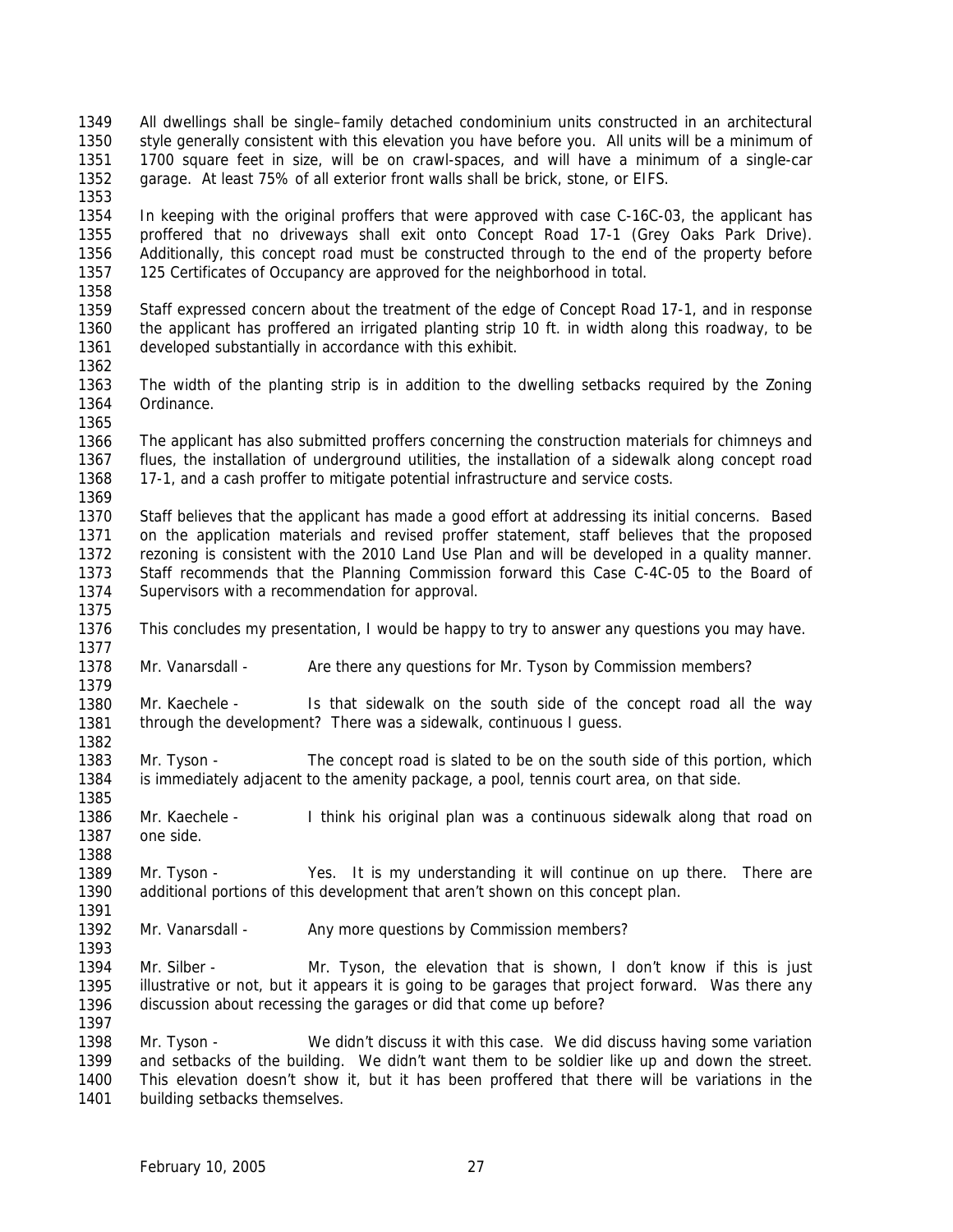1402 1403 1404 1405 Mr. Silber - I thought when we had our original meeting and discussion about recessing the garage, I thought there was something to that and it didn't look like it was shown on this elevation. Perhaps that can be discussed at a later date.

1407 Mr. Marshall - I think Mr. Silber wants to ask Mr. Axselle about the recessed garages.

1408 1409 1410

1406

Mr. Vanarsdall - You'd think between Mr. Axselle and Mr. Pruitt, we'd get the answer.

1411 1412 1413 1414 1415 1416 1417 1418 1419 1420 1421 Mr. Axselle - Mr. Chairman, Bill Axselle on behalf of Shady Grove Company, and with me tonight is Tommy Pruitt, who is the owner of the company, and the developer Rob Loftis, who is his consultant. We have not yet concluded the design of these units. This elevation is proffered, but I do not think we know at this point in time the exact depth, if you will, between the front stoop, if you will, and the porch, but this is the elevation that was approved in the previous case, which we have continued a commitment to here. Mr. Chairman, in light of the favorable staff report and no opposition, and the fact that you committed that we'd all be out of here by 8:30, I will be glad to respond to any questions. It is basically the staff had said 20 acres are zoned, and the only part that is being changed is 14 acres to the RTH, and all of the other conditions of the previous case remain the same. Nothing else has been changed.

1422 Mr. Vanarsdall - Thank you. That was mighty considerate.

1424 1425 Mr. Marshall - Mr. Chairman, I move that Case C-4C-05, Ralph Axselle for The Shady Grove Company, Inc., be recommended to the Board of Supervisors for approval.

1427 Mr. Jernigan - Second.

1429 1430 Mr. Vanarsdall - Motion made by Mr. Marshall and seconded by Mr. Jernigan. All in favor say aye. All opposed say no. The motion passes.

1431

1437

1423

1426

1428

1432 1433 **REASON:** Acting on a motion by Mr. Marshall, seconded by Mr. Jernigan, the Planning Commission voted 4-0 (one absence and one abstention) to recommend that the Board of Supervisors **grant** the request because it continues a similar level of townhouse zoning as currently exists in the area and the proffers assure a high quality development in keeping with the surrounding developments. 1434 1435 1436

1438 1439 1440 1441 1442 1443 1444 **C-5C-05 Robert Atack for RMA/Hunton, LLC:** Request to conditionally rezone from B-3 Business District to R-5AC General Residence District (Conditional), Parcel 783-764- 5602, containing approximately 2.9 acres, located on the north line of Cole Boulevard at the southwest intersection of the I-295 exit ramp and Brook Road (U. S. Route 1). The applicant proposes a zero lot line, single-family residential subdivision with no more than twenty (20) homes. The R-5A District allows a minimum lot size of 5,625 square feet. The Land Use Plan recommends Suburban Residential 2, 2.4 to 3.4 units net density per acre.

1445

1446 1447 Mr. Vanarsdall - Is anyone in the audience in opposition to this case? All right. Thank you. Mr. Coleman.

1448

1449 1450 1451 1452 1453 1454 Mr. Coleman - Good evening, Mr. Chairman, members of the Commission. This request would rezone 2.9 acres from B-3 to R-5AC to develop a zero lot line single-family subdivision. The site is designated SR2 on the Land Use Plan. The proposed use is consistent with this designation and staff firmly believes a residential use is preferable to the unproffered B-3 zoning. However, the proposed density is 4.8 per acre, higher than SR2 recommendation of 2.4 to 3.4 units net density per acre.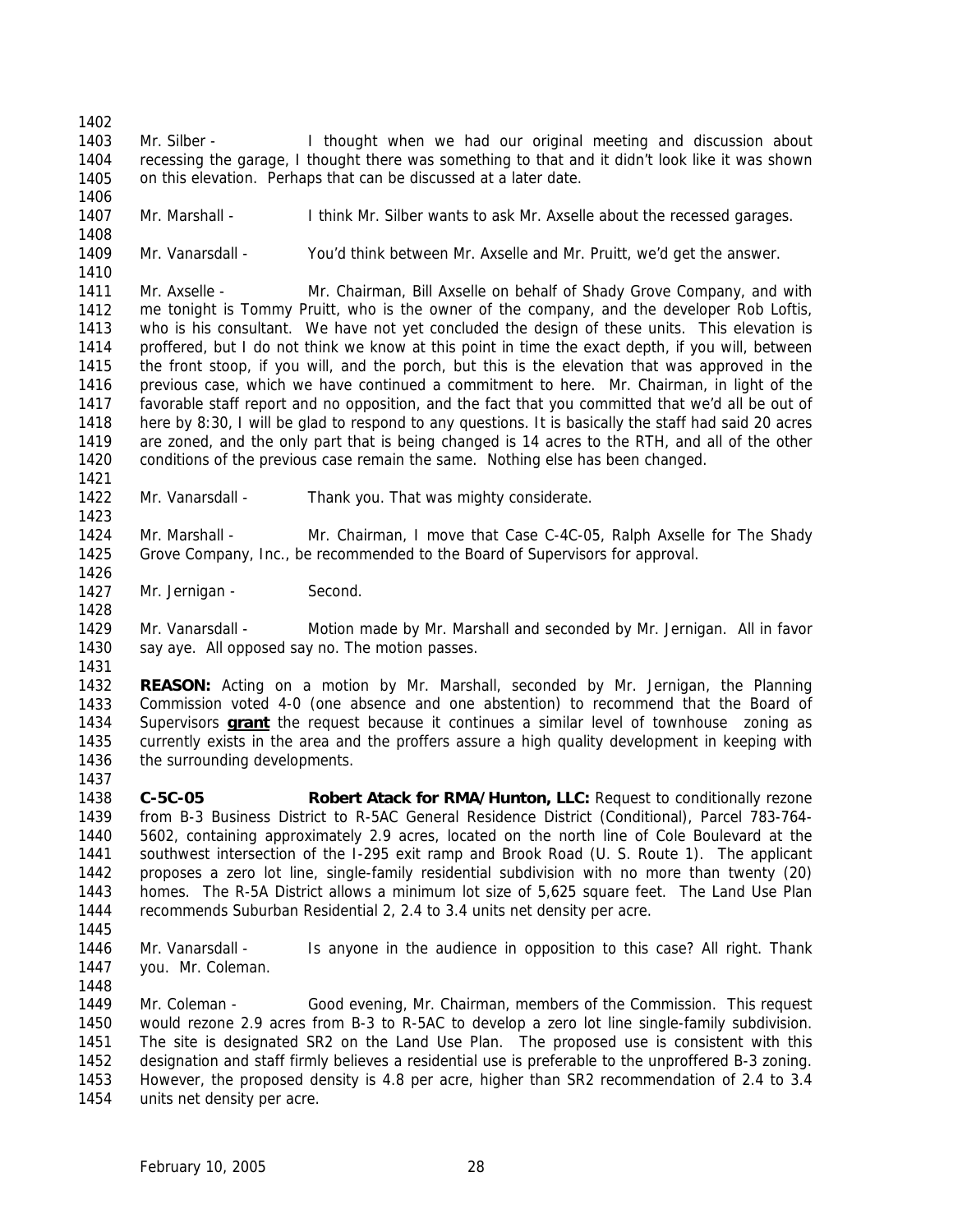1456 1457 1458 1459 1460 1461 1462 The applicant submitted an unproffered conceptual lot layout for 14 lots and submitted proffers offering some assurance of quality. Major aspects of the proffers include a maximum of 14 homes, a minimum house size of 1800 square feet, an irrigated and sodded front yard, paved driveways, street trees, a standard six inch curb and gutter along Cole Boulevard, provisions for extra sound suppression for homes abutting the 295 ramp and landscape entrance. Additional proffers address the foundation, underground utilities and other items.

1463 1464 1465 1466 1467 1468 1469 1470 1471 1472 1473 1474 1475 The applicant held a community meeting with area residents on February 3 at Longdale Elementary. Residents were generally supportive of this request but focused on two concerns. First, residents preferred dwelling to be owner-occupied, but secondly they requested the developer and the County's assistance in removing a BMP in Berrymeade Subdivision. I am sort of highlighting where that is (referring to rendering), which was described as an eye sore, health hazard and a nuisance among other things. The applicant submitted a letter indicating his intent to remove the BMP subject to the approval of this application, the copy of which was included in the revised proffers, which were passed out to you. Considering each of the following: that Berrymeade has a comparable density of approximately 4.6 units per acre, a single family use is preferable to the unproffered B-3 zoning, and the developer has committed to remedying the offsite nuisance at his expense, a density higher than the Land Use recommendation may be acceptable. If the applicant were able to satisfactorily address the following issues, staff could recommend approval of this request:

1476

1482

1484

1489

1492

1494

1496

1498

1500

1455

1477 1478 1479 1480 1481 First, staff supports a commitment to constructing single-family dwellings on foundations with a crawl space, and this request will have cumulative impacts on the County services and infrastructure needs. For example, school administration noted that the increase in residential development would necessitate additional schools in this area, and the applicant has not addressed this issue.

1483 That concludes my presentation and I will be happy to answer any questions.

1485 1486 Mr. Vanarsdall - Any questions of Mr. Coleman by Commission members?

1487 1488 Mr. Coleman - I would like to note, I am sorry, that the time limits would need to be waived to accept the proffers.

- 1490 1491 Mr. Jernigan - There are no elevations. Are these going to be single level or two-story homes?
- 1493 Mr. Coleman - Sixteen hundred square feet would need to be two level.
- 1495 Mr. Vanarsdall - Mr. Archer, would you like to hear from the applicant?
- 1497 Mr. Archer - Yes, we need to hear from the applicant.
- 1499 Mr. Vanarsdall - Good evening, Mr. Theobald.

1501 1502 1503 1504 1505 1506 1507 Mr. Theobald - Good evening, Mr. Chairman, gentlemen. My name is Jim Theobald and I am here this evening on behalf of RMA Hunton, LLC, and as you have heard from Mr. Coleman, this is a request to rezone but three acres of land. It was zoned unrestricted B-3 in 1965. We do have some elevations of the product types that are envisioned for this site. They are two-story structures. This is an R-5A single-family detached product. As you know, this was a site that was a larger B-3 site, if you recall, from the Land Use Plan, the majority of which is now contained within the I-295 and Route 1 interchange, and as such, you have this orphaned piece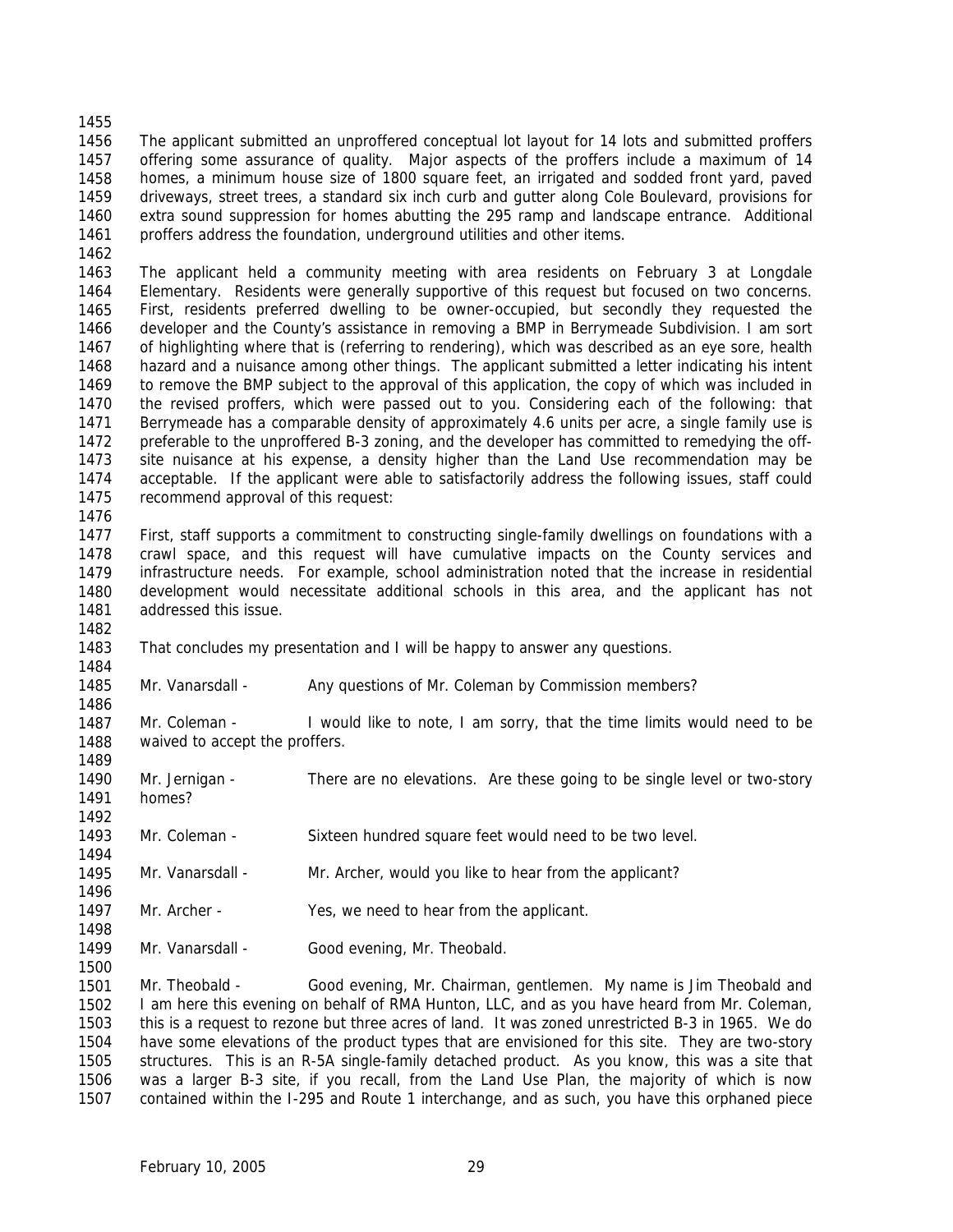1508 1509 1510 1511 of unrestricted B-3, and it is surrounded by R-4 development as you know, clear to the Police Headquarters. Mr. Coleman indicated this density and square footage proffered is consistent with the Berrymeade Subdivision. We have agreed subject to receipt of all approvals to remedy a BMP issue that has plagued the neighborhood.

1513 1514 1515 1516 1517 1518 1519 1520 1521 1522 1523 1524 1525 1526 1527 1528 1529 1530 1531 1532 1533 1534 1535 For your information, the starting prices of homes in this area, these 14 homes, will be \$200,000 and above, without any extras. We have submitted some substantial proffered conditions, with regard to the number of homes, the square footage of street trees, mail boxes, curb and gutter, etc., as well as some sound suppression measures on the walls closest to the I-295 right-of-way. For your information, that right-of-way is basically 16 feet. The ramp is below the grade of the site where these homes would be built. If we could go back to the, take that off please. We do want to explain a little bit about this slab or crawl space issue. These are technically slab construction, but they are a little different from what you might normally be considering slab construction, so we tried to provide you with some pictures (referring to rendering). Basically, what this is is a foundation with a block and faced with brick and then the concrete is poured behind it, so what you end up with is basically an elevated first-floor elevation above the ground level. So, this is what it looks like at the corner (referring to rendering). So there is no air space below the slab and the first floor, there is, in fact, the visual appearance of a foundation. Some of these pictures are a little darker than others, but you can see from the grade here the exposed area that looks like a foundation. The beauty of this type of construction is a couple-fold. It is a small site, three acres, and so in order to get positive drainage and have a crawl space, and as you know, a crawl space would have an under drain system as well as external drainage, it is very hard to manipulate those grades with a small site with 14 homes. What this does is basically provide a barrier for moisture and mold from the soil and any moisture up into the living area, and as such, the drainage basically is not as much of an issue in designing around these structures. So, I think you accomplish the aesthetic purposes that I know are important to you. Here is another picture, and again, that first floor elevation, as you can see, is not the same as the ground level, so we would ask your consideration of that issue.

1536

1544

1546

1550

1512

1537 1538 1539 1540 1541 1542 1543 With regard to impacts on public services what was mentioned with school, the report indicates that currently we are expected go generate five high school students. That is the only school that is having a capacity problem, and it is my understanding that even that problem will be solved with the redistricting. I am not sure if that is part of the redistricting that was just approved or the one that is coming up, so we believe there are no impacts, in fact, in the jurisdictions in the area that do have a cash proffer system in place. Infill developments like these are generally exempted from the imposition of cash proffers.

- 1545 Mr. Marshall - Says who?
- 1547 1548 Mr. Theobald - In Chesterfield County.
- 1549 Mr. Marshall - You are not in Chesterfield.

1551 1552 1553 1554 1555 1556 Mr. Theobald - I understand, but since you don't have a policy in place nor do you have the exemptions in place, and the idea behind that is to encourage infill development in areas just like this where there are leftover pieces of land with existing infrastructure, and with that, I will be happy to answer any questions. We do have some folks here who would like to speak in support of this case and we have met with neighbors to discuss our plans, and I believe Mrs. Devine would like to address you.

1558 Mr. Vanarsdall - Any questions for Mr. Theobald?

1559

1557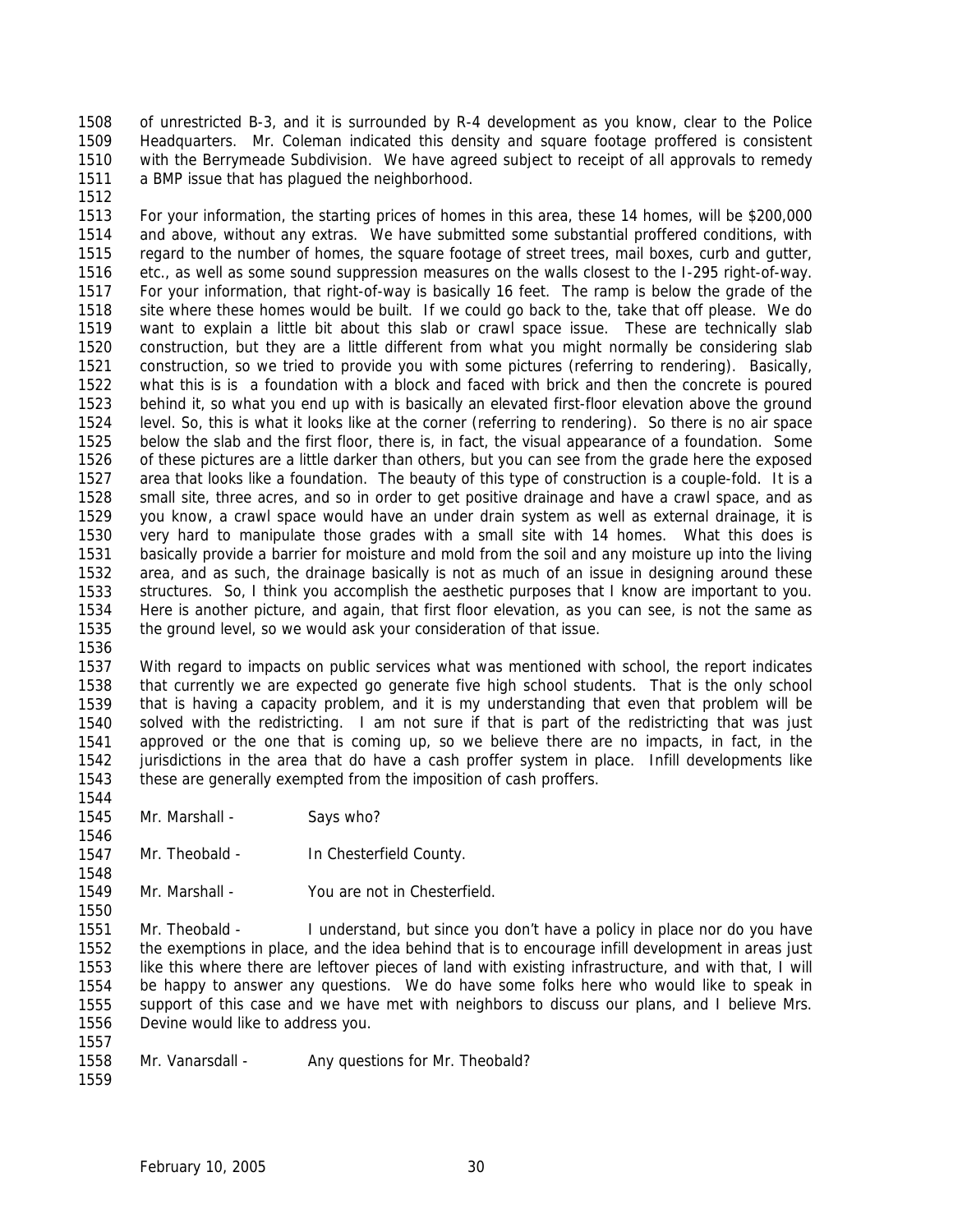1560 1561 1562 Mr. Archer - It is a laudable goal and we can do away with pieces of unconditioned B-3, but I do have a couple of things I would like to ask you about. One is #13, what type of sound suppression measures would this take?

1564 1565 1566 1567 Mr. Theobald - In order to hit a 54 sound co-efficient rating, you have to either use a different, stop me if I say this wrong, but a different grade of wallboard or additional backing, or both, to meet that co-efficient rating. I believe a normal without any special application is being around 48, 47, down in the 40s.

1569 1570 Mr. Archer - So this would be done on the homes that are adjacent to the sound?

1571 1572 Mr. Theobald - The walls that are closest to the right of way there, and just remember that that right of way is 16 feet below the grade of these homes, as well.

1574 1575 1576 1577 1578 Mr. Archer - The other thing I wanted to ask you about. There is a proffer that indicates curb and gutters shall be standard rolled face type. I understand from talking to staff that standard roll face had changed a little bit in the last year. Do you have anything that can demonstrate what they look like, because the roll face that I have come in contact with, to be honest with you, is terrible in a lot of places.

1580 1581 1582 1583 1584 1585 1586 Mr. Theobald - I think I will let Mr. Parker answer that before I get it wrong. What we did do is add the 6 inch curb and gutter along Cole Boulevard so that it is there today, but once we start turning in, I think the idea was to use the roll face, but those are the types that had at least a 3 ft. apron so that it keeps cars from bumping on that, and I have had experiences with that. This is the standard used on any number of subdivisions, because it gives you the wider apron, if you will, so that you don't have this big bump and angle.

1587 Mr. Vanarsdall - Well, the problem we had before was the 2-1/2 foot.

1589 1590 1591 Mr. Theobald - This standard has been accepted by the County in any number of... it is in their design manual.

1592 1593 1594 1595 1596 Mr. Silber - Yes. Roll face standard has been changed by Public Works and it is a three foot section now that is required. I think staff's comment here probably is that they prefer to see the entire subdivision have the six inch standard curb and gutter instead of a three-foot section of roll face.

1597 1598 1599 1600 1601 1602 1603 Mr. Archer - The problem that I have had with that. We have had a lot of complaints about this, to be honest with you, and particularly in cases where the driveways tend to run up hill a little. Most of the modern automobiles are built close to the ground and when you bump across the ground you can actually scrape the front of your car. I've done mine two times, but we have also gone through subdivisions and see where people have actually built ramps of one kind or another to alleviate the problem, and Mr. Parker, can you speak to that. You seem to be a little bit more knowledgeable about what it is, what makes it different.

1605 1606 1607 1608 1609 1610 1611 1612 Mr. Parker - I am Philip Parker, Atack Properties, for the record. The situation you are referring to is the old 2-1/2 foot County roll face that was allowed up to about three years ago. That transition from asphalt to the back edge of the curb, which would be the driveway, was done within a 2-1/2 foot area. Literally, it was done within a 6 inch area because you had six inches of level at the curb, six inch rise within six inches horizontal and 18 inches of gutter pan. What the County Engineer, Mr. Thompson has done, is he's taken the VDOT Standard which is 3 foot in width that flattens that abruptness out of "face of curb" which prevents that problem of bottoming out or bumping into the bottom of a vehicle in the driveway. The roll face

1563

1568

1573

1579

1588

1604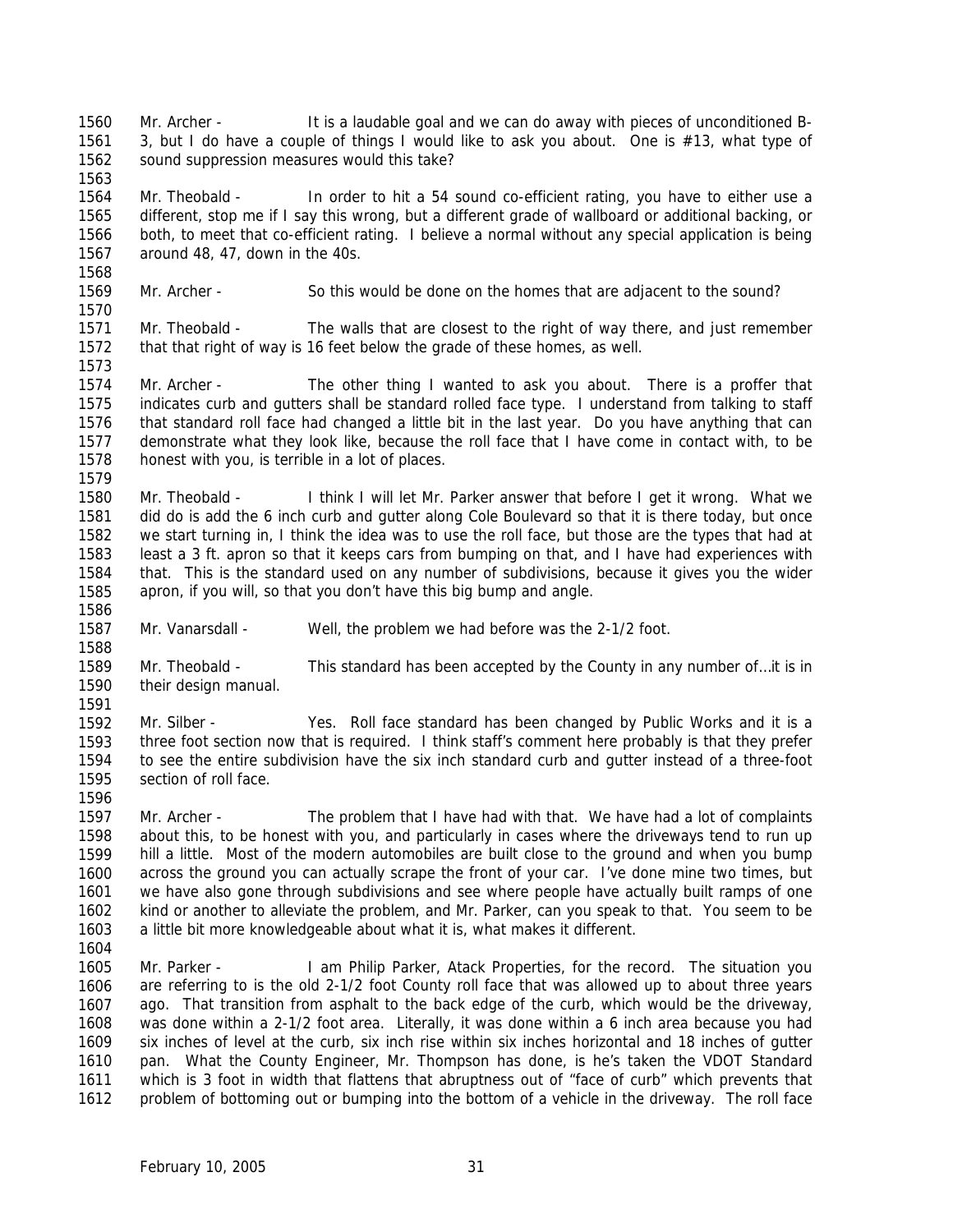1613 1614 1615 1616 1617 1618 1619 1620 1621 1622 1623 1624 1625 1626 1627 1628 1629 1630 1631 1632 1633 1634 1635 1636 1637 1638 1639 1640 1641 1642 1643 1644 1645 1646 1647 1648 1649 1650 1651 1652 1653 1654 1655 1656 1657 1658 1659 1660 1661 1662 1663 1664 1665 curb that we are referring to in the property is exactly what is in the County design manual. We've done it 85 to 90% of our subdivisions over the last 3-1/2 years and we've never had a callback on that. Mr. Archer - OK. I haven't seen any recently. The ones I have seen are on subdivisions that are about that old, and… Mr. Parker - I'd be happy to meet with you and look at a few of them sometimes to describe their differences. It is a physical difference. It is not a design difference, a physical difference. Mr. Archer - Well, I have to admit that I hadn't been aware that the standards had changed, to be honest with you. I thought they were still the same. Mr. Parker - I believe the 2-1/2 foot section has been taken out of the design manual. Mr. Archer - OK. The other question I had, and it doesn't really matter who answers this one, how do you describe this with pseudo slab? What do you call it? Mr. Parker - We haven't had to call it anything if you want to know the truth. It is a slab construction, if you want to refer to it that way, but it is a finished foundation next to the area, and the way the proffer reads "The exposed portion below the finished floor elevation of the home shall be of brick" meaning the foundation, the literal foundation of the house would be a brick finish. Mr. Archer - I was wondering who wrote that proffer. I know now that you just recited it. Mr. Parker - Did I enunciate a little bit better than... Mr. Archer - No, just about the way that it is written. Can you, you and I discussed this a little bit before the meeting, can you tell, for the benefit of some of the other Commission members, where this has been used? Mr. Parker - We have used it the entire construction period of Crossridge over on Staples Mill Road and it has been met with a great deal of positive response. Mr. Archer - Now, what were you saying were the benefits of this over the traditional slab, other than aesthetic, because that doesn't really bother me. Mr. Parker - Aesthetics is one thing, and that is one thing to consider. It is a big deal. Mr. Archer - It may have been an issue, but I don't know if that is the most important issue to be honest with you. Mr. Parker - Drainage in a development of this type, with the topography of the existing site, when you build houses into long slopes, etc., the natural ground water tends to find the first most relief point. When you cut a foundation and you leave that crawl space open, that is a relief point. In other words, you have cut a foot and a half to three feet of earth away, pressure away from the ground water. It is going to try to perk itself out in that general area. That is where you have the problems with mold, mildew, with moisture problems, regardless of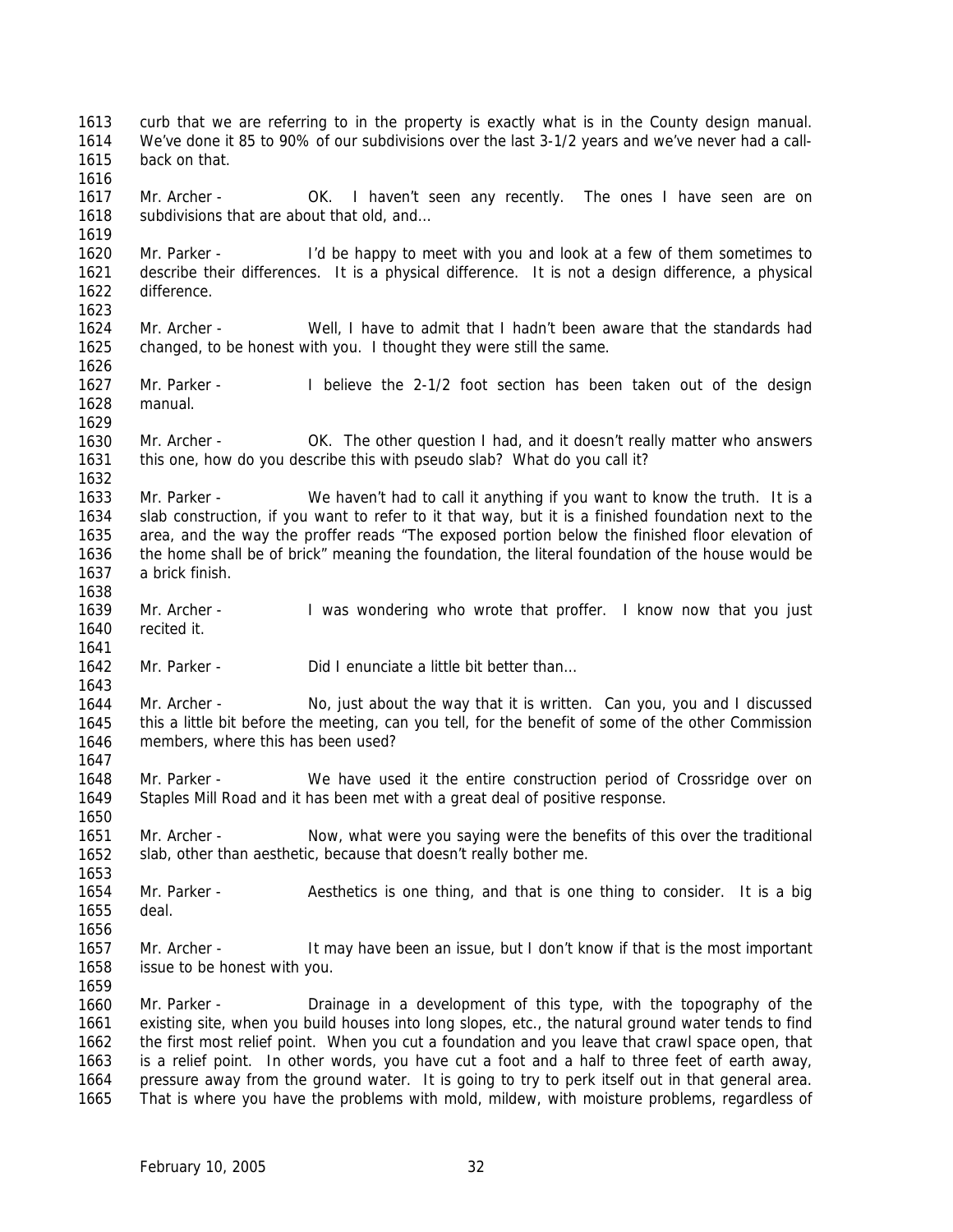1666 1667 1668 1669 1670 1671 how much under drain is put in on the crawl space, stone underneath, etc., you have still got moisture in there that is coming to the surface and then being carried via the other drain system that is installed by the builder, and then carried out to the storm system or to just a sheet flow. With construction of this type, what you are able to do is control all of that drainage. That drainage never has a relief point. The relief point is the swales, the storm sewer system. The relief point is not underneath the residence.

1673 Mr. Archer - What is the general thickness of the pads?

1675 1676 1677 Mr. Parker - They are minimum four inch pads. That is all controlled by the Building Inspections Department. The minimum four inch pads on four to six inches of stone, minimum. That is for construction. I don't handle the building permits, so I couldn't exactly tell you.

1679 Mr. Archer - How many courses of brick, generally, do you have showing?

1681 1682 1683 Mr. Parker - Showing? A minimum of three. Sometimes it is upward to five or six. It is on the actual grading that has to occur, and we haven't gotten to that stage with this subdivision yet.

1685 1686 Mr. Archer - So that generally depends on the grade of the land, also, whether it is flat or whatever?

1688 Mr. Parker - Yes, sir.

1672

1674

1678

1680

1684

1687

1689

1691

1690 Mr. Archer - OK. There were some other people that wanted to speak.

1692 1693 1694 Mr. Vanarsdall - We have one lady who wants to speak. Thank you, Phil. Come on down, please. State your name.

1695 1696 1697 1698 1699 1700 1701 1702 1703 1704 1705 1706 1707 1708 1709 1710 1711 1712 1713 1714 1715 1716 1717 1718 Ms. Devine - Thello. My name is Bridget Devine and I live at 1400 Berrymeade Hills Court and I am here tonight on behalf of my neighbors and myself. On February 3, 2005, we attended a meeting that was held by Mr. Atack. The meeting was about a piece of property on Cole Boulevard that is currently zoned commercial. The residents at the meeting were presented with the idea of getting the property zoning changed from commercial to residential. At the meeting we expressed our concerns about the property being zoned for commercial use. Our concerns are #1, The property is located at the end of Cole Boulevard, which is a dead end road with no access to Route 1. Depending on the type of commercial business that gets built on this property, it brings the issue of extra traffic and noise. There could be deliveries by tractor trailers, and this raises concerns about the safety of the children living in the subdivision and the children that attend the elementary school. #2, We also feel that if a commercial business gets built on this property, it would lower our property values. We would like for you to know that we are in support of the idea of the property being changed from commercial zone to residential zone. It was proposed to us if the property gets approved, that a new subdivision would start in the year 2006. A drawing was presented to show us where each lot would be located on this piece of property. We understand that the new subdivision off of Cole Boulevard will consist of 14 single-family homes with a homeowners association and a starting price would be around \$200,000. We asked questions about such issues as curbing, fencing and drainage, and about a BMP. Every question that we asked was answered and we are satisfied. At this time, the property has been cleared of timber and the people are using it as a dumping ground. As I mentioned earlier, Cole Boulevard is a dead end road, so a few of the neighbors along that road are having to deal with people parking there late at night and partying. We feel a subdivision will eliminate this issue and the concerns we have for the safety of the children and would raise our property values. Thank you.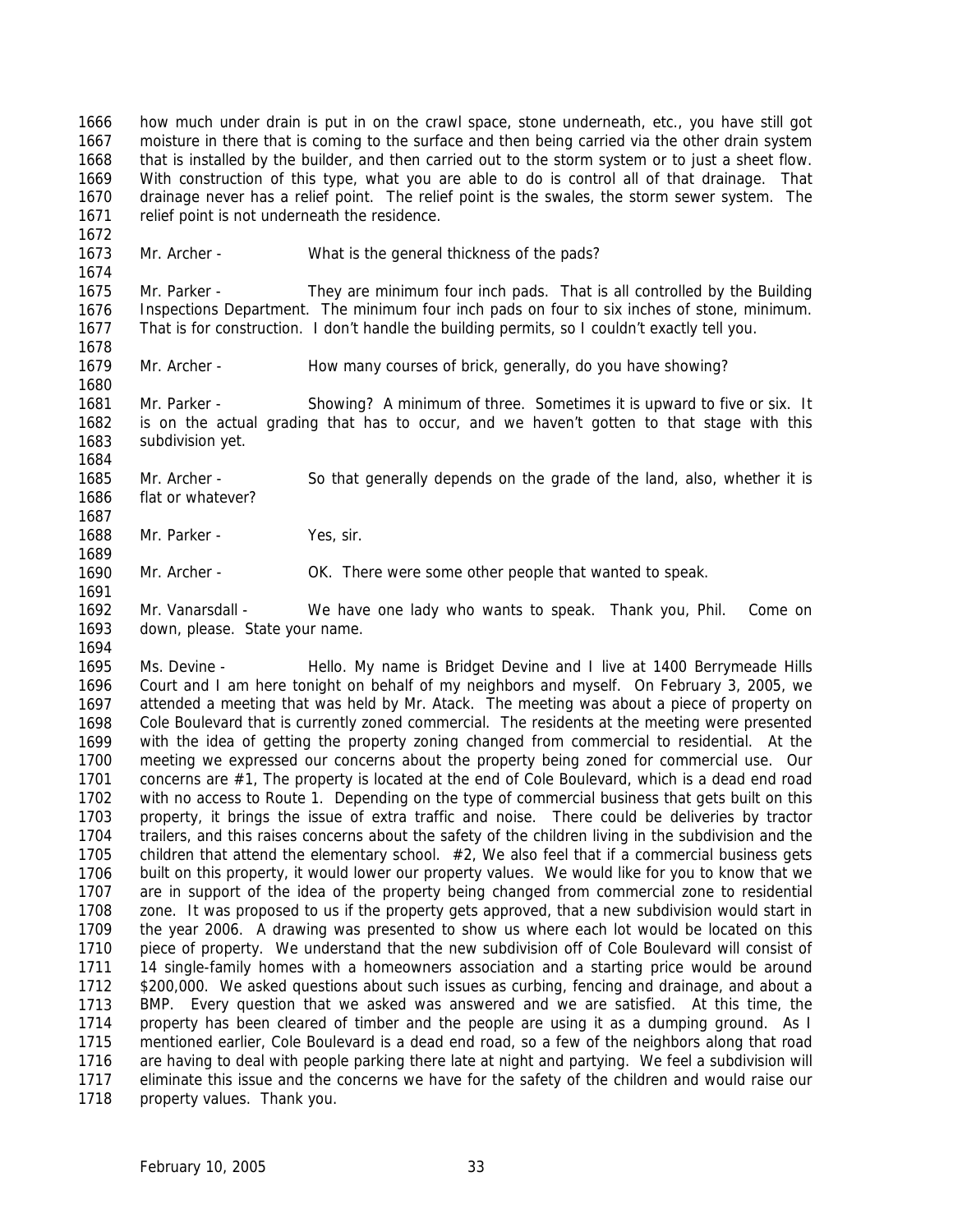1719 1720 1721 1722 Mr. Archer - Thank you, ma'am. Mr. Vanarsdall - Any questions? Thank you. Anybody else? Mr. Archer.

1724 1725 1726 1727 1728 1729 1730 1731 1732 1733 1734 1735 1736 1737 1738 Mr. Archer - I need to make two or three comments. One with regard to the new type of slab, there may be some questions by the time you get to the Board about this slab. I think one of the things you might be able to do to alleviate it to some degree is increase the minimum number of courses of brick that you have. I think it would make the property at least look a little bit better, although again, there are a lot of people who have different reasons why they are concerned with slab. As I was telling somebody, I have been in an area where that is all you see, and some are the other way around. I am also aware – I am in the insurance business – we are increasingly aware of things that are being caused by mold and mildew. It is a huge issue now with the insurance industry, and if there is a way to alleviate that, I guess I am all for it. It is not to say that I am all for slabs because I am still not, and I guess that is something that I will always have ingrained in me. No. 3, I don't think we can ignore, regardless of the size of the subdivision, the impact on facilities that is created. Regardless of the size of the subdivision and there is always an impact on facilities and I think that also that is something that you may want to hold in abeyance between now and the time you bring this case before the Board of Supervisors.

1740 1741 It is probably very laudable that you have removed this piece of unconditioned B-3 property, as indicated in the young lady's comments.

1743 1744 So, with that and with those cautions in mind, I think this case is worthy of moving to the Board, so I will waive the time limits on the proffers we received tonight.

1746 Mr. Jernigan - Second.

1748 1749 Mr. Vanarsdall - Motion by Mr. Archer and seconded by Mr. Jernigan. All in favor say aye. All opposed say no. The motion is passed.

1751 1752 The Planning Commission voted to waive the time limits on Case C-5C-05, Robert Atack for RMA/Hunton, Inc.

1754 1755 Mr. Archer - And with that I will move a recommendation of approval for C-5C-05, Robert Atack for RMA/Hunton, LLC, to the Board of Supervisors.

1757 Mr. Jernigan - Second.

1759 1760 Mr. Vanarsdall - Motion made by Mr. Archer and seconded by Mr. Jernigan. All in favor say aye. All opposed say no. The motion passes.

1761

1723

1739

1742

1745

1747

1750

1753

1756

1758

1762 **REASON:** Acting on a motion by Mr. Archer, seconded by Mr. Jernigan, the Planning Commission voted 4-0 (one absence and one abstention) to recommend that the Board of Supervisors **grant** the request because it conforms with the recommendation of the 2010 Land Use Plan and it would remove the existing commercial zoning which is incompatible with the adjacent residential developments. 1763 1764 1765 1766 1767

1768 1769 1770 Mr. Marshall - Mr. Theobald, you may want to take Mr. Archer's words to heart about this not being Chesterfield regardless of the size of the development.

1771 Mr. Theobald - I will sleep on it.